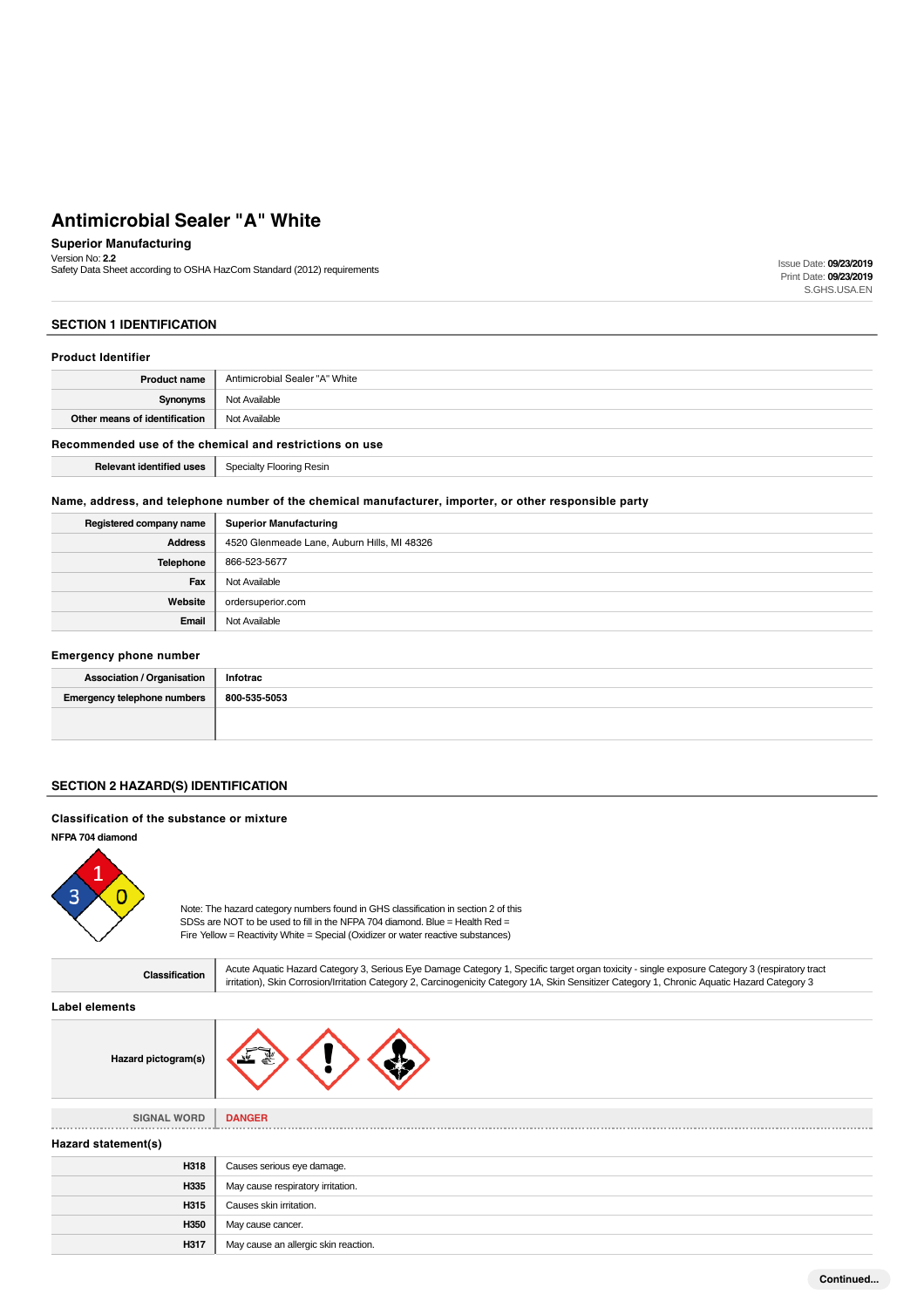**H412** Harmful to aquatic life with long lasting effects.

## **Hazard(s) not otherwise classified**

Not Applicable

## **Precautionary statement(s) General**

| P <sub>101</sub> | hand. |  |
|------------------|-------|--|
|                  | m     |  |
| P10              |       |  |

## **Precautionary statement(s) Prevention**

| P <sub>201</sub> | Obtain special instructions before use.                                   |
|------------------|---------------------------------------------------------------------------|
| P <sub>202</sub> | Do not handle until all safety precautions have been read and understood  |
| P <sub>261</sub> | Avoid breathing dust/fume/gas/mist/vapors/spray                           |
| P <sub>280</sub> | Wear protective gloves/protective clothing/eye protection/face protection |
| P <sub>271</sub> | Use only outdoors or in a well-ventilated area.                           |

## **Precautionary statement(s) Response**

| P305+P351+P338<br>IF IN EYES: Rinse cautiously with water for several minutes. Remove contact lenses, if present and easy to do. Continue rinsing. |                                                                                                            |  |
|----------------------------------------------------------------------------------------------------------------------------------------------------|------------------------------------------------------------------------------------------------------------|--|
| P303+P361+P353                                                                                                                                     | IF ON SKIN (or hair): Remove/take off immediately all contaminated clothing. Rinse skin with water/shower. |  |
| P308+P313                                                                                                                                          | IF exposed or concerned: Get medical advice/attention.                                                     |  |

## **Precautionary statement(s) Storage**

| <b>DAN5</b>        | $_{*}$                                                                       |  |
|--------------------|------------------------------------------------------------------------------|--|
| טד.                | au r                                                                         |  |
| <b>DAO2 . D222</b> | `tore<br>n a well-ventilated place.<br>. Keep container tigh<br>htly closea. |  |

## **Precautionary statement(s) Disposal**

|  | <b>P501</b> Dispose of contents/container in accordance with local regulations. |
|--|---------------------------------------------------------------------------------|
|--|---------------------------------------------------------------------------------|

#### **SECTION 3 COMPOSITION / INFORMATION ON INGREDIENTS**

#### **Substances**

See section below for composition of Mixtures

#### **Mixtures**

| <b>CAS No</b> | %[weight] | Name                                                 |
|---------------|-----------|------------------------------------------------------|
| 102-71-6      | $30 - 40$ | triethanolamine                                      |
| 64771-71-7    | $1 - 5$   | paraffins, petroleum, normal C>10                    |
| 29911-28-2    | $1 - 5$   | dipropylene glycol mono-n-butyl ether - alpha isomer |
| 13463-67-7    | 20-25     | titanium dioxide                                     |
| 21645-51-2    | $<$ 2     | aluminium hydroxide                                  |
| 7631-89-2     | $<$ 2     | sodium arsenate                                      |

The specific chemical identity and/or exact percentage (concentration) of composition has been withheld as a trade secret.

## **SECTION 4 FIRST-AID MEASURES**

## **Description of first aid measures**

Ì

| <b>Eye Contact</b>  | If this product comes in contact with the eyes:<br>Inmediately hold eyelids apart and flush the eye continuously with running water.<br>Ensure complete irrigation of the eye by keeping eyelids apart and away from eye and moving the eyelids by occasionally lifting the upper and lower lids.<br>► Continue flushing until advised to stop by the Poisons Information Centre or a doctor, or for at least 15 minutes.<br>Transport to hospital or doctor without delay.<br>▶ Removal of contact lenses after an eye injury should only be undertaken by skilled personnel.<br>For amines:<br>If liquid amines come in contact with the eyes, irrigate immediately and continuously with low pressure flowing water, preferably from an eye wash<br>fountain, for 15 to 30 minutes.<br>For more effective flushing of the eyes, use the fingers to spread apart and hold open the eyelids. The eyes should then be "rolled" or moved in all<br>directions.<br>► Seek immediate medical attention, preferably from an ophthalmologist. |
|---------------------|------------------------------------------------------------------------------------------------------------------------------------------------------------------------------------------------------------------------------------------------------------------------------------------------------------------------------------------------------------------------------------------------------------------------------------------------------------------------------------------------------------------------------------------------------------------------------------------------------------------------------------------------------------------------------------------------------------------------------------------------------------------------------------------------------------------------------------------------------------------------------------------------------------------------------------------------------------------------------------------------------------------------------------------|
| <b>Skin Contact</b> | If skin contact occurs:<br>Inmediately remove all contaminated clothing, including footwear.<br>Flush skin and hair with running water (and soap if available).<br>$\blacktriangleright$ Seek medical attention in event of irritation.<br>For amines:<br>In case of major exposure to liquid amine, promptly remove any contaminated clothing, including rings, watches, and shoe, preferably under a safety<br>shower.<br>► Wash skin for 15 to 30 minutes with plenty of water and soap. Call a physician immediately.                                                                                                                                                                                                                                                                                                                                                                                                                                                                                                                |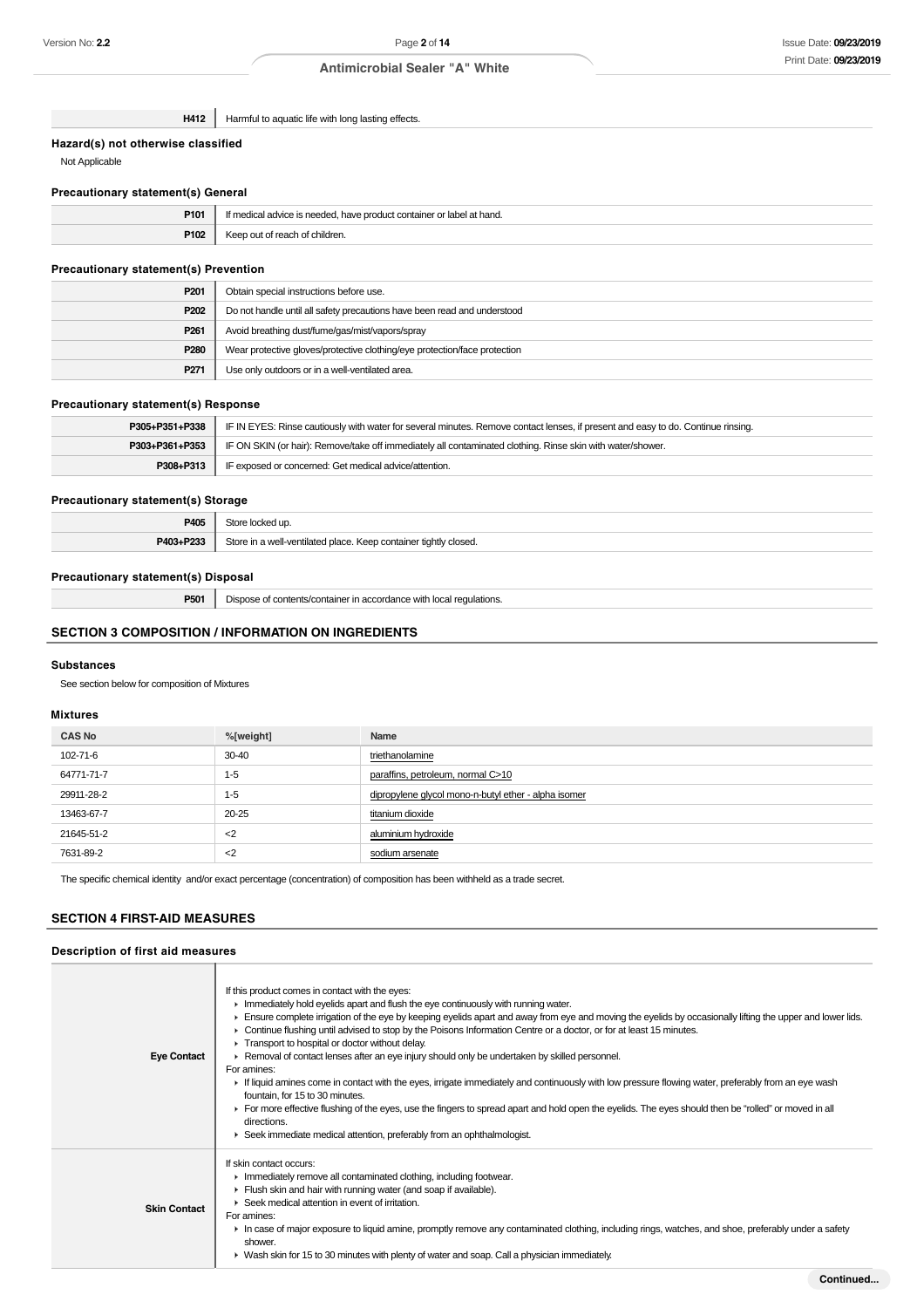|            | ► Remove and dry-clean or launder clothing soaked or soiled with this material before reuse. Dry cleaning of contaminated clothing may be more effective<br>than normal laundering.<br>Inform individuals responsible for cleaning of potential hazards associated with handling contaminated clothing.<br>Discard contaminated leather articles such as shoes, belts, and watchbands.<br>▶ Note to Physician: Treat any skin burns as thermal burns. After decontamination, consider the use of cold packs and topical antibiotics.                                                                                                                                                                                                                                                                                                                                                                                                                                                                                                                                                                                                         |
|------------|----------------------------------------------------------------------------------------------------------------------------------------------------------------------------------------------------------------------------------------------------------------------------------------------------------------------------------------------------------------------------------------------------------------------------------------------------------------------------------------------------------------------------------------------------------------------------------------------------------------------------------------------------------------------------------------------------------------------------------------------------------------------------------------------------------------------------------------------------------------------------------------------------------------------------------------------------------------------------------------------------------------------------------------------------------------------------------------------------------------------------------------------|
| Inhalation | If fumes or combustion products are inhaled remove from contaminated area.<br>Lay patient down. Keep warm and rested.<br>▶ Prostheses such as false teeth, which may block airway, should be removed, where possible, prior to initiating first aid procedures.<br>Apply artificial respiration if not breathing, preferably with a demand valve resuscitator, bag-valve mask device, or pocket mask as trained. Perform CPR if<br>necessary.<br>Transport to hospital, or doctor, without delay.<br>For amines:<br>In All employees working in areas where contact with amine catalysts is possible should be thoroughly trained in the administration of appropriate first aid<br>procedures.<br>Experience has demonstrated that prompt administration of such aid can minimize the effects of accidental exposure.<br>Promptly move the affected person away from the contaminated area to an area of fresh air.<br>► Keep the affected person calm and warm, but not hot.<br>If breathing is difficult, oxygen may be administered by a qualified person.<br>If breathing stops, give artificial respiration. Call a physician at once. |
| Ingestion  | $\blacktriangleright$ Immediately give a glass of water.<br>First aid is not generally required. If in doubt, contact a Poisons Information Centre or a doctor.<br>For amines:<br>If liquid amine are ingested, have the affected person drink several glasses of water or milk.<br>$\triangleright$ Do not induce vomiting.<br>Inmediately transport to a medical facility and inform medical personnel about the nature of the exposure. The decision of whether to induce vomiting<br>should be made by an attending physician.                                                                                                                                                                                                                                                                                                                                                                                                                                                                                                                                                                                                           |

#### **Most important symptoms and effects, both acute and delayed**

See Section 11

#### **Indication of any immediate medical attention and special treatment needed**

For acute or short-term repeated exposures to highly alkaline materials:

Respiratory stress is uncommon but present occasionally because of soft tissue edema.

Unless endotracheal intubation can be accomplished under direct vision, cricothyroidotomy or tracheotomy may be necessary.

- Oxygen is given as indicated.
- $\blacktriangleright$  The presence of shock suggests perforation and mandates an intravenous line and fluid administration.
- ▶ Damage due to alkaline corrosives occurs by liquefaction necrosis whereby the saponification of fats and solubilisation of proteins allow deep penetration into the tissue.

Alkalis continue to cause damage after exposure.

INGESTION:

Milk and water are the preferred diluents

- No more than 2 glasses of water should be given to an adult.
- Neutralising agents should never be given since exothermic heat reaction may compound injury.
- \* Catharsis and emesis are absolutely contra-indicated.

\* Activated charcoal does not absorb alkali.

#### \* Gastric lavage should not be used.

- Supportive care involves the following:
- Withhold oral feedings initially.
- If endoscopy confirms transmucosal injury start steroids only within the first 48 hours.
- Carefully evaluate the amount of tissue necrosis before assessing the need for surgical intervention.
- Patients should be instructed to seek medical attention whenever they develop difficulty in swallowing (dysphagia).

SKIN AND EYE:

Injury should be irrigated for 20-30 minutes.

Eye injuries require saline. [Ellenhorn & Barceloux: Medical Toxicology]

For amines:

- ▶ Certain amines may cause injury to the respiratory tract and lungs if aspirated. Also, such products may cause tissue destruction leading to stricture. If layage is performed, endotracheal and/or esophagoscopic control is suggested.
- No specific antidote is known.
- Care should be supportive and treatment based on the judgment of the physician in response to the reaction of the patient.

Laboratory animal studies have shown that a few amines are suspected of causing depletion of certain white blood cells and their precursors in lymphoid tissue. These effects may be due to an immunosuppressive mechanism.

Some persons with hyperreactive airways (e.g., asthmatic persons) may experience wheezing attacks (bronchospasm) when exposed to airway irritants.

Lung injury may result following a single massive overexposure to high vapour concentrations or multiple exposures to lower concentrations of any pulmonary irritant material.

Health effects of amines, such as skin irritation and transient corneal edema ("blue haze," "halo effect," "glaucopsia"), are best prevented by means of formal worker education, industrial hygiene monitoring, and exposure control methods. Persons who are highly sensitive to the triggering effect of non-specific irritants should not be assigned to jobs in which such agents are used, handled, or manufactured.

#### Medical surveillance programs should consist of a pre-placement evaluation to determine if workers or applicants have any impairments (e.g., hyperreactive airways or bronchial asthma) that would limit their fitness for work in jobs with potential for exposure to amines. A clinical baseline can be established at the time of this evaluation.

Periodic medical evaluations can have significant value in the early detection of disease and in providing an opportunity for health counseling.

Medical personnel conducting medical surveillance of individuals potentially exposed to polyurethane amine catalysts should consider the following:

- Health history, with emphasis on the respiratory system and history of infections
- Physical examination, with emphasis on the respiratory system and the lymphoreticular organs (lymph nodes, spleen, etc.)
- Lung function tests, pre- and post-bronchodilator if indicated
- Total and differential white blood cell count
- Serum protein electrophoresis
- Persons who are concurrently exposed to isocyanates also should be kept under medical surveillance.

Pre-existing medical conditions generally aggravated by exposure include skin disorders and allergies, chronic respiratory disease (e.g. bronchitis, asthma, emphysema), liver disorders, kidney disease, and eye disease.

Broadly speaking, exposure to amines, as characterised by amine catalysts, may cause effects similar to those caused by exposure to ammonia. As such, amines should be considered potentially injurious to any tissue that is directly contacted.

Inhalation of aerosol mists or vapors, especially of heated product, can result in chemical pneumonitis, pulmonary edema, laryngeal edema, and delayed scarring of the airway or other affected organs. There is no specific treatment.

Clinical management is based upon supportive treatment, similar to that for thermal burns.

Persons with major skin contact should be maintained under medical observation for at least 24 hours due to the possibility of delayed reactions.

**Polyurethene Amine Catalysts: Guidelines for Safe Handling and Disposal Technical Bulletin June 2000**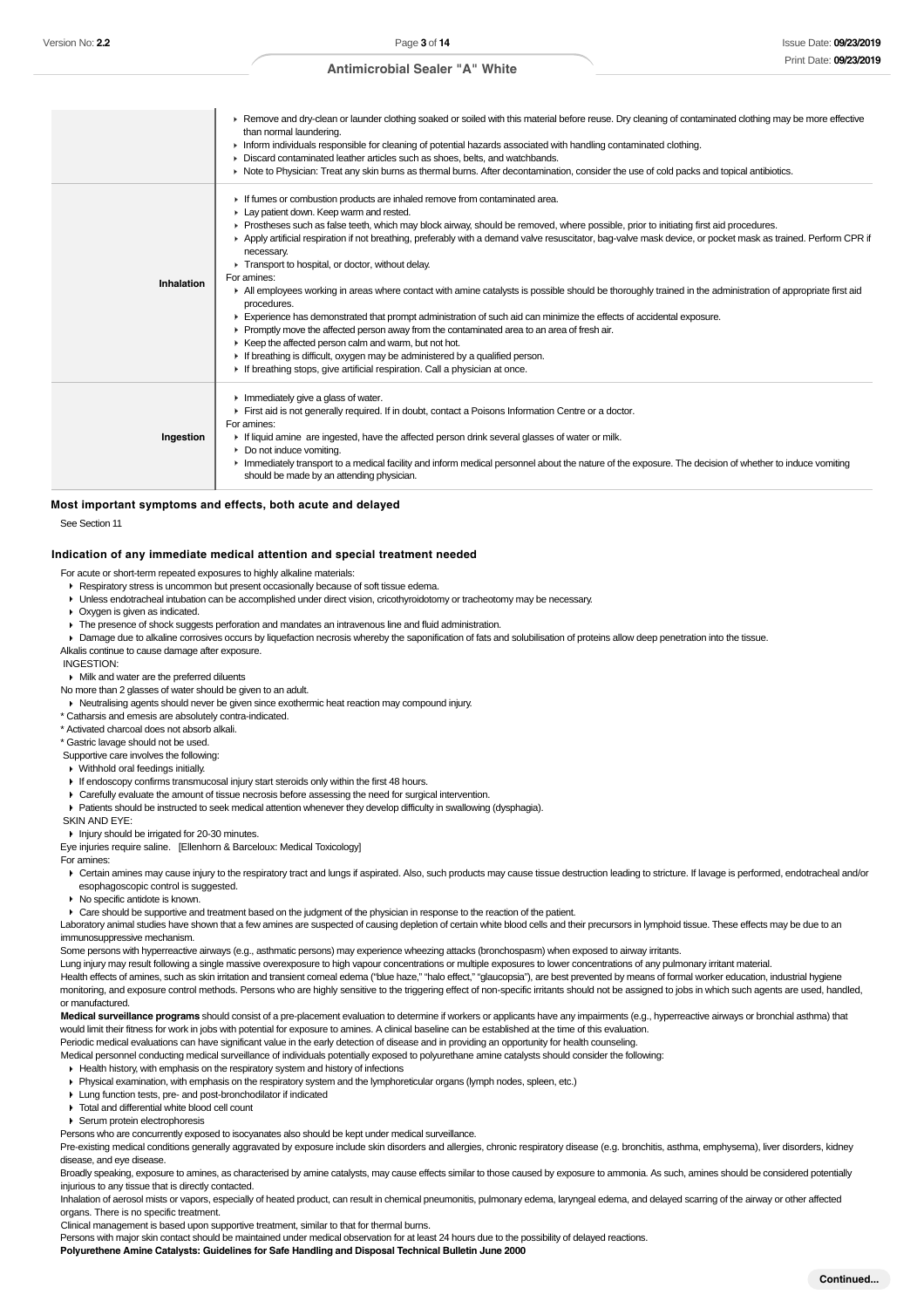#### **Alliance for Polyurethanes Industry**

Treat symptomatically.

- For acute or short term repeated exposures to arsenic, soluble compounds: Treat as per arsenic poisoning.
- Acute skin lesions such as contact dermatitis usually do not require other treatment than removal from exposure.
- If more severe symptoms of the respiratory system, the skin or the gastro-intestinal tract occur, British Anti-Lewisite (BAL, dimercaprol) may be given. Prompt administration in such cases is vital; to obtain maximum benefit such treatment should be administered within 4 hours of poisoning.
- In addition, general treatment such as prevention of further absorption from the gastro-intestinal tract are mandatory.
- ▶ General supportive therapy such as maintenance of respiration and circulation, maintenance of water and electrolyte balance and control of nervous system effects, as well as elimination of absorbed poison through dialysis and exchange transfusion, may be used if feasible.
- ▶ Dimercaprol is given by deep intramuscular injection as a 5% solution in peanut oil (or a 10% solution with benzyl-benzoate in vegetable oil). It is usually given in a dose of 3 mg/kg, 4-hourly, for the first two days, or twice daily for up to seven days. [ILO Encyclopedia]
- BAL Therapy is effective for haematological manifestations of chronic arsenic poisoning but not for neurological symptoms. Watch for side effects (e.g. urticaria, burning sensation in the lips, mouth and throat, fever, conjunctivitis etc).
- Some relief results from administration of diphenhydramine (Benadryl) (1.5 mg/kg intramuscularly or by mouth every 6 hour). [Ellenhorn and Barceloux: Medical Toxicology]

BIOLOGICAL EXPOSURE INDEX - BEI (Notice of Intent to Establish)

BEIs represent the levels of determinants which are most likely to be observed in specimens collected from a healthy worker who has been exposed to chemicals to the same extent as a worker with inhalation exposure to the

| Exposure Standard (ES or TLV):         |                     |                      |          |
|----------------------------------------|---------------------|----------------------|----------|
| Determinant                            | Index               | <b>Sampling Time</b> | Comments |
| Inorganic arsenic metabolites in urine | 35 ug/gm creatinine | End of workweek      |          |

B: Background levels occur in specimens collected from subjects **NOT** exposed Consult specific documentation.

\* Preplacement and periodic medical examinations are essential for workers exposed to arsenic on a regular basis. Preplacement physical examinations should give particular attention to allergic and chronic skin lesions, eye disease, psoriasis, chronic eczematous dermatitis, hyperpigmentation of the skin, keratosis and warts, baseline weight, baseline blood and haemoglobin counts, baseline urinary arsenic determinations.

Annual physical examinations should give attention to general health, weight, skin condition, and any evidence of excessive exposure or absorption of arsenic For acute and short term repeated exposures:

Treat as for arsenic poisoning. Prompt administration is essential.

- General treatment for prevention of further absorption is essential. British anti-lewisite (BAL, dimercaprol, 2,3 dimercaptopropanol) may be given as a deep intramuscular injection, as 5% in oil, or as 10% in benzoyl benzoate - vegetable oil. Dose may be 3 mg/kg at 4 hours for first two days, then at 6 hours for third day, then once or twice daily.
- ▶ Supportive therapy is maintenance of water and electrolyte balance and control of CNS effects.

Elimination of absorbed poison by dialysis and exchange transfusion may be required.

### **SECTION 5 FIRE-FIGHTING MEASURES**

#### **Extinguishing media**

#### Foam.

Dry chemical powder.

#### **Special hazards arising from the substrate or mixture**

| <b>Fire Incompatibility</b> | Avoid contamination with oxidising agents i.e. nitrates, oxidising acids, chlorine bleaches, pool chlorine etc. as ignition may result                                                                                                                                                                                                                                                                                                                                   |
|-----------------------------|--------------------------------------------------------------------------------------------------------------------------------------------------------------------------------------------------------------------------------------------------------------------------------------------------------------------------------------------------------------------------------------------------------------------------------------------------------------------------|
|                             | Special protective equipment and precautions for fire-fighters                                                                                                                                                                                                                                                                                                                                                                                                           |
| <b>Fire Fighting</b>        | For amines:<br>For firefighting, cleaning up large spills, and other emergency operations, workers must wear a self-contained breathing apparatus with full face-piece,<br>operated in a pressure-demand mode.<br>Airline and air purifying respirators should not be worn for firefighting or other emergency or upset conditions.<br>Alert Fire Brigade and tell them location and nature of hazard.<br>• Wear full body protective clothing with breathing apparatus. |
|                             | $\triangleright$ Combustible.<br>• Slight fire hazard when exposed to heat or flame.<br>Combustion products include:<br>carbon dioxide (CO2)                                                                                                                                                                                                                                                                                                                             |

**Fire/Explosion Hazard** nitrogen oxides (NOx) arsenic compounds other pyrolysis products typical of burning organic material. May emit poisonous fumes.

## **SECTION 6 ACCIDENTAL RELEASE MEASURES**

#### **Personal precautions, protective equipment and emergency procedures**

May emit corrosive fumes.

See section 8

#### **Environmental precautions**

See section 12

#### **Methods and material for containment and cleaning up**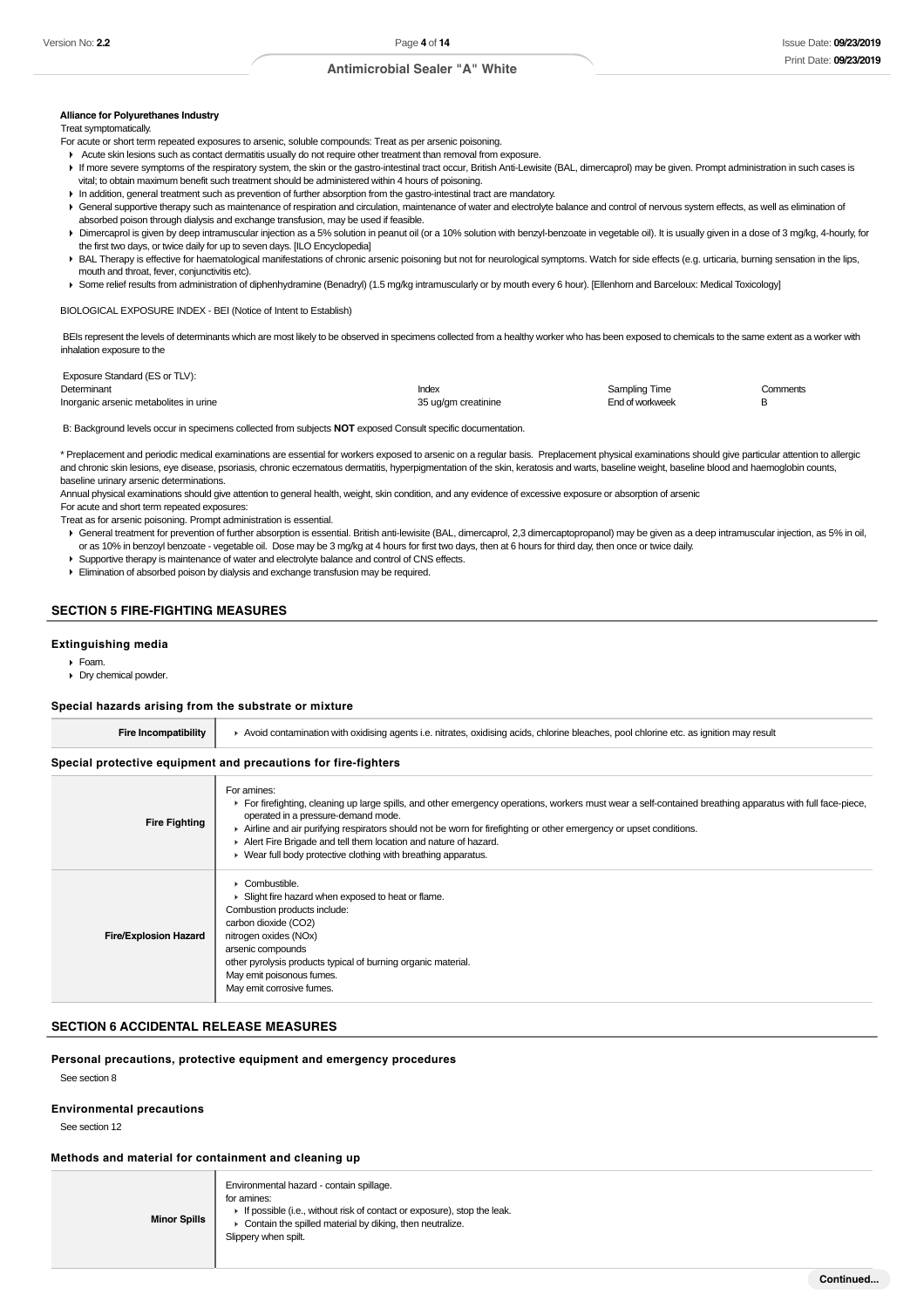|                     | Remove all ignition sources.<br>$\triangleright$ Clean up all spills immediately.                                                                                                                                                                                                                                                                                                                                                                                                                                                                                                                                                                                                                                          |
|---------------------|----------------------------------------------------------------------------------------------------------------------------------------------------------------------------------------------------------------------------------------------------------------------------------------------------------------------------------------------------------------------------------------------------------------------------------------------------------------------------------------------------------------------------------------------------------------------------------------------------------------------------------------------------------------------------------------------------------------------------|
| <b>Major Spills</b> | Environmental hazard - contain spillage.<br>For amines:<br>First remove all ignition sources from the spill area.<br>Have firefighting equipment nearby, and have firefighting personnel fully trained in the proper use of the equipment and in the procedures used in<br>fighting a chemical fire.<br>Slippery when spilt.<br>Absorb or contain isothiazolinone liquid spills with sand, earth, inert material or vermiculite.<br>The absorbent (and surface soil to a depth sufficient to remove all of the biocide) should be shovelled into a drum and treated with an 11% solution of<br>sodium metabisulfite (Na2S2O5) or sodium bisulfite (NaHSO3), or 12% sodium sulfite (Na2SO3) and 8% hydrochloric acid (HCI). |

Personal Protective Equipment advice is contained in Section 8 of the SDS.

## **SECTION 7 HANDLING AND STORAGE**

## **Precautions for safe handling**

| Safe handling     | Alkanolamines and iron may produced unstable complexes. Monoethanolamine (MEA) and iron form a trisethanolamino-iron complex.<br>Electrostatic discharge may be generated during pumping - this may result in fire.<br>Ensure electrical continuity by bonding and grounding (earthing) all equipment.<br>Avoid all personal contact, including inhalation.<br>▶ Wear protective clothing when risk of exposure occurs.<br>DO NOT allow clothing wet with material to stay in contact with skin |
|-------------------|-------------------------------------------------------------------------------------------------------------------------------------------------------------------------------------------------------------------------------------------------------------------------------------------------------------------------------------------------------------------------------------------------------------------------------------------------------------------------------------------------|
| Other information | Store in original containers.<br>Keep containers securely sealed.                                                                                                                                                                                                                                                                                                                                                                                                                               |

**Conditions for safe storage, including any incompatibilities**

| Suitable container             | • Metal can or drum<br>• Packaging as recommended by manufacturer.<br>• Check all containers are clearly labelled and free from leaks.                                                                                                                                                                                                                                                                                                                                                                                                                                                                                                                                                                                                                                                                                                                                                                                                                                                                                                                                                                                          |  |  |  |  |
|--------------------------------|---------------------------------------------------------------------------------------------------------------------------------------------------------------------------------------------------------------------------------------------------------------------------------------------------------------------------------------------------------------------------------------------------------------------------------------------------------------------------------------------------------------------------------------------------------------------------------------------------------------------------------------------------------------------------------------------------------------------------------------------------------------------------------------------------------------------------------------------------------------------------------------------------------------------------------------------------------------------------------------------------------------------------------------------------------------------------------------------------------------------------------|--|--|--|--|
|                                | ▶ Violent reaction and fire may result when amine catalysts are exposed to, or mixed with, oxidizing agents such as perchlorates, nitrates, permanganates,<br>chromates, nitric acid, halogens, peroxides, and some cleaning solutions containing acids.<br>• The large amount of heat generated by the reaction of the catalyst with the oxidizing agent may be sufficient to cause vigorous boiling, which can cause<br>the hot material to splash or splatter.<br>Triethanolamine:<br>$\blacktriangleright$ is an organic base<br>F reacts violently with strong oxidisers, permanganates, peroxides, ammonium persulfate, bromine dioxide, sulfuric acid, nitric acid<br>is incompatible with organic anhydrides, acrylates, alcohols, aldehydes, alkylene oxides, substituted allyls, cellulose nitrate, cresols, caprolactam<br>solution, epichlorohydrin, ethylene dichloride, isocyanates, ketones, glycols, mercury, nitrates, phenols, vinyl acetate<br>► decomposes exothermically with maleic anhydride<br>increase the explosive sensitivity of nitromethane<br>corrodes, aluminium, copper, its alloys, tin, zinc |  |  |  |  |
|                                | Titanium dioxide<br>reacts with strong acids, strong oxidisers<br>F reacts violently with aluminium, calcium, hydrazine, lithium (at around 200 deg C.), magnesium, potassium, sodium, zinc, especially at elevated<br>temperatures - these reactions involves reduction of the oxide and are accompanied by incandescence<br>► dust or powders can ignite and then explode in a carbon dioxide atmosphere<br>► WARNING: Avoid or control reaction with peroxides. All <i>transition metal</i> peroxides should be considered as potentially explosive.<br>Diethanolamine:                                                                                                                                                                                                                                                                                                                                                                                                                                                                                                                                                      |  |  |  |  |
| <b>Storage incompatibility</b> | $\blacktriangleright$ reacts vigorously with strong oxidisers<br>F reacts with aldehydes, ketones, acrylates, formates, oxalates, nitrites, non-oxidising mineral acids, strong acids, organic acids, organic anhydrides,<br>isocyanates, vinyl acetate, acrylates, substituted allyls, alkylene oxides, epichlorohydrin,<br>may undergo self-sustaining thermal decomposition at temperatures above 250 C<br>attacks aluminium, copper, zinc and their alloys, and galvanised iron<br>Monoethanolamine<br>$\blacktriangleright$ is a strong organic base                                                                                                                                                                                                                                                                                                                                                                                                                                                                                                                                                                       |  |  |  |  |
|                                | reacts violently with strong oxidisers, strong acids (with spattering)<br>is incompatible with acetic acid, acetic anhydride, acrolein, acrylates, acrylic acid, acrylonitrile, alcohols, aldehydes, alkali metals, alkylene oxides,<br>substituted allyls, caprolactam solution, cellulose nitrate, chlorosulfonic acid, cresols, epichlorohydrin, glycols, halogenated hydrocarbons, isocyanates,<br>ketones, mesityl oxide, oleum, organic anhydrides, phenols, beta-propiolactone, vinyl acetate<br>• forms explosive mixture with sodium perchlorate<br>reacts with iron forming tris-ethanolamineiron<br>► may undergo a self-sustaining thermal decomposition when heated in excess of 250 degrees C<br>attacks aluminium, copper, lead, tin, zinc, and their alloys<br>in attacks plastics, coatings an rubber                                                                                                                                                                                                                                                                                                          |  |  |  |  |
|                                | Avoid contact with copper, aluminium and their alloys.<br>Arsine, an extremely poisonous (lethal) gas with a garlic odour can be generated when the material reacts with acids, alkalis or water in the presence of<br>an active metal (zinc, aluminium, magnesium, sodium, iron etc.).<br>Avoid strong acids, bases.<br>Avoid reaction with oxidising agents                                                                                                                                                                                                                                                                                                                                                                                                                                                                                                                                                                                                                                                                                                                                                                   |  |  |  |  |

## **SECTION 8 EXPOSURE CONTROLS / PERSONAL PROTECTION**

## **Control parameters**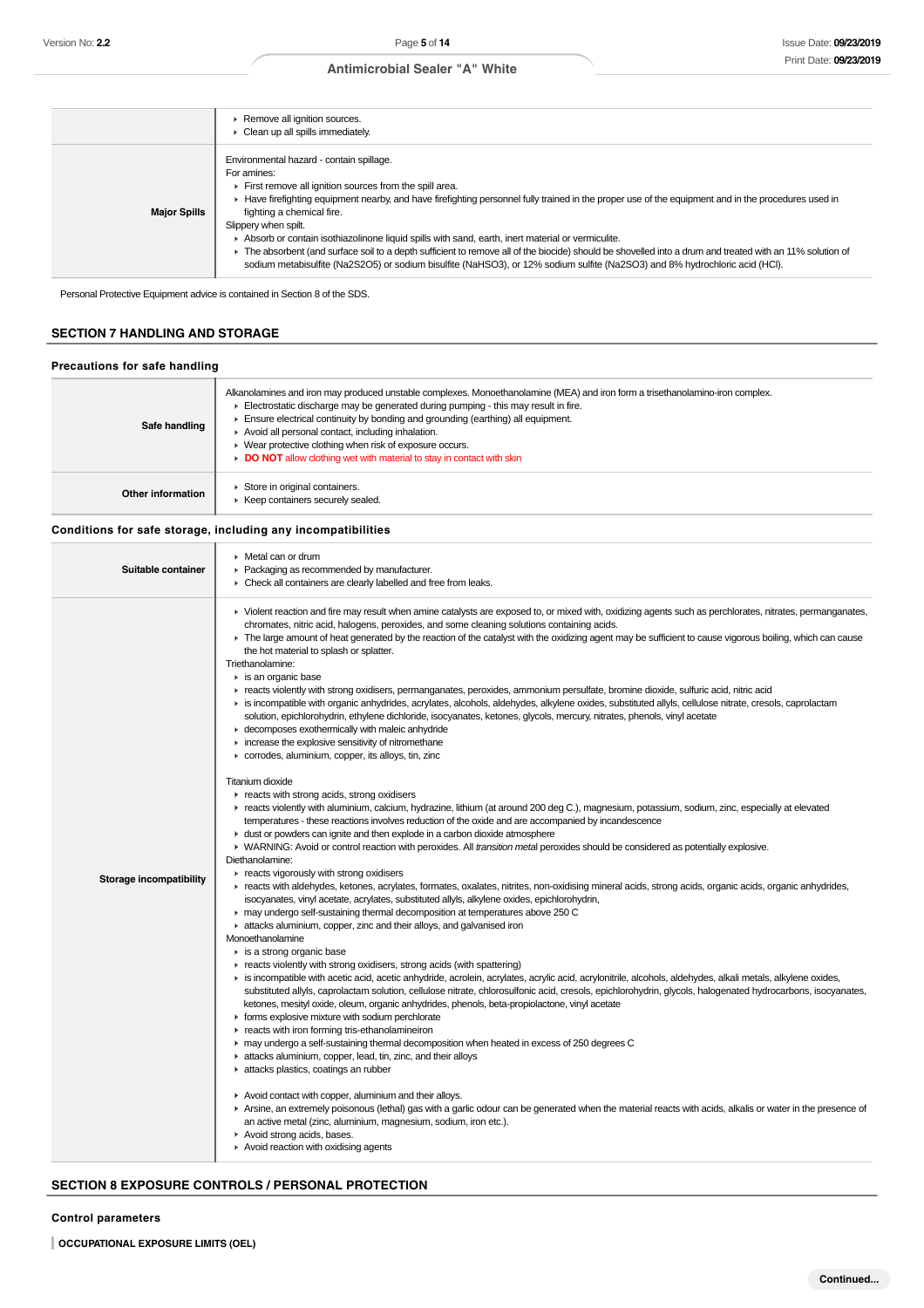## **INGREDIENT DATA**

| Source                                                   | Ingredient             | <b>Material name</b>                                                  | <b>TWA</b>          | <b>STEL</b>        | Peak                | <b>Notes</b> |                                                                                                                                                                                                                                                                         |             |  |
|----------------------------------------------------------|------------------------|-----------------------------------------------------------------------|---------------------|--------------------|---------------------|--------------|-------------------------------------------------------------------------------------------------------------------------------------------------------------------------------------------------------------------------------------------------------------------------|-------------|--|
| US ACGIH Threshold Limit Values<br>(TLV)                 | triethanolamine        | Triethanolamine                                                       | $5 \,\mathrm{mg/m}$ | Not<br>Available   | Not<br>Available    |              | TLV® Basis: Eye & skin irr; BEIA                                                                                                                                                                                                                                        |             |  |
| US NIOSH Recommended<br>Exposure Limits (RELs)           | titanium dioxide       | Rutile, Titanium oxide,<br>Titanium peroxide                          | Not<br>Available    | Not<br>Available   | Not<br>Available    |              | Ca See Appendix A                                                                                                                                                                                                                                                       |             |  |
| US ACGIH Threshold Limit Values<br>(TLV)                 | titanium dioxide       | Titanium dioxide                                                      | 10<br>mg/m3         | Not<br>Available   | Not<br>Available    |              | TLV® Basis: LRT irr                                                                                                                                                                                                                                                     |             |  |
| US OSHA Permissible Exposure<br>Levels (PELs) - Table Z1 | titanium dioxide       | Titanium dioxide: Total<br>dust                                       | 15<br>mq/m3         | Not<br>Available   | Not<br>Available    |              | Not Available                                                                                                                                                                                                                                                           |             |  |
| US NIOSH Recommended<br>Exposure Limits (RELs)           | aluminium<br>hydroxide | Synonyms vary<br>depending upon the<br>specific aluminum<br>compound. | $2$ mg/m $3$        | Not<br>Available   | Not<br>Available    |              | Not Available                                                                                                                                                                                                                                                           |             |  |
| US NIOSH Recommended<br><b>Exposure Limits (RELs)</b>    | aluminium<br>hydroxide | Synonyms vary<br>depending upon the<br>specific aluminum<br>compound. | $5 \,\mathrm{mg/m}$ | Not<br>Available   | Not<br>Available    |              | Not Available                                                                                                                                                                                                                                                           |             |  |
| US ACGIH Threshold Limit Values<br>(TLV)                 | aluminium<br>hydroxide | Aluminum metal and<br>insoluble compounds                             | 1 $mg/m3$           | Not<br>Available   | Not<br>Available    |              | TLV® Basis: Pneumoconiosis; LRT irr; neurotoxicity                                                                                                                                                                                                                      |             |  |
| US OSHA Permissible Exposure<br>Levels (PELs) - Table Z1 | aluminium<br>hydroxide | Particulates not<br>otherwise regulated<br>(PNOR): Total dust         | 15<br>mg/m3         | Not<br>Available   | Not<br>Available    |              | (f) All inert or nuisance dusts, whether mineral, inorganic,<br>or organic, not listed specifically by substance name are<br>covered by the Particulates Not Otherwise Regulated<br>(PNOR) limit which is the same as the inert or nuisance<br>dust limit of Table Z-3. |             |  |
| US ACGIH Threshold Limit Values<br>(TLV)                 | sodium<br>arsenate     | Arsenic and inorganic<br>compounds, as As                             | 0.01<br>mg/m3       | Not<br>Available   | Not<br>Available    |              | TLV® Basis: Lung cancer; BEI                                                                                                                                                                                                                                            |             |  |
| US OSHA Permissible Exposure<br>Levels (PELs) - Table Z1 | sodium<br>arsenate     | Arsenic, inorganic<br>compounds (as As)                               | Not<br>Available    | Not<br>Available   | Not<br>Available    |              | see 1910.1018                                                                                                                                                                                                                                                           |             |  |
| <b>EMERGENCY LIMITS</b>                                  |                        |                                                                       |                     |                    |                     |              |                                                                                                                                                                                                                                                                         |             |  |
| Ingredient                                               | <b>Material name</b>   |                                                                       |                     |                    | TEEL-1              |              | TEEL-2                                                                                                                                                                                                                                                                  | TEEL-3      |  |
| triethanolamine                                          |                        | Triethanolamine; (Trihydroxytriethylamine)                            |                     |                    | $15 \text{ mg/m}$   |              | 240 mg/m3                                                                                                                                                                                                                                                               | 1,500 mg/m3 |  |
| titanium dioxide                                         |                        | Titanium oxide; (Titanium dioxide)                                    |                     | 30 mg/m3           |                     | 330 mg/m3    | 2,000 mg/m3                                                                                                                                                                                                                                                             |             |  |
| aluminium hydroxide                                      | Aluminum hydroxide     |                                                                       |                     |                    | $8.7 \text{ mg/m}$  |              | 73 mg/m3                                                                                                                                                                                                                                                                | 440 mg/m3   |  |
| sodium arsenate                                          | Sodium arsenate        |                                                                       |                     | $4.1 \text{ mg/m}$ |                     | 45 mg/m3     | 270 mg/m3                                                                                                                                                                                                                                                               |             |  |
| Ingredient                                               | <b>Original IDLH</b>   |                                                                       |                     |                    | <b>Revised IDLH</b> |              |                                                                                                                                                                                                                                                                         |             |  |
| triethanolamine                                          |                        |                                                                       |                     |                    |                     |              |                                                                                                                                                                                                                                                                         |             |  |
|                                                          |                        | Not Available                                                         |                     |                    | Not Available       |              |                                                                                                                                                                                                                                                                         |             |  |
| paraffins, petroleum, normal C>10                        | Not Available          |                                                                       |                     |                    | Not Available       |              |                                                                                                                                                                                                                                                                         |             |  |
| dipropylene glycol mono-n-butyl<br>ether - alpha isomer  | Not Available          |                                                                       |                     |                    | Not Available       |              |                                                                                                                                                                                                                                                                         |             |  |
| titanium dioxide                                         | 5,000 mg/m3            |                                                                       |                     |                    | Not Available       |              |                                                                                                                                                                                                                                                                         |             |  |

## **Exposure controls**

| Appropriate engineering<br>controls | Engineering controls are used to remove a hazard or place a barrier between the worker and the hazard. Well-designed engineering controls can be<br>highly effective in protecting workers and will typically be independent of worker interactions to provide this high level of protection.                                                                                                                                                                                                                                                                                                                                                                                                                                                                                                          |
|-------------------------------------|--------------------------------------------------------------------------------------------------------------------------------------------------------------------------------------------------------------------------------------------------------------------------------------------------------------------------------------------------------------------------------------------------------------------------------------------------------------------------------------------------------------------------------------------------------------------------------------------------------------------------------------------------------------------------------------------------------------------------------------------------------------------------------------------------------|
| <b>Personal protection</b>          | T                                                                                                                                                                                                                                                                                                                                                                                                                                                                                                                                                                                                                                                                                                                                                                                                      |
| Eye and face protection             | For amines:<br>SPECIAL PRECAUTION:<br>Exercise amines are alkaline materials that can cause rapid and severe tissue damage, wearing of contact lenses while working with amines is strongly<br>discouraged. Wearing such lenses can prolong contact of the eye tissue with the amine, thereby causing more severe damage.<br>Safety glasses with side shields.<br>$\triangleright$ Chemical goggles.                                                                                                                                                                                                                                                                                                                                                                                                   |
| <b>Skin protection</b>              | See Hand protection below                                                                                                                                                                                                                                                                                                                                                                                                                                                                                                                                                                                                                                                                                                                                                                              |
| Hands/feet protection               | ▶ Wear chemical protective gloves, e.g. PVC.<br>▶ Wear safety footwear or safety gumboots, e.g. Rubber<br>NOTE:<br>The material may produce skin sensitisation in predisposed individuals. Care must be taken, when removing gloves and other protective equipment, to<br>avoid all possible skin contact.<br>The selection of suitable gloves does not only depend on the material, but also on further marks of quality which vary from manufacturer to manufacturer.<br>Where the chemical is a preparation of several substances, the resistance of the glove material can not be calculated in advance and has therefore to be<br>checked prior to the application.<br>For amines:<br>▶ Gloves must only be worn on clean hands. After using gloves, hands should be washed and dried thoroughly. |

aluminium hydroxide **Not Available** Not Available Not Available Not Available sodium arsenate 5 mg/m3 5 mg/m3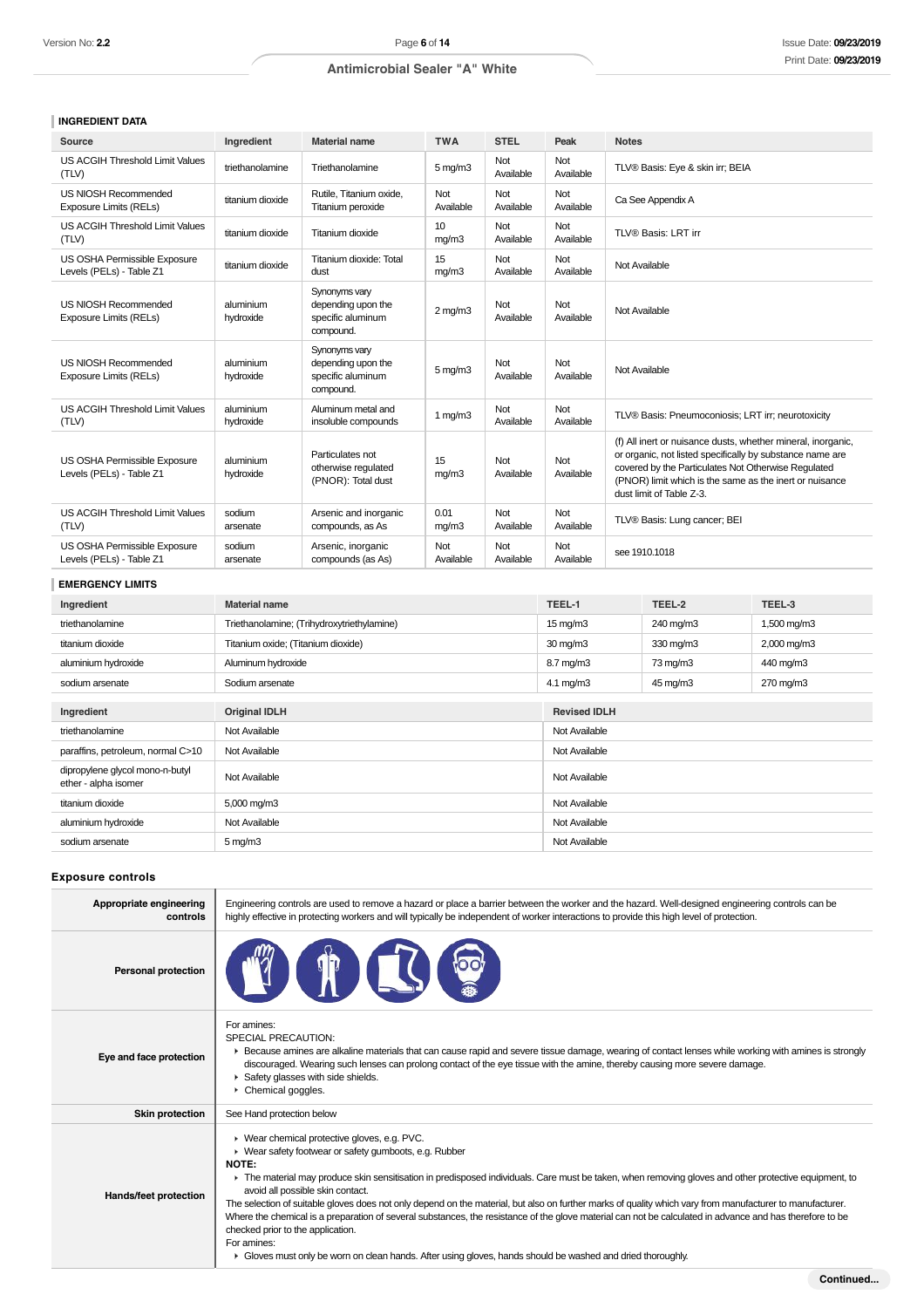|                        | ► Butyl rubber gloves<br>► Nitrile rubber gloves |
|------------------------|--------------------------------------------------|
| <b>Body protection</b> | See Other protection below                       |
| Other protection       | ▶ Overalls.<br>▶ P.V.C.                          |

#### **Respiratory protection**

**Type AK-P Filter of sufficient capacity. (AS/NZS 1716 & 1715, EN 143:2000 & 149:2001, ANSI Z88 or national equivalent)**

- **Cartridge respirators should never be used for emergency ingress or in areas of unknown vapour concentrations or oxygen content.**
- **The wearer must be warned to leave the contaminated area immediately on detecting any odours through the respirator. The odour may indicate that the mask is not functioning properly, that the vapour concentration is too high, or that the mask is not properly fitted. Because of these limitations, only restricted use of cartridge respirators is considered appropriate.**
- **Cartridge performance is affected by humidity. Cartridges should be changed after 2 hr of continuous use unless it is determined that the humidity is less than 75%, in which case, cartridges can be used for 4 hr. Used cartridges should be discarded daily, regardless of the length of time used**

Where engineering controls are not feasible and work practices do not reduce airborne amine concentrations below recommended exposure limits, appropriate respiratory protection should be used. In such cases, air-purifying respirators equipped with cartridges designed to protect against amines are recommended.

## **SECTION 9 PHYSICAL AND CHEMICAL PROPERTIES**

#### **Information on basic physical and chemical properties** T

| Appearance                                        | Not Available |                                            |               |
|---------------------------------------------------|---------------|--------------------------------------------|---------------|
|                                                   |               |                                            |               |
| <b>Physical state</b>                             | Liquid        | Relative density (Water = $1$ )            | Not Available |
| Odour                                             | Not Available | Partition coefficient n-octanol /<br>water | Not Available |
| <b>Odour threshold</b>                            | Not Available | Auto-ignition temperature (°C)             | Not Available |
| pH (as supplied)                                  | Not Available | <b>Decomposition temperature</b>           | Not Available |
| Melting point / freezing point<br>(°C)            | Not Available | Viscosity (cSt)                            | Not Available |
| Initial boiling point and boiling<br>range $(°C)$ | Not Available | Molecular weight (g/mol)                   | Not Available |
| Flash point $(°C)$                                | Not Available | <b>Taste</b>                               | Not Available |
| <b>Evaporation rate</b>                           | Not Available | <b>Explosive properties</b>                | Not Available |
| Flammability                                      | Not Available | <b>Oxidising properties</b>                | Not Available |
| Upper Explosive Limit (%)                         | Not Available | Surface Tension (dyn/cm or<br>$mN/m$ )     | Not Available |
| Lower Explosive Limit (%)                         | Not Available | <b>Volatile Component (%vol)</b>           | Not Available |
| Vapour pressure (kPa)                             | Not Available | Gas group                                  | Not Available |
| Solubility in water                               | Immiscible    | pH as a solution (1%)                      | Not Available |
| Vapour density $(Air = 1)$                        | Not Available | VOC g/L                                    | Not Available |

#### **SECTION 10 STABILITY AND REACTIVITY**

| Reactivity                                 | See section 7                                                                            |
|--------------------------------------------|------------------------------------------------------------------------------------------|
| <b>Chemical stability</b>                  | • Unstable in the presence of incompatible materials.<br>▶ Product is considered stable. |
| Possibility of hazardous<br>reactions      | See section 7                                                                            |
| <b>Conditions to avoid</b>                 | See section 7                                                                            |
| Incompatible materials                     | See section 7                                                                            |
| <b>Hazardous decomposition</b><br>products | See section 5                                                                            |

## **SECTION 11 TOXICOLOGICAL INFORMATION**

#### **Information on toxicological effects**

| <b>Inhaled</b> | The material can cause respiratory irritation in some persons. The body's response to such irritation can cause further lung damage.<br>The material has NOT been classified by EC Directives or other classification systems as "harmful by inhalation". This is because of the lack of<br>corroborating animal or human evidence.<br>Inhaling materials containing arsenic can cause severe irritation to the nose, throat and lungs. Prolonged exposure can cause severe structural damage to<br>the nose.<br>Rats exposed to triethanolamine for six hours showed no abnormality.<br>Inhalation of aerosols (mists, fumes), generated by the material during the course of normal handling, may be harmful. |
|----------------|-----------------------------------------------------------------------------------------------------------------------------------------------------------------------------------------------------------------------------------------------------------------------------------------------------------------------------------------------------------------------------------------------------------------------------------------------------------------------------------------------------------------------------------------------------------------------------------------------------------------------------------------------------------------------------------------------------------------|
|----------------|-----------------------------------------------------------------------------------------------------------------------------------------------------------------------------------------------------------------------------------------------------------------------------------------------------------------------------------------------------------------------------------------------------------------------------------------------------------------------------------------------------------------------------------------------------------------------------------------------------------------------------------------------------------------------------------------------------------------|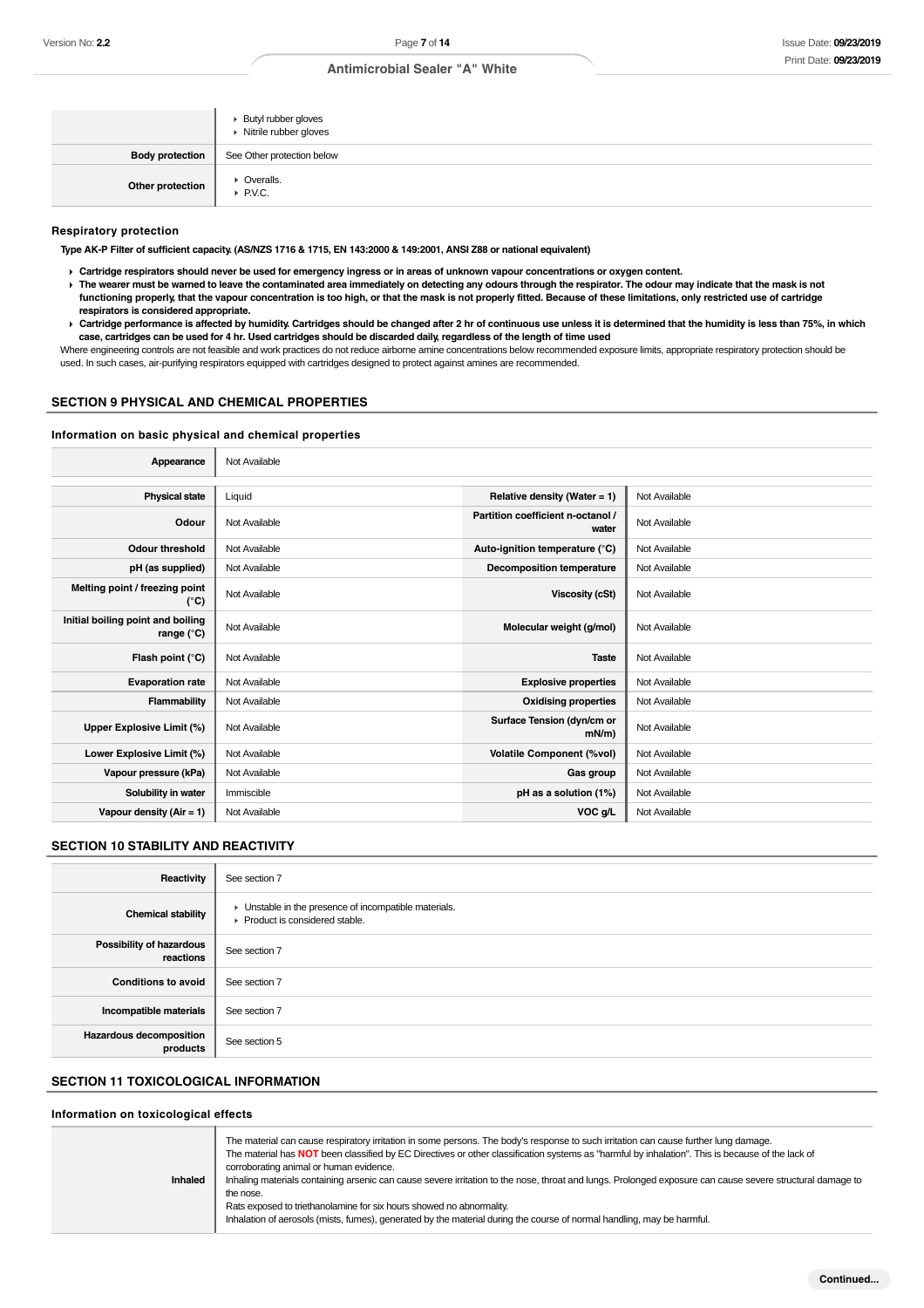| Ingestion                                                  | Symptoms of acute poisoning by arsenic ingestion, which develop within 4 hours include epigastric pain, vomiting and watery diarrhoea, nausea and<br>vomiting. Blood may appear in vomitus and stools.<br>The material has NOT been classified by EC Directives or other classification systems as "harmful by ingestion". This is because of the lack of<br>corroborating animal or human evidence.<br>Taken by mouth, isothiazolinones have moderate to high toxicity. The major signs of toxicity are severe stomach irritation, lethargy, and inco-ordination.<br>Dusts of titanium and titanium compounds are thought to exhibit little or no toxic effects.<br>Ingestion of triethanolamine may cause gastro-intestinal irritation with bleeding, burning or painful sensations in the mouth, throat, chest and abdomen,<br>vomiting and diarrhoea. Animal testing has also shown sluggishness, excessive tear secretion, hairs standing up, unsteady gait, and red/brown discharge<br>on hair around the nose and genitals.<br>Accidental ingestion of the material may be harmful; animal experiments indicate that ingestion of less than 150 gram may be fatal or may produce serious<br>damage to the health of the individual.                                                                                                                                                                                                                                                                                                                                                                                                                                                                                                                                                                                                                                                                                                                                                                                                                                                                                                                                                                                                                          |                                                                                                                                                                                                                                                                          |
|------------------------------------------------------------|---------------------------------------------------------------------------------------------------------------------------------------------------------------------------------------------------------------------------------------------------------------------------------------------------------------------------------------------------------------------------------------------------------------------------------------------------------------------------------------------------------------------------------------------------------------------------------------------------------------------------------------------------------------------------------------------------------------------------------------------------------------------------------------------------------------------------------------------------------------------------------------------------------------------------------------------------------------------------------------------------------------------------------------------------------------------------------------------------------------------------------------------------------------------------------------------------------------------------------------------------------------------------------------------------------------------------------------------------------------------------------------------------------------------------------------------------------------------------------------------------------------------------------------------------------------------------------------------------------------------------------------------------------------------------------------------------------------------------------------------------------------------------------------------------------------------------------------------------------------------------------------------------------------------------------------------------------------------------------------------------------------------------------------------------------------------------------------------------------------------------------------------------------------------------------------------------------------------------------------------------------------------|--------------------------------------------------------------------------------------------------------------------------------------------------------------------------------------------------------------------------------------------------------------------------|
| <b>Skin Contact</b>                                        | The material may accentuate any pre-existing dermatitis condition<br>Skin contact is not thought to have harmful health effects (as classified under EC Directives); the material may still produce health damage following entry<br>through wounds, lesions or abrasions.<br>A 0.5% solution of 1,2-benzisothiazoline-3-one (BIT) is irritating to the skin. Even 0.05% can cause allergy, according to patch tests, with reddening of the<br>skin.<br>Solutions of isothiazolinones may be irritating or even damaging to the skin, depending on concentration. A concentration of over 0.1% can irritate, and over<br>0.5% can cause severe irritation.<br>Arsenic can cause skin irritation characterised by eczema, scaling, sensitisation as well as discoloration and thickening of the palms and soles.<br>Open cuts, abraded or irritated skin should not be exposed to this material<br>Entry into the blood-stream, through, for example, cuts, abrasions or lesions, may produce systemic injury with harmful effects. Examine the skin prior to the<br>use of the material and ensure that any external damage is suitably protected.<br>Skin exposure to triethanolamine may cause slight irritation with itching, local redness, swelling and tissue destruction, sensitisation (in a small proportion<br>of individuals), and reddened blisters. Exposure of animals to toxic levels of triethanolamine may cause sluggishness, unsteady gait, emaciation and<br>discolouration of body organs.<br>Skin contact with the material may be harmful; systemic effects may result following absorption.<br>The material may cause mild but significant inflammation of the skin either following direct contact or after a delay of some time. Repeated exposure can<br>cause contact dermatitis which is characterised by redness, swelling and blistering.                                                                                                                                                                                                                                                                                                                                                                                            |                                                                                                                                                                                                                                                                          |
| Eye                                                        | If applied to the eyes, this material causes severe eye damage.<br>Solutions containing isothiazolinones may damage the mucous membranes and cornea. Animal testing showed very low concentrations (under 0.1%) did<br>not cause irritation, while higher levels (3-5.5%) produced severe irritation and damage to the eye.                                                                                                                                                                                                                                                                                                                                                                                                                                                                                                                                                                                                                                                                                                                                                                                                                                                                                                                                                                                                                                                                                                                                                                                                                                                                                                                                                                                                                                                                                                                                                                                                                                                                                                                                                                                                                                                                                                                                         |                                                                                                                                                                                                                                                                          |
| Chronic                                                    | Studies show that inhaling this substance for over a long period (e.g. in an occupational setting) may increase the risk of cancer.<br>Long-term exposure to respiratory irritants may result in airways disease, involving difficulty breathing and related whole-body problems.<br>Skin contact with the material is more likely to cause a sensitisation reaction in some persons compared to the general population.<br>Toxic: danger of serious damage to health by prolonged exposure through inhalation, in contact with skin and if swallowed.<br>This material can cause serious damage if one is exposed to it for long periods. It can be assumed that it contains a substance which can produce severe<br>defects.<br>Substance accumulation, in the human body, may occur and may cause some concern following repeated or long-term occupational exposure.<br>Subacute and chronic exposure to arsenic and its organic salts may produce loss of appetite, nausea and vomiting, low grade fever, persistent headache,<br>pallor, weakness and catarrhal inflammation. Lesions in the mouth and salivation are common.<br>Prolonged or chronic exposure to alkanolamines may result in liver, kidney or nervous system injury. Repeated inhalation may aggravate asthma and lung<br>disease involving inflammation or scarring.<br>In animal testing, 1,2-benzisothiazoline-3-one (BIT) did not cause toxicity to the embryo or birth defects. The material does not cause mutations or an<br>increase in cancer.<br>The isothiazolinones are known contact sensitisers. Sensitisation is more likely with the chlorinated species as opposed to the non-chlorinated species.<br>Long term exposure to titanium and several of its compounds produces lung scarring and chronic bronchitis. Breathing is impaired and cardiac changes<br>with right heart enlargements occur.<br>There has been concern that this material can cause cancer or mutations, but there is not enough data to make an assessment.<br>Triethanolamine is reported to cause reversible kidney and liver damage but not cancer or foetal toxicity. However, its reaction with nitrites and nitrous acid<br>may produce potent cancer causing agent - N-nitrosodiethanolamine. |                                                                                                                                                                                                                                                                          |
|                                                            | <b>TOXICITY</b>                                                                                                                                                                                                                                                                                                                                                                                                                                                                                                                                                                                                                                                                                                                                                                                                                                                                                                                                                                                                                                                                                                                                                                                                                                                                                                                                                                                                                                                                                                                                                                                                                                                                                                                                                                                                                                                                                                                                                                                                                                                                                                                                                                                                                                                     | <b>IRRITATION</b>                                                                                                                                                                                                                                                        |
| Antimicrobial<br>Sealer "A" White                          | Not Available                                                                                                                                                                                                                                                                                                                                                                                                                                                                                                                                                                                                                                                                                                                                                                                                                                                                                                                                                                                                                                                                                                                                                                                                                                                                                                                                                                                                                                                                                                                                                                                                                                                                                                                                                                                                                                                                                                                                                                                                                                                                                                                                                                                                                                                       | Not Available                                                                                                                                                                                                                                                            |
| triethanolamine                                            | <b>TOXICITY</b><br>dermal (rat) LD50: >2000 mg/kg <sup>[2]</sup><br>Oral (rat) LD50: 4190 mg/kg <sup>[2]</sup>                                                                                                                                                                                                                                                                                                                                                                                                                                                                                                                                                                                                                                                                                                                                                                                                                                                                                                                                                                                                                                                                                                                                                                                                                                                                                                                                                                                                                                                                                                                                                                                                                                                                                                                                                                                                                                                                                                                                                                                                                                                                                                                                                      | <b>IRRITATION</b><br>Eye (rabbit): 0.1 ml -<br>Eye (rabbit): 10 mg - mild<br>Eye (rabbit): 5.62 mg - SEVERE<br>minor conjunctival irritation<br>no irritation *<br>Skin (human): 15 mg/3d (int)-mild<br>Skin (rabbit): 4 h occluded<br>Skin (rabbit): 560 mg/24 hr- mild |
| paraffins, petroleum, normal<br>C>10                       | <b>TOXICITY</b><br>Dermal (rabbit) LD50: >5000 mg/kg <sup>[1]</sup><br>Oral (rat) LD50: >2000 mg/kg <sup>[2]</sup>                                                                                                                                                                                                                                                                                                                                                                                                                                                                                                                                                                                                                                                                                                                                                                                                                                                                                                                                                                                                                                                                                                                                                                                                                                                                                                                                                                                                                                                                                                                                                                                                                                                                                                                                                                                                                                                                                                                                                                                                                                                                                                                                                  | <b>IRRITATION</b><br>Eye: Mild<br>Skin: Mild                                                                                                                                                                                                                             |
| dipropylene glycol<br>mono-n-butyl ether - alpha<br>isomer | <b>TOXICITY</b><br>dermal (rat) LD50: >2000 mg/kg <sup>[2]</sup><br>Oral (rat) LD50: 1501.74 mg/kg <sup>[2]</sup>                                                                                                                                                                                                                                                                                                                                                                                                                                                                                                                                                                                                                                                                                                                                                                                                                                                                                                                                                                                                                                                                                                                                                                                                                                                                                                                                                                                                                                                                                                                                                                                                                                                                                                                                                                                                                                                                                                                                                                                                                                                                                                                                                   | <b>IRRITATION</b><br>Eye: no adverse effect observed (not irritating)[1]<br>Skin: no adverse effect observed (not irritating) <sup>[1]</sup>                                                                                                                             |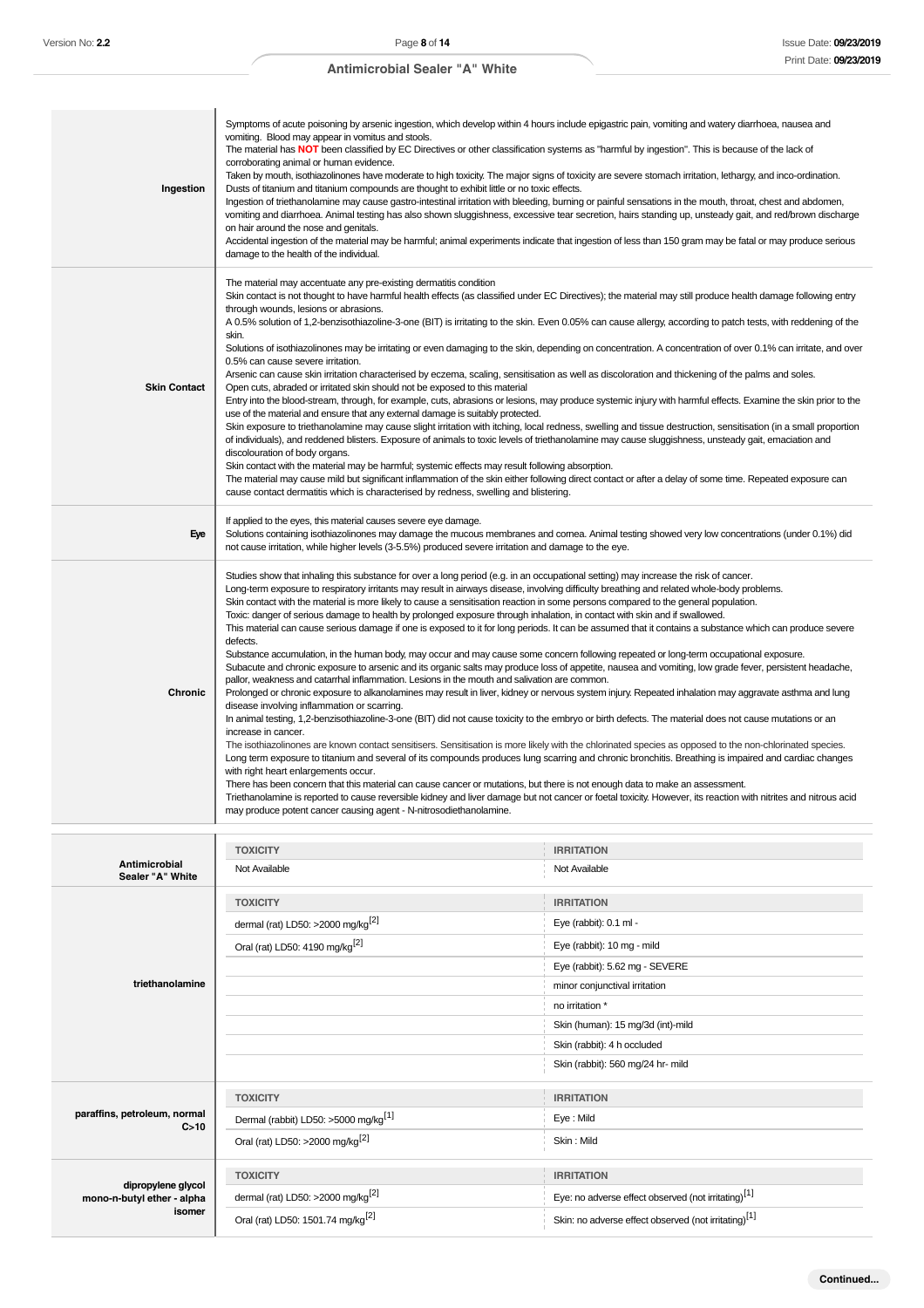|                                                                          | <b>TOXICITY</b>                                                                                                                                                                                                                                                                                                                                                                                                                                                                                                                                                                                                                                                                                                                                                                                                                                                                                                                                                                                                                                                                                                                                                                         | <b>IRRITATION</b>                                                                                                                                                                                                               |                                                                                                                                                                     |  |
|--------------------------------------------------------------------------|-----------------------------------------------------------------------------------------------------------------------------------------------------------------------------------------------------------------------------------------------------------------------------------------------------------------------------------------------------------------------------------------------------------------------------------------------------------------------------------------------------------------------------------------------------------------------------------------------------------------------------------------------------------------------------------------------------------------------------------------------------------------------------------------------------------------------------------------------------------------------------------------------------------------------------------------------------------------------------------------------------------------------------------------------------------------------------------------------------------------------------------------------------------------------------------------|---------------------------------------------------------------------------------------------------------------------------------------------------------------------------------------------------------------------------------|---------------------------------------------------------------------------------------------------------------------------------------------------------------------|--|
| titanium dioxide                                                         |                                                                                                                                                                                                                                                                                                                                                                                                                                                                                                                                                                                                                                                                                                                                                                                                                                                                                                                                                                                                                                                                                                                                                                                         |                                                                                                                                                                                                                                 |                                                                                                                                                                     |  |
|                                                                          | dermal (hamster) LD50: >=10000 mg/kg <sup>[2]</sup>                                                                                                                                                                                                                                                                                                                                                                                                                                                                                                                                                                                                                                                                                                                                                                                                                                                                                                                                                                                                                                                                                                                                     |                                                                                                                                                                                                                                 | Eye: no adverse effect observed (not irritating)[1]                                                                                                                 |  |
|                                                                          | Oral (rat) LD50: >2000 mg/kg <sup>[1]</sup>                                                                                                                                                                                                                                                                                                                                                                                                                                                                                                                                                                                                                                                                                                                                                                                                                                                                                                                                                                                                                                                                                                                                             |                                                                                                                                                                                                                                 | Skin (human): 0.3 mg /3D (int)-mild *                                                                                                                               |  |
|                                                                          |                                                                                                                                                                                                                                                                                                                                                                                                                                                                                                                                                                                                                                                                                                                                                                                                                                                                                                                                                                                                                                                                                                                                                                                         |                                                                                                                                                                                                                                 | Skin: no adverse effect observed (not irritating) <sup>[1]</sup>                                                                                                    |  |
|                                                                          | <b>TOXICITY</b>                                                                                                                                                                                                                                                                                                                                                                                                                                                                                                                                                                                                                                                                                                                                                                                                                                                                                                                                                                                                                                                                                                                                                                         | <b>IRRITATION</b>                                                                                                                                                                                                               |                                                                                                                                                                     |  |
| aluminium hydroxide                                                      | Oral (rat) LD50: >2000 mg/kg <sup>[1]</sup>                                                                                                                                                                                                                                                                                                                                                                                                                                                                                                                                                                                                                                                                                                                                                                                                                                                                                                                                                                                                                                                                                                                                             |                                                                                                                                                                                                                                 | Eye: no adverse effect observed (not irritating) <sup>[1]</sup>                                                                                                     |  |
|                                                                          |                                                                                                                                                                                                                                                                                                                                                                                                                                                                                                                                                                                                                                                                                                                                                                                                                                                                                                                                                                                                                                                                                                                                                                                         |                                                                                                                                                                                                                                 | Skin: no adverse effect observed (not irritating)[1]                                                                                                                |  |
|                                                                          | <b>TOXICITY</b>                                                                                                                                                                                                                                                                                                                                                                                                                                                                                                                                                                                                                                                                                                                                                                                                                                                                                                                                                                                                                                                                                                                                                                         | <b>IRRITATION</b>                                                                                                                                                                                                               |                                                                                                                                                                     |  |
| sodium arsenate                                                          | Not Available                                                                                                                                                                                                                                                                                                                                                                                                                                                                                                                                                                                                                                                                                                                                                                                                                                                                                                                                                                                                                                                                                                                                                                           | Not Available                                                                                                                                                                                                                   |                                                                                                                                                                     |  |
| Legend:                                                                  |                                                                                                                                                                                                                                                                                                                                                                                                                                                                                                                                                                                                                                                                                                                                                                                                                                                                                                                                                                                                                                                                                                                                                                                         | 1. Value obtained from Europe ECHA Registered Substances - Acute toxicity 2.* Value obtained from manufacturer's SDS. Unless otherwise specified<br>data extracted from RTECS - Register of Toxic Effect of chemical Substances |                                                                                                                                                                     |  |
| <b>Antimicrobial Sealer "A" White</b>                                    |                                                                                                                                                                                                                                                                                                                                                                                                                                                                                                                                                                                                                                                                                                                                                                                                                                                                                                                                                                                                                                                                                                                                                                                         | Arsenic is a potent poison which exists in several forms. The inorganic form is more toxic than the organic.                                                                                                                    |                                                                                                                                                                     |  |
| <b>TRIETHANOLAMINE</b>                                                   | The material may produce severe irritation to the eye causing pronounced inflammation. Repeated or prolonged exposure to irritants may produce<br>conjunctivitis.<br>Studies done show that triethanolamine is of low toxicity following high dose exposure by swallowing, skin contact or inhalation. It has not been shown to<br>cause cancer, genetic defects, reproductive or developmental toxicity.<br>551 teapco<br>The substance is classified by IARC as Group 3:<br>NOT classifiable as to its carcinogenicity to humans.<br>Evidence of carcinogenicity may be inadequate or limited in animal testing.<br>NOTE: Substance has been shown to be mutagenic in at least one assay, or belongs to a family of chemicals producing damage or change to cellular<br>DNA.<br>Lachrymation, diarrhoea, convulsions, urinary tract changes, changes in bladder weight, changes in testicular weight, changes in thymus weight, changes<br>in liver weight, dermatitis after systemic exposure, kidney, ureter, bladder tumours recorded. Equivocal tumourigen by RTECS criteria. Dermal rabbit value<br>quoted above is for occluded patch in male or female animals * Union Carbide |                                                                                                                                                                                                                                 |                                                                                                                                                                     |  |
| PARAFFINS, PETROLEUM,<br><b>NORMAL C&gt;10</b>                           | Animal studies indicate that normal, branched and cyclic paraffins are absorbed from the gastrointestinal tract and that the absorption of n-paraffins is<br>inversely proportional to the carbon chain length, with little absorption above C30. With respect to the carbon chain lengths likely to be present in mineral<br>oil, n-paraffins may be absorbed to a greater extent than iso- or cyclo-paraffins.<br>The material may cause severe skin irritation after prolonged or repeated exposure and may produce on contact skin redness, swelling, the production of<br>vesicles, scaling and thickening of the skin. Repeated exposures may produce severe ulceration.<br>* Lohr MSDS ** Aral MSDS                                                                                                                                                                                                                                                                                                                                                                                                                                                                              |                                                                                                                                                                                                                                 |                                                                                                                                                                     |  |
| <b>DIPROPYLENE GLYCOL</b><br>MONO-N-BUTYL ETHER -<br><b>ALPHA ISOMER</b> | For propylene glycol ethers (PGEs):<br>Typical propylene glycol ethers include propylene glycol n-butyl ether (PnB); dipropylene glycol n-butyl ether (DPnB); dipropylene glycol methyl ether<br>acetate (DPMA) and tripropylene glycol methyl ether (TPM).<br>Testing of a wide variety of propylene glycol ethers has shown that propylene glycol-based ethers are less toxic than some ethers of the ethylene series.                                                                                                                                                                                                                                                                                                                                                                                                                                                                                                                                                                                                                                                                                                                                                                |                                                                                                                                                                                                                                 |                                                                                                                                                                     |  |
| <b>TITANIUM DIOXIDE</b>                                                  | * IUCLID<br>The material may produce moderate eye irritation leading to inflammation. Repeated or prolonged exposure to irritants may produce conjunctivitis.<br>Exposure to titanium dioxide is via inhalation, swallowing or skin contact. When inhaled, it may deposit in lung tissue and lymph nodes causing dysfunction<br>of the lungs and immune system.                                                                                                                                                                                                                                                                                                                                                                                                                                                                                                                                                                                                                                                                                                                                                                                                                         |                                                                                                                                                                                                                                 |                                                                                                                                                                     |  |
|                                                                          | <b>WARNING:</b> This substance has been classified by the IARC as Group 2B: Possibly Carcinogenic to Humans.                                                                                                                                                                                                                                                                                                                                                                                                                                                                                                                                                                                                                                                                                                                                                                                                                                                                                                                                                                                                                                                                            |                                                                                                                                                                                                                                 |                                                                                                                                                                     |  |
| <b>SODIUM ARSENATE</b>                                                   | WARNING: Sodium arsenate has been listed by IARC as Human Sufficient evidence but has not been assigned a Group class [RTECS 1980].                                                                                                                                                                                                                                                                                                                                                                                                                                                                                                                                                                                                                                                                                                                                                                                                                                                                                                                                                                                                                                                     |                                                                                                                                                                                                                                 |                                                                                                                                                                     |  |
| Antimicrobial<br>Sealer "A" White &<br><b>TRIETHANOLAMINE</b>            | Asthma-like symptoms may continue for months or even years after exposure to the material ends. This may be due to a non-allergic condition known as<br>reactive airways dysfunction syndrome (RADS) which can occur after exposure to high levels of highly irritating compound.<br>The following information refers to contact allergens as a group and may not be specific to this product.<br>Contact allergies quickly manifest themselves as contact eczema, more rarely as urticaria or Quincke's oedema.<br>Overexposure to most of these materials may cause adverse health effects.<br>Many amine-based compounds can cause release of histamines, which, in turn, can trigger allergic and other physiological effects, including constriction<br>of the bronchi or asthma and inflammation of the cavity of the nose.                                                                                                                                                                                                                                                                                                                                                       |                                                                                                                                                                                                                                 |                                                                                                                                                                     |  |
| <b>Antimicrobial Sealer "A"</b><br><b>White &amp; SODIUM ARSENATE</b>    | Arsenic compounds are classified by the European Union as toxic by inhalation and ingestion and toxic to aquatic life and long lasting in the environment.<br>IARC classify arsenic in drinking water as a confirmed human carcinogen (IARC 1).                                                                                                                                                                                                                                                                                                                                                                                                                                                                                                                                                                                                                                                                                                                                                                                                                                                                                                                                         |                                                                                                                                                                                                                                 |                                                                                                                                                                     |  |
| <b>TRIETHANOLAMINE &amp;</b><br><b>TITANIUM DIOXIDE</b>                  | The material may cause skin irritation after prolonged or repeated exposure and may produce on contact skin redness, swelling, the production of vesicles,<br>scaling and thickening of the skin.                                                                                                                                                                                                                                                                                                                                                                                                                                                                                                                                                                                                                                                                                                                                                                                                                                                                                                                                                                                       |                                                                                                                                                                                                                                 |                                                                                                                                                                     |  |
| <b>ALUMINIUM HYDROXIDE &amp;</b><br><b>SODIUM ARSENATE</b>               | No significant acute toxicological data identified in literature search.                                                                                                                                                                                                                                                                                                                                                                                                                                                                                                                                                                                                                                                                                                                                                                                                                                                                                                                                                                                                                                                                                                                |                                                                                                                                                                                                                                 |                                                                                                                                                                     |  |
| <b>Acute Toxicity</b>                                                    | ×                                                                                                                                                                                                                                                                                                                                                                                                                                                                                                                                                                                                                                                                                                                                                                                                                                                                                                                                                                                                                                                                                                                                                                                       | Carcinogenicity                                                                                                                                                                                                                 | ✔                                                                                                                                                                   |  |
| <b>Skin Irritation/Corrosion</b>                                         | ✔                                                                                                                                                                                                                                                                                                                                                                                                                                                                                                                                                                                                                                                                                                                                                                                                                                                                                                                                                                                                                                                                                                                                                                                       | Reproductivity                                                                                                                                                                                                                  | ×                                                                                                                                                                   |  |
| <b>Serious Eye Damage/Irritation</b>                                     | ✔                                                                                                                                                                                                                                                                                                                                                                                                                                                                                                                                                                                                                                                                                                                                                                                                                                                                                                                                                                                                                                                                                                                                                                                       | <b>STOT - Single Exposure</b>                                                                                                                                                                                                   | ✔                                                                                                                                                                   |  |
| <b>Respiratory or Skin</b><br>sensitisation                              | ✔                                                                                                                                                                                                                                                                                                                                                                                                                                                                                                                                                                                                                                                                                                                                                                                                                                                                                                                                                                                                                                                                                                                                                                                       | <b>STOT - Repeated Exposure</b>                                                                                                                                                                                                 | ×                                                                                                                                                                   |  |
| <b>Mutagenicity</b>                                                      | ×                                                                                                                                                                                                                                                                                                                                                                                                                                                                                                                                                                                                                                                                                                                                                                                                                                                                                                                                                                                                                                                                                                                                                                                       | <b>Aspiration Hazard</b>                                                                                                                                                                                                        | ×                                                                                                                                                                   |  |
|                                                                          |                                                                                                                                                                                                                                                                                                                                                                                                                                                                                                                                                                                                                                                                                                                                                                                                                                                                                                                                                                                                                                                                                                                                                                                         | Legend:                                                                                                                                                                                                                         | $\blacktriangleright$ - Data either not available or does not fill the criteria for classification<br>$\blacktriangleright$ - Data available to make classification |  |

## **SECTION 12 ECOLOGICAL INFORMATION**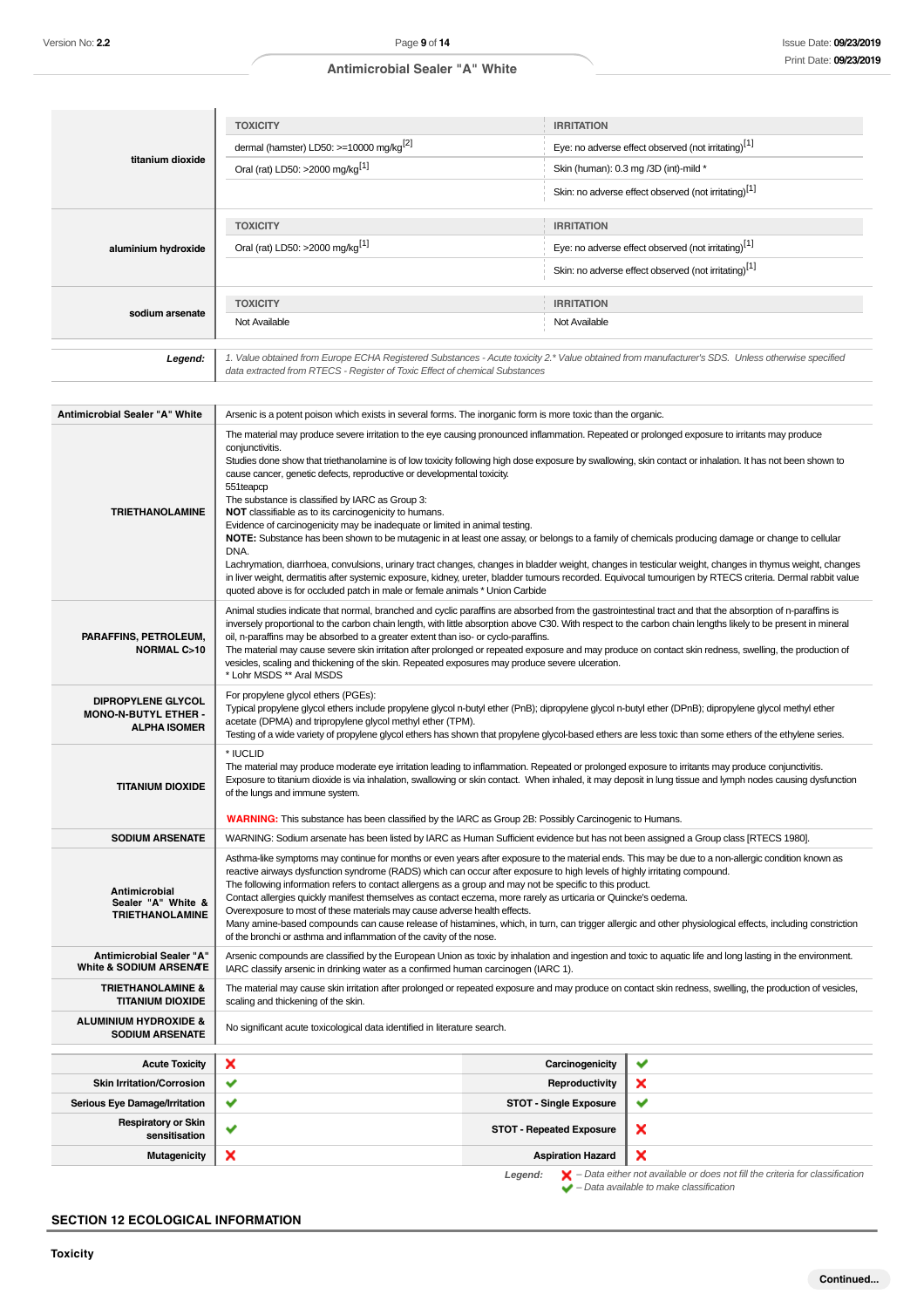|                                          | <b>ENDPOINT</b>  | <b>TEST DURATION (HR)</b> | <b>SPECIES</b>                | VALUE            | <b>SOURCE</b>    |
|------------------------------------------|------------------|---------------------------|-------------------------------|------------------|------------------|
| <b>Antimicrobial Sealer "A"</b><br>White | Not<br>Available | Not Available             | Not Available                 | Not<br>Available | Not<br>Available |
|                                          | <b>ENDPOINT</b>  | <b>TEST DURATION (HR)</b> | <b>SPECIES</b>                | VALUE            | <b>SOURCE</b>    |
|                                          | <b>LC50</b>      | 96                        | Fish                          | 11-800mg/L       | $\overline{2}$   |
|                                          | <b>EC50</b>      | 48                        | Crustacea                     | 609.88mg/L       | $\overline{2}$   |
| triethanolamine                          | EC50             | 96                        | Algae or other aquatic plants | 169mg/L          | $\mathbf{1}$     |
|                                          | EC <sub>0</sub>  | 24                        | Crustacea                     | 1-530mg/L        | $\overline{2}$   |
|                                          | <b>NOEC</b>      | 504                       | Crustacea                     | 16mg/L           | $\mathbf{1}$     |
|                                          | <b>ENDPOINT</b>  | <b>TEST DURATION (HR)</b> | <b>SPECIES</b>                | VALUE            | <b>SOURCE</b>    |
| paraffins, petroleum, normal             | <b>LC50</b>      | 96                        | Fish                          | $>1$ -mg/L       | $\overline{2}$   |
| C>10                                     | <b>EC50</b>      | 48                        | Crustacea                     | >0.002mg/L       | $\overline{2}$   |
|                                          | EC50             | 72                        | Algae or other aquatic plants | $>10$ -mg/L      | $\overline{2}$   |
|                                          | <b>ENDPOINT</b>  | <b>TEST DURATION (HR)</b> | <b>SPECIES</b>                | <b>VALUE</b>     | <b>SOURCE</b>    |
|                                          | LC50             | 96                        | Fish                          | 139.478mg/L      | $\sqrt{3}$       |
| dipropylene glycol                       | <b>EC50</b>      | 48                        | Crustacea                     | >100mg/L         | $\overline{2}$   |
| mono-n-butyl ether - alpha<br>isomer     | <b>EC50</b>      | 96                        | Algae or other aquatic plants | 519mg/L          | $\overline{2}$   |
|                                          | EC <sub>0</sub>  | 48                        | Crustacea                     | $>=100$ mg/L     | $\sqrt{2}$       |
|                                          | <b>NOEC</b>      | 48                        | Crustacea                     | $>1$ -mg/L       | $\overline{2}$   |
|                                          | <b>ENDPOINT</b>  | <b>TEST DURATION (HR)</b> | <b>SPECIES</b>                | <b>VALUE</b>     | <b>SOURCE</b>    |
|                                          | <b>LC50</b>      | 96                        | Fish<br>$>1$ -mg/L            |                  | $\sqrt{2}$       |
| titanium dioxide                         | <b>EC50</b>      | 48                        | Crustacea<br>$>1$ -mg/L       |                  | $\overline{2}$   |
|                                          | EC50             | 72                        | Algae or other aquatic plants | 5.83mg/L         | $\overline{4}$   |
|                                          | <b>NOEC</b>      | 336                       | Fish                          | 0.089mg/L        | $\overline{4}$   |
|                                          | <b>ENDPOINT</b>  | <b>TEST DURATION (HR)</b> | <b>SPECIES</b>                | VALUE            | <b>SOURCE</b>    |
|                                          | <b>LC50</b>      | 96                        | Fish                          | 0.001-0.134mg/L  | $\overline{2}$   |
| aluminium hydroxide                      | <b>EC50</b>      | 48                        | Crustacea                     | 0.7364mg/L       | $\overline{2}$   |
|                                          | EC50             | 72                        | Algae or other aquatic plants | 0.001-0.05mg/L   | $\overline{2}$   |
|                                          | <b>NOEC</b>      | 168                       | Crustacea                     | 0.001-mg/L       | $\overline{2}$   |
|                                          | <b>ENDPOINT</b>  | <b>TEST DURATION (HR)</b> | <b>SPECIES</b>                | <b>VALUE</b>     | <b>SOURCE</b>    |
|                                          | LC50             | 96                        | Fish                          | 7.28mg/L         | $\overline{4}$   |
| sodium arsenate                          | <b>BCFD</b>      | 1440                      | Fish                          | 0.72mg/L         | $\overline{4}$   |
|                                          | <b>NOEC</b>      | 2616                      | Algae or other aquatic plants | 0.01302384mg/L   | $\overline{4}$   |

(QSAR) - Aquatic Toxicity Data (Estimated) 4. US EPA, Ecotox database - Aquatic Toxicity Data 5. ECETOC Aquatic Hazard Assessment Data 6. NITE (Japan) - Bioconcentration Data 7. METI (Japan) - Bioconcentration Data 8. Vendor Data

Toxic to aquatic organisms, may cause long-term adverse effects in the aquatic environment.

Do NOT allow product to come in contact with surface waters or to intertidal areas below the mean high water mark. Do not contaminate water when cleaning equipment or disposing of equipment wash-waters.

On the basis of available evidence concerning either toxicity, persistence, potential to accumulate and or observed environmental fate and behaviour, the material may present a danger, immediate or long-term and /or delayed, to the structure and/ or functioning of natural ecosystems.

Speciation of arsenic is an important consideration in the fate, movement, and action of this substance. Chemical and biochemical transformations of arsenic include oxidation, reduction and methylation which affects its volatilisation, adsorption, dissolution and biological disposition.

Drinking Water Standards: hydrocarbon total: 10 ug/l (UK max.).

Environmental Fate: Isothiazolinones are antimicrobials used to control bacteria, fungi, and for wood preservation and antifouling agents. They are frequently used in personal care products such as shampoos and other hair care products, as well as certain paint formulations.

For triethanolamine:

Koc: 3 Half-life (hr) air: 4Henry's atm m3 /mol: 3.38E-19BOD 5 if unstated: nil-0.17COD : 1.5ThOD : 2.04; 1.61 p/pThOD (measured) 1.52 mg/mg (Union Carbide)ThOD (calculated) 1.61 mg/mg (Union Carbide)BCF : <1Biodegradability: 96% DOC reduction (OECD Method 301E)BOD; Day 5: 8%, Day 10: 9%, Day 20: 66% Passes Sturm, AFNOR tests for biodegradability. Reaches more than 70% mineralisation in OECD test for inherent biodegradability (Zahn-Wellens test). **DO NOT** discharge into sewer or waterways

## **Persistence and degradability**

| Ingredient                                              | Persistence: Water/Soil | Persistence: Air |
|---------------------------------------------------------|-------------------------|------------------|
| triethanolamine                                         | LOW                     | LOW              |
| dipropylene glycol mono-n-butyl<br>ether - alpha isomer | <b>HIGH</b>             | <b>HIGH</b>      |
| titanium dioxide                                        | <b>HIGH</b>             | <b>HIGH</b>      |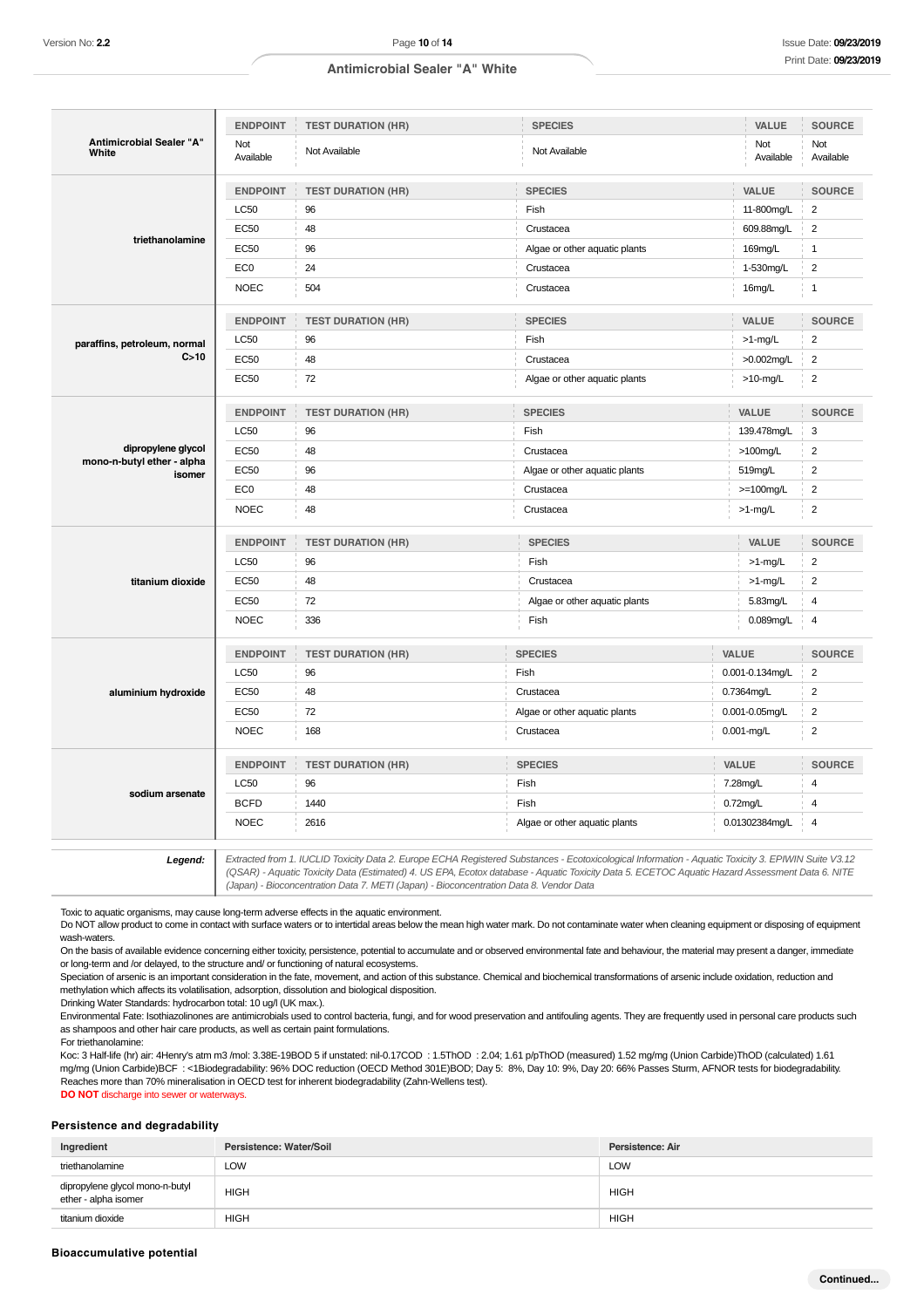| Ingredient                                              | <b>Bioaccumulation</b>   |
|---------------------------------------------------------|--------------------------|
| triethanolamine                                         | LOW (BCF = $3.9$ )       |
| dipropylene glycol mono-n-butyl<br>ether - alpha isomer | LOW (LogKOW = $1.1274$ ) |
| titanium dioxide                                        | $LOW (BCF = 10)$         |
| Mobility in soil                                        |                          |

| Ingredient                                              | <b>Mobility</b>      |
|---------------------------------------------------------|----------------------|
| triethanolamine                                         | LOW ( $KOC = 10$ )   |
| dipropylene glycol mono-n-butyl<br>ether - alpha isomer | LOW ( $KOC = 10$ )   |
| titanium dioxide                                        | LOW (KOC = $23.74$ ) |

## **SECTION 13 DISPOSAL CONSIDERATIONS**

| Waste treatment methods      |                                                                                                                                                                                                                                                                                                                                                                                                                                                                                                                                                                                                                                                                                                                                                                                                                                                                                                                                                                                                                                                                                                                                                                                                                                                                                                                                                         |
|------------------------------|---------------------------------------------------------------------------------------------------------------------------------------------------------------------------------------------------------------------------------------------------------------------------------------------------------------------------------------------------------------------------------------------------------------------------------------------------------------------------------------------------------------------------------------------------------------------------------------------------------------------------------------------------------------------------------------------------------------------------------------------------------------------------------------------------------------------------------------------------------------------------------------------------------------------------------------------------------------------------------------------------------------------------------------------------------------------------------------------------------------------------------------------------------------------------------------------------------------------------------------------------------------------------------------------------------------------------------------------------------|
| Product / Packaging disposal | • Containers may still present a chemical hazard/danger when empty.<br>Return to supplier for reuse/ recycling if possible.<br>Recycle wherever possible.<br>• Consult manufacturer for recycling options or consult local or regional waste management authority for disposal if no suitable treatment or disposal<br>facility can be identified.<br>• Most polyurethane amine catalysts and their byproducts can be chemically or biologically degraded.<br>Incineration is the preferred method of disposal; however, nitrogen oxide emission control may be required to meet current environmental requlations.<br>Drum Disposal<br>> While the many laws, regulations, and ordinances governing the disposal of empty containers are varied and complex, one principle is common to all: the<br>responsibility for the proper disposal of empty containers lies with the waste generator.<br>• Moreover, the waste generator is also responsible for any injury to health or environment caused by improper disposal.<br>Legislation addressing waste disposal requirements may differ by country, state and/ or territory. Each user must refer to laws operating in their area.<br>• DO NOT allow wash water from cleaning or process equipment to enter drains.<br>It may be necessary to collect all wash water for treatment before disposal. |

## **SECTION 14 TRANSPORT INFORMATION**

#### **Labels Required**

**Marine Pollutant** | NO

**Land transport (DOT): NOT REGULATED FOR TRANSPORT OF DANGEROUS GOODS**

**Air transport (ICAO-IATA / DGR): NOT REGULATED FOR TRANSPORT OF DANGEROUS GOODS**

**Sea transport (IMDG-Code / GGVSee): NOT REGULATED FOR TRANSPORT OF DANGEROUS GOODS**

**Transport in bulk according to Annex II of MARPOL and the IBC code**

Not Applicable

#### **SECTION 15 REGULATORY INFORMATION**

#### **Safety, health and environmental regulations / legislation specific for the substance or mixture**

## **TRIETHANOLAMINE IS FOUND ON THE FOLLOWING REGULATORY LISTS**

| GESAMP/EHS Composite List - GESAMP Hazard Profiles                                 | US AIHA Workplace Environmental Exposure Levels (WEELs)                                                                                                                         |  |  |
|------------------------------------------------------------------------------------|---------------------------------------------------------------------------------------------------------------------------------------------------------------------------------|--|--|
| IMO IBC Code Chapter 17: Summary of minimum requirements                           | US Coast Guard, Department of Homeland Security Part 153: Ships Carrying Bulk Liquid,<br>Liquefied gas or compressed gas hazardous materials. Table 1 to Part 153 -- Summary of |  |  |
| IMO MARPOL (Annex II) - List of Noxious Liquid Substances Carried in Bulk          |                                                                                                                                                                                 |  |  |
| International Agency for Research on Cancer (IARC) - Agents Classified by the IARC | Minimum Requirements                                                                                                                                                            |  |  |
| Monographs                                                                         | US Department of Homeland Security (DHS) - Chemical Facility Anti-Terrorism Standards                                                                                           |  |  |
| US - California Permissible Exposure Limits for Chemical Contaminants              | (CFATS) - Chemicals of Interest                                                                                                                                                 |  |  |
| US ACGIH Threshold Limit Values (TLV)                                              | US DOE Temporary Emergency Exposure Limits (TEELs)                                                                                                                              |  |  |
|                                                                                    | US Toxic Substances Control Act (TSCA) - Chemical Substance Inventory                                                                                                           |  |  |
|                                                                                    | US TSCA Chemical Substance Inventory - Interim List of Active Substances                                                                                                        |  |  |
| PARAFFINS, PETROLEUM, NORMAL C>10 IS FOUND ON THE FOLLOWING REGULATORY LISTS       |                                                                                                                                                                                 |  |  |

Liquid Cargoes

US EPCRA Section 313 Chemical List

US Toxic Substances Control Act (TSCA) - Chemical Substance Inventory US TSCA Chemical Substance Inventory - Interim List of Active Substances

US Toxic Substances Control Act (TSCA) - Chemical Substance Inventory US TSCA Chemical Substance Inventory - Interim List of Active Substances

**DIPROPYLENE GLYCOL MONO-N-BUTYL ETHER - ALPHA ISOMER IS FOUND ON THE FOLLOWING REGULATORY LISTS**

GESAMP/EHS Composite List - GESAMP Hazard Profiles IMO IBC Code Chapter 17: Summary of minimum requirements US Chemical Footprint Project - Chemicals of High Concern List US Clean Air Act - Hazardous Air Pollutants US DOT Coast Guard Bulk Hazardous Materials - List of Flammable and Combustible Bulk

IMO MARPOL (Annex II) - List of Noxious Liquid Substances Carried in Bulk

IMO Provisional Categorization of Liquid Substances - List 2: Pollutant only mixtures

containing at least 99% by weight of components already assessed by IMO

US - California OEHHA/ARB - Acute Reference Exposure Levels and Target Organs (RELs) US - California OEHHA/ARB - Chronic Reference Exposure Levels and Target Organs (CRELs)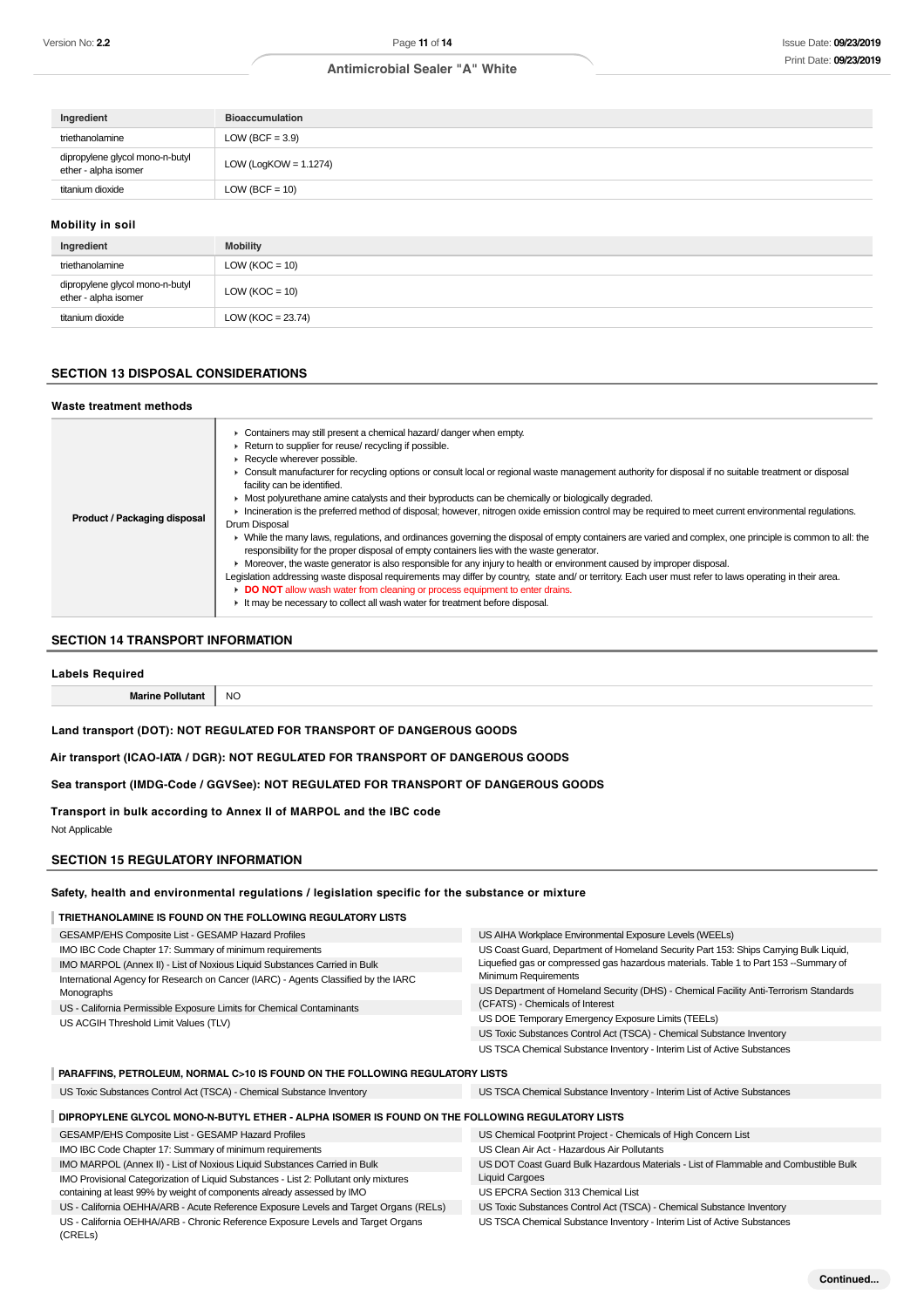Rule

**TITANIUM DIOXIDE IS FOUND ON THE FOLLOWING REGULATORY LISTS**

- GESAMP/EHS Composite List GESAMP Hazard Profiles
- IMO IBC Code Chapter 17: Summary of minimum requirements
- IMO MARPOL (Annex II) List of Noxious Liquid Substances Carried in Bulk International Agency for Research on Cancer (IARC) - Agents Classified by the IARC
- Monographs International WHO List of Proposed Occupational Exposure Limit (OEL) Values for
- Manufactured Nanomaterials (MNMS)
- US Alaska Limits for Air Contaminants
- US California Proposition 65 Carcinogens
- US Hawaii Air Contaminant Limits
- US Idaho Limits for Air Contaminants
- US Michigan Exposure Limits for Air Contaminants
- US Minnesota Permissible Exposure Limits (PELs)
- US Oregon Permissible Exposure Limits (Z-1)
- US Tennessee Occupational Exposure Limits Limits For Air Contaminants
- US Vermont Permissible Exposure Limits Table Z-1-A Final Rule Limits for Air Contaminants
- US Vermont Permissible Exposure Limits Table Z-1-A Transitional Limits for Air
- **Contaminants**

US - Washington Permissible exposure limits of air contaminants

#### **ALUMINIUM HYDROXIDE IS FOUND ON THE FOLLOWING REGULATORY LISTS**

- US California OEHHA/ARB Chronic Reference Exposure Levels and Target Organs (CRELs)
- US California Permissible Exposure Limits for Chemical Contaminants
- US Hawaii Air Contaminant Limits

US - Michigan Exposure Limits for Air Contaminants

- US Oregon Permissible Exposure Limits (Z-1)
- 
- US Tennessee Occupational Exposure Limits Limits For Air Contaminants
- US Washington Permissible exposure limits of air contaminants
- US Wyoming Toxic and Hazardous Substances Table Z1 Limits for Air Contaminants
- US ACGIH Threshold Limit Values (Spanish)
- US ACGIH Threshold Limit Values (TLV)

#### **SODIUM ARSENATE IS FOUND ON THE FOLLOWING REGULATORY LISTS**

International Agency for Research on Cancer (IARC) - Agents Classified by the IARC Monographs

- International Air Transport Association (IATA) Dangerous Goods Regulations
- International Maritime Dangerous Goods Requirements (IMDG Code)

United Nations Recommendations on the Transport of Dangerous Goods Model Regulations US - Alaska Limits for Air Contaminants

- US California OEHHA/ARB Acute Reference Exposure Levels and Target Organs (RELs) US - California OEHHA/ARB - Chronic Reference Exposure Levels and Target Organs
- (CRELs) US - California Office of Environmental Health Hazard Assessment Proposition 65 No

Significant Risk Levels (NSRLs) for Carcinogens and Maximum Allowable Dose Levels (MADLs) for Chemicals Causing Reproductive Toxicity

- US California Permissible Exposure Limits for Chemical Contaminants
- US California Proposition 65 Carcinogens
- US California Proposition 65 No Significant Risk Levels (NSRLs) for Carcinogens
- US Hawaii Air Contaminant Limits
- US Idaho Limits for Air Contaminants
- US Michigan Exposure Limits for Air Contaminants
- US Minnesota Permissible Exposure Limits (PELs)
- US Oregon Permissible Exposure Limits (Z-1)
- US Tennessee Occupational Exposure Limits Limits For Air Contaminants
- US Vermont Permissible Exposure Limits Table Z-1-A Final Rule Limits for Air Contaminants
- US Vermont Permissible Exposure Limits Table Z-1-A Transitional Limits for Air **Contaminants**
- US Washington Permissible exposure limits of air contaminants
- US Wyoming Toxic and Hazardous Substances Table Z1 Limits for Air Contaminants
- US ACGIH Threshold Limit Values (Spanish)

#### **Federal Regulations**

#### **Superfund Amendments and Reauthorization Act of 1986 (SARA)**

#### **SECTION 311/312 HAZARD CATEGORIES**

| Flammable (Gases, Aerosols, Liquids, or Solids) |           |
|-------------------------------------------------|-----------|
| Gas under pressure                              | No        |
| Explosive                                       | <b>No</b> |
| Self-heating                                    | No        |
| Pyrophoric (Liquid or Solid)                    | No        |
| Pyrophoric Gas                                  | No        |
| Corrosive to metal                              | <b>No</b> |
| Oxidizer (Liquid, Solid or Gas)                 | No        |

US Toxic Substances Control Act (TSCA) - Chemical Substance Inventory US TSCA Chemical Substance Inventory - Interim List of Active Substances US TSCA Section 12(b) - List of Chemical Substances Subject to Export Notification **Requirements** US TSCA Section 5(a)(2) - Significant New Use Rules (SNURs)

US OSHA Permissible Exposure Limits - Annotated Table Z-1 (Spanish)

US - Wyoming Toxic and Hazardous Substances Table Z1 Limits for Air Contaminants

US List of Active Substances Exempt from the TSCA Inventory Notifications (Active-Inactive)

- US AIHA Workplace Environmental Exposure Levels (WEELs) US DOE Temporary Emergency Exposure Limits (TEELs)
- US NIOSH Recommended Exposure Limits (RELs)

US ACGIH Threshold Limit Values (Spanish) US ACGIH Threshold Limit Values (TLV)

US NIOSH Recommended Exposure Limits (RELs) US NIOSH Recommended Exposure Limits (RELs) (Spanish) US OSHA Permissible Exposure Levels (PELs) - Table Z1

US AIHA Workplace Environmental Exposure Levels (WEELs) US Chemical Footprint Project - Chemicals of High Concern List US DOE Temporary Emergency Exposure Limits (TEELs)

- US NIOSH Recommended Exposure Limits (RELs) (Spanish)
- US OSHA Permissible Exposure Levels (PELs) Table Z1
- US OSHA Permissible Exposure Limits Annotated Table Z-1 (Spanish)
- US OSHA Permissible Exposure Limits Annotated Table Z-3 (Spanish)
- US Toxic Substances Control Act (TSCA) Chemical Substance Inventory
- US TSCA Chemical Substance Inventory Interim List of Active Substances
- US ACGIH Threshold Limit Values (TLV)
- US AIHA Workplace Environmental Exposure Levels (WEELs)
- US Chemical Footprint Project Chemicals of High Concern List
- US Clean Air Act Hazardous Air Pollutants
- US CWA (Clean Water Act) List of Hazardous Substances
- US CWA (Clean Water Act) Priority Pollutants
- US CWA (Clean Water Act) Toxic Pollutants

US Department of Transportation (DOT) List of Hazardous Substances and Reportable

- Quantities Hazardous Substances Other Than Radionuclides
- US Department of Transportation (DOT), Hazardous Material Table
- US DOE Temporary Emergency Exposure Limits (TEELs)
- US EPA Carcinogens Listing
- US EPCRA Section 313 Chemical List

US National Toxicology Program (NTP) 14th Report Part A Known to be Human Carcinogens

- US NIOSH Recommended Exposure Limits (RELs) (Spanish)
- US OSHA Carcinogens Listing
- US OSHA Permissible Exposure Levels (PELs) Table Z1
- US OSHA Permissible Exposure Limits Annotated Table Z-1 (Spanish)

US Postal Service (USPS) Hazardous Materials Table: Postal Service Mailability Guide US Postal Service (USPS) Numerical Listing of Proper Shipping Names by Identification (ID) Number

US SARA Section 302 Extremely Hazardous Substances

US Toxic Substances Control Act (TSCA) - Chemical Substance Inventory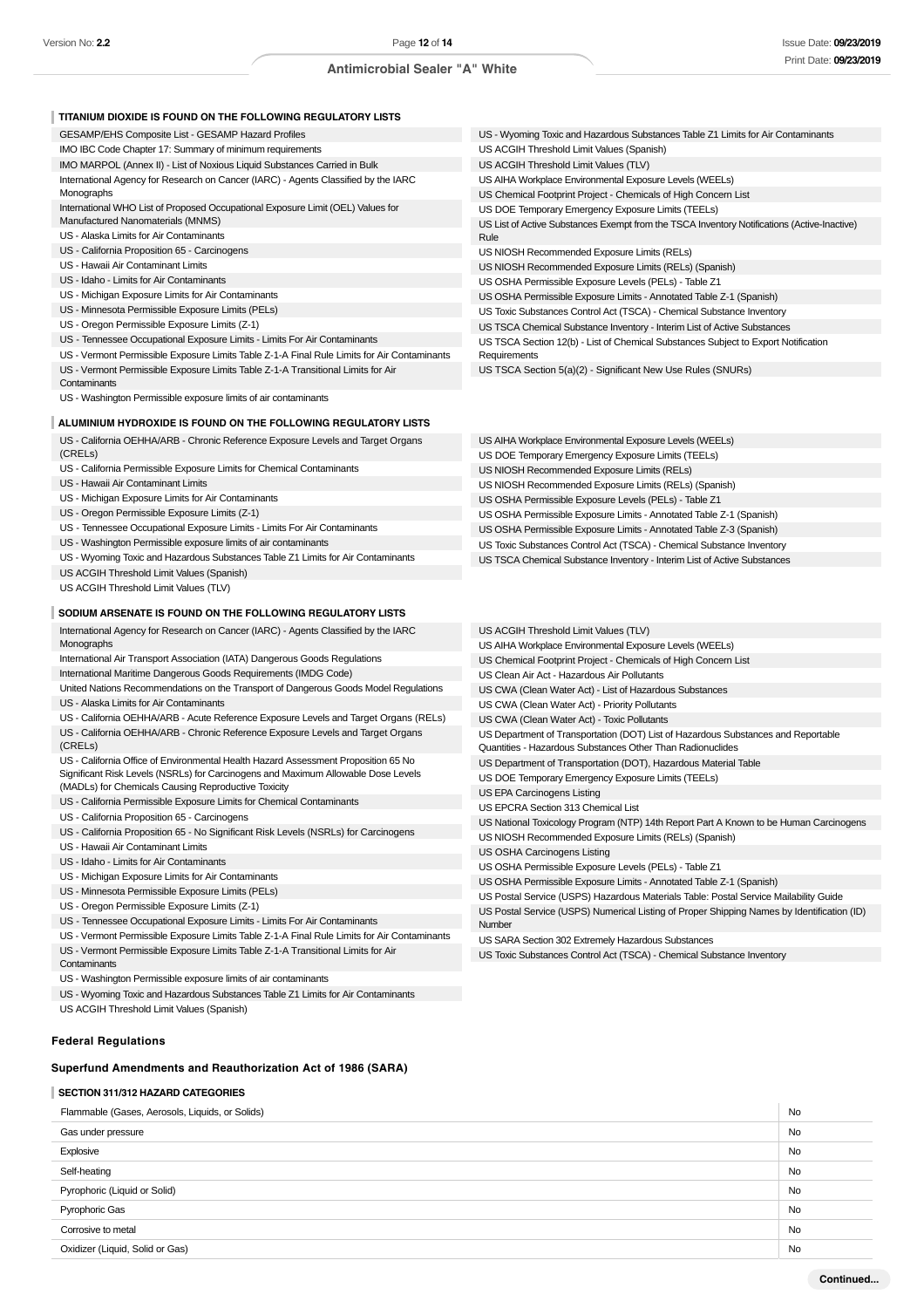| Organic Peroxide                                             | <b>No</b> |
|--------------------------------------------------------------|-----------|
| Self-reactive                                                | <b>No</b> |
| In contact with water emits flammable gas                    | <b>No</b> |
| Combustible Dust                                             | No        |
| Carcinogenicity                                              | Yes       |
| Acute toxicity (any route of exposure)                       | No        |
| Reproductive toxicity                                        | <b>No</b> |
| Skin Corrosion or Irritation                                 | Yes       |
| Respiratory or Skin Sensitization                            | Yes       |
| Serious eye damage or eye irritation                         | Yes       |
| Specific target organ toxicity (single or repeated exposure) | No        |
| Aspiration Hazard                                            | No        |
| Germ cell mutagenicity                                       | No        |
| Simple Asphyxiant                                            | No        |
| Hazards Not Otherwise Classified                             |           |

## **US. EPA CERCLA HAZARDOUS SUBSTANCES AND REPORTABLE QUANTITIES (40 CFR 302.4)**

| Name | $\tilde{g}$ (lb)<br>Juantity | ın ka |
|------|------------------------------|-------|
|      |                              | 0.454 |

## **State Regulations**

#### **US. CALIFORNIA PROPOSITION 65**

WARNING: This product contains a chemical known to the State of California to cause cancer and birth defects or other reproductive harm

## **US - CALIFORNIA PROPOSITION 65 - CARCINOGENS: LISTED SUBSTANCE**

Titanium dioxide (airborne, unbound particles of respirable size), Arsenic (inorganic arsenic compounds) Listed

## **National Inventory Status**

| <b>National Inventory</b>     | <b>Status</b>                                                                                                                                                                                            |
|-------------------------------|----------------------------------------------------------------------------------------------------------------------------------------------------------------------------------------------------------|
| Australia - AICS              | Yes                                                                                                                                                                                                      |
| Canada - DSL                  | Yes                                                                                                                                                                                                      |
| Canada - NDSL                 | No (dipropylene glycol mono-n-butyl ether - alpha isomer; sodium arsenate; triethanolamine; paraffins, petroleum, normal C>10; aluminium hydroxide)                                                      |
| China - IECSC                 | No (sodium arsenate)                                                                                                                                                                                     |
| Europe - EINEC / ELINCS / NLP | Yes                                                                                                                                                                                                      |
| Japan - ENCS                  | No (paraffins, petroleum, normal C>10)                                                                                                                                                                   |
| Korea - KECI                  | Yes                                                                                                                                                                                                      |
| New Zealand - NZIoC           | No (sodium arsenate)                                                                                                                                                                                     |
| Philippines - PICCS           | Yes                                                                                                                                                                                                      |
| USA - TSCA                    | Yes                                                                                                                                                                                                      |
| Taiwan - TCSI                 | Yes                                                                                                                                                                                                      |
| Mexico - INSQ                 | No (paraffins, petroleum, normal C>10)                                                                                                                                                                   |
| Vietnam - NCI                 | No (sodium arsenate)                                                                                                                                                                                     |
| Russia - ARIPS                | No (sodium arsenate; paraffins, petroleum, normal C>10)                                                                                                                                                  |
| Legend:                       | Yes = All CAS declared ingredients are on the inventory<br>No = One or more of the CAS listed ingredients are not on the inventory and are not exempt from listing(see specific ingredients in brackets) |

## **SECTION 16 OTHER INFORMATION**

| ют | $\sim$      |
|----|-------------|
|    | $\sim$<br>м |

#### **CONTACT POINT**

\*\*PLEASE NOTE THAT TITANIUM DIOXIDE IS NOT PRESENT IN CLEAR OR NEUTRAL BASES\*\*

## **SDS Version Summary**

| Version                       | υаτε      | <b>Updated</b> |
|-------------------------------|-----------|----------------|
| ְ<br>$\overline{\phantom{a}}$ | ንበ10<br>. | redients, Name |

## **Other information**

Classification of the preparation and its individual components has drawn on official and authoritative sources as well as independent review by the Chemwatch Classification committee using available literature references.

The SDS is a Hazard Communication tool and should be used to assist in the Risk Assessment. Many factors determine whether the reported Hazards are Risks in the workplace or other settings.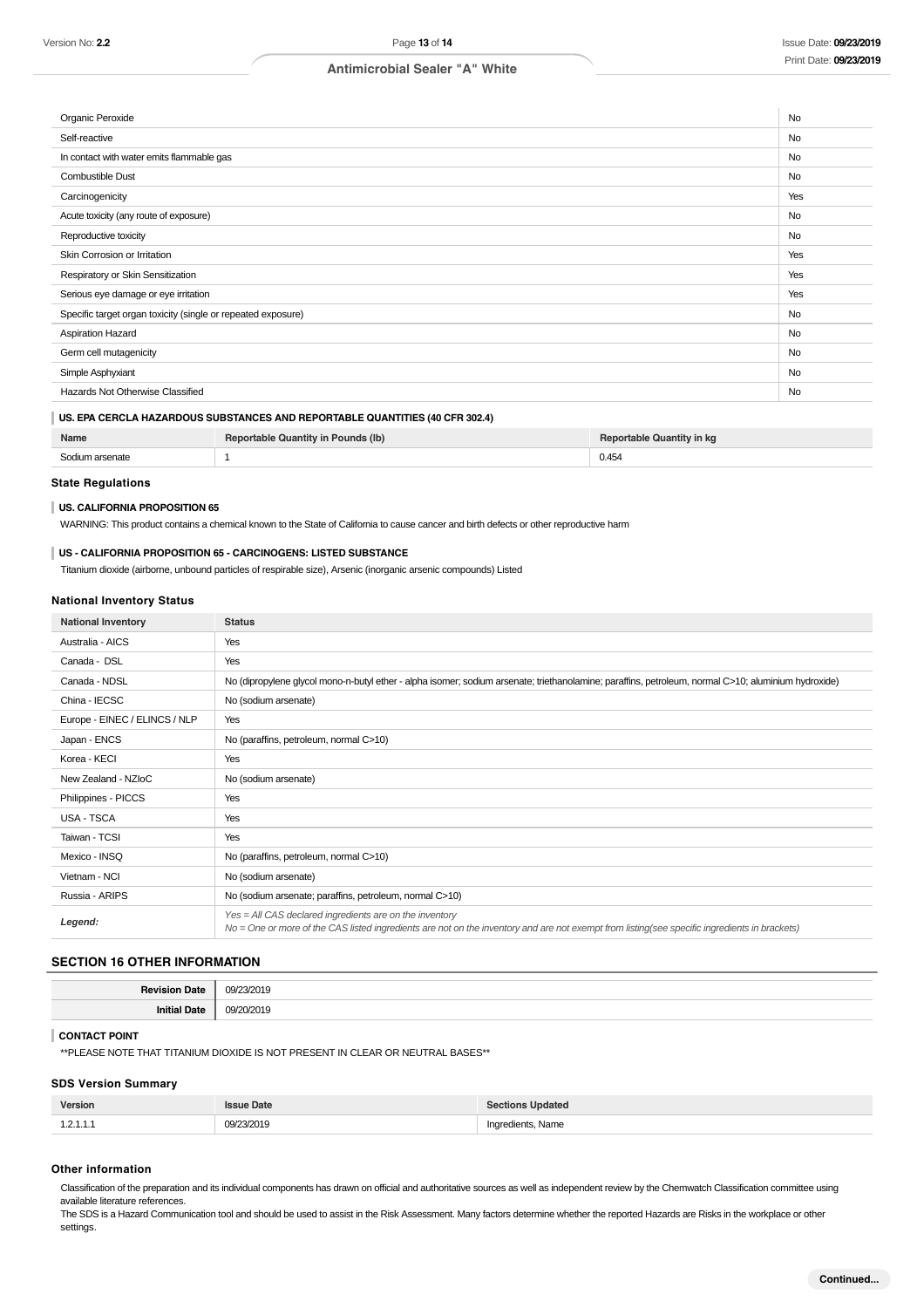## **Definitions and abbreviations**

PC-TWA: Permissible Concentration-Time Weighted Average PC-STEL: Permissible Concentration-Short Term Exposure Limit IARC: International Agency for Research on Cancer ACGIH: American Conference of Governmental Industrial Hygienists STEL: Short Term Exposure Limit TEEL: Temporary Emergency Exposure Limit。 IDLH: Immediately Dangerous to Life or Health Concentrations OSF: Odour Safety Factor NOAEL :No Observed Adverse Effect Level LOAEL: Lowest Observed Adverse Effect Level TLV: Threshold Limit Value LOD: Limit Of Detection OTV: Odour Threshold Value BCF: BioConcentration Factors BEI: Biological Exposure Index

Powered by AuthorITe, from Chemwatch.

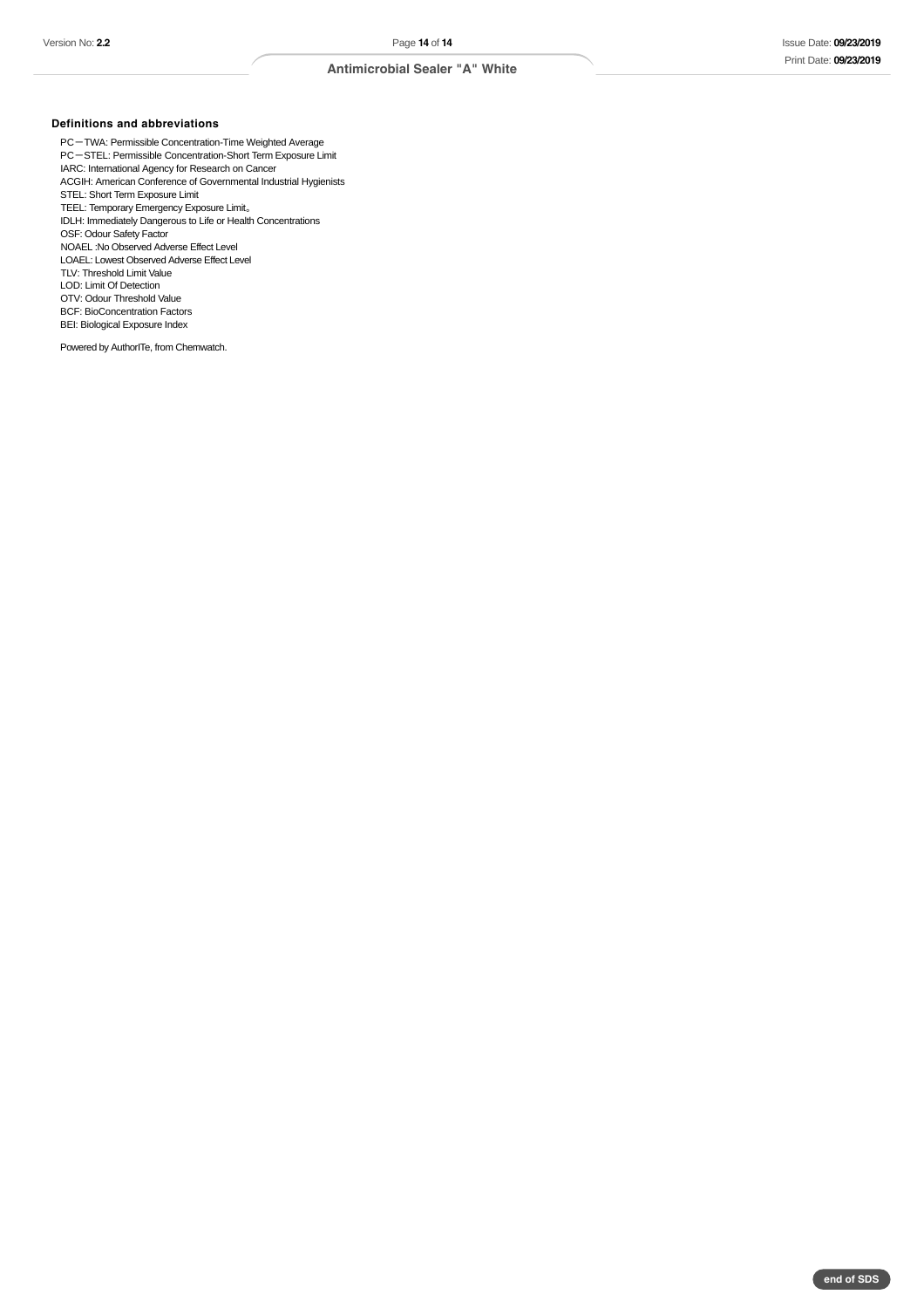## **Superior Manufacturing**

Version No: **3.3**<br>Safety Data Sheet according to OSHA HazCom Standard (2012) requirements Issue Date: **09/03/2019**<br>In the same of the communication of the communication of the communication of the communication of the comm

## **SECTION 1 IDENTIFICATION**

## **Product Identifier**

| <b>Product name</b>           | Antimicrobial Sealer B Clear High Gloss - FP501B2-100 |
|-------------------------------|-------------------------------------------------------|
| Synonyms                      | Not Available                                         |
| Other means of identification | Not Available                                         |

## **Recommended use of the chemical and restrictions on use**

| Relevant identified uses | Specialty flooring curative |
|--------------------------|-----------------------------|
|--------------------------|-----------------------------|

## **Name, address, and telephone number of the chemical manufacturer, importer, or other responsible party**

| Registered company name | <b>Superior Manufacturing</b>               |
|-------------------------|---------------------------------------------|
| <b>Address</b>          | 4520 Glenmeade Lane, Auburn Hills, MI 48326 |
| <b>Telephone</b>        | 866-523-5677                                |
| Fax                     | Not Available                               |
| Website                 | ordersuperior.com                           |
| Email                   | Not Available                               |

#### **Emergency phone number**

| <b>Association / Organisation</b>  | Infotrac       |
|------------------------------------|----------------|
| <b>Emergency telephone numbers</b> | 1-800-535-5053 |
|                                    |                |

## **SECTION 2 HAZARD(S) IDENTIFICATION**

### **Classification of the substance or mixture**



Note: The hazard category numbers found in GHS classification in section 2 of this SDSs are NOT to be used to fill in the NFPA 704 diamond. Blue = Health Red = Fire Yellow = Reactivity White = Special (Oxidizer or water reactive substances)

| Classification | Eye Irritation Category 2A, Respiratory Sensitizer Category 1, Acute Aquatic Hazard Category 3, Acute Toxicity (Inhalation) Category 1, Skin |
|----------------|----------------------------------------------------------------------------------------------------------------------------------------------|
|                | Corrosion/Irritation Category 2, Skin Sensitizer Category 1, Chronic Aquatic Hazard Category 3                                               |

**Label elements**

| <b>SIGNAL WORD</b> | <b>DANGER</b> |
|--------------------|---------------|
|                    |               |

## **Hazard statement(s)**

L,

**Hazar** 

| H319 | Causes serious eye irritation.                                             |
|------|----------------------------------------------------------------------------|
| H334 | May cause allergy or asthma symptoms or breathing difficulties if inhaled. |
| H330 | Fatal if inhaled.                                                          |
| H315 | Causes skin irritation.                                                    |
| H317 | May cause an allergic skin reaction.                                       |

Print Date: **09/03/2019** S.GHS.USA.EN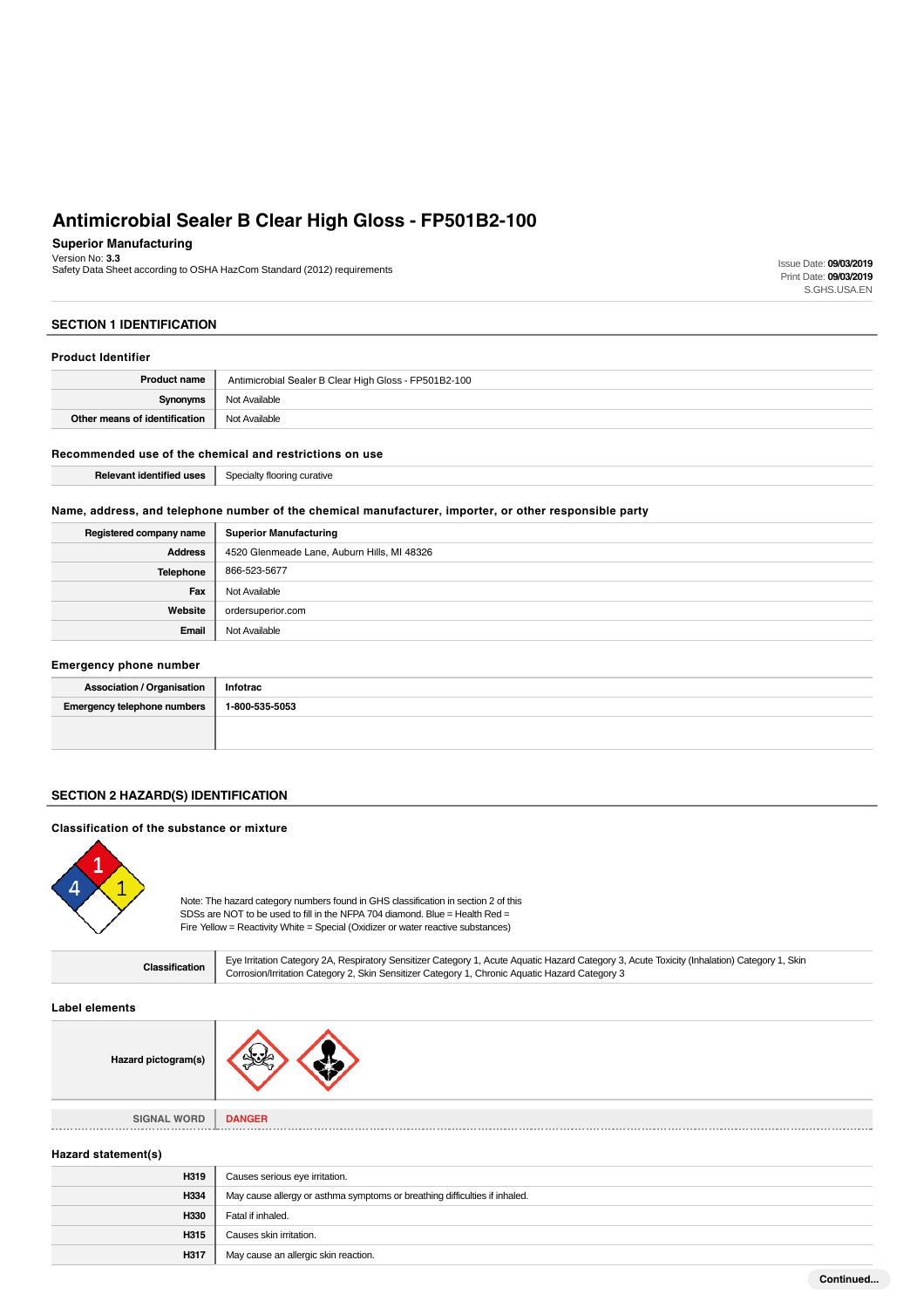**H412** Harmful to aquatic life with long lasting effects.

## **Hazard(s) not otherwise classified**

Not Applicable

## **Precautionary statement(s) General**

| P101 | " men.<br>' at hand.<br>* containe.<br>20100 |
|------|----------------------------------------------|
| P102 | hildren.<br>.                                |

## **Precautionary statement(s) Prevention**

| P <sub>202</sub> | Do not handle until all safety precautions have been read and understood.  |  |
|------------------|----------------------------------------------------------------------------|--|
| P <sub>260</sub> | Do not breathe dust/fume/gas/mist/vapours/spray.                           |  |
| P <sub>271</sub> | Use only outdoors or in a well-ventilated area.                            |  |
| P <sub>280</sub> | Wear protective gloves/protective clothing/eye protection/face protection. |  |

## **Precautionary statement(s) Response**

| P304+P340      | IF INHALED: Remove victim to fresh air and keep at rest in a position comfortable for breathing.                                   |
|----------------|------------------------------------------------------------------------------------------------------------------------------------|
| P303+P361+P353 | IF ON SKIN (or hair) Remove/Take off immediately all contaminated clothing.  Rinse skin with water/shower.                         |
| P305+P351+P338 | IF IN EYES: Rinse cautiously with water for several minutes.  Remove contact lenses, if present and easy to do.  Continue rinsing. |
| P310           | Immediately call a POISON CENTER or doctor/physician.                                                                              |

## **Precautionary statement(s) Storage**

| <b>D402 . D222</b><br>-253<br>דטטי | Store<br>tightly closed.<br>-ventilated place. Keep container<br>ıa we⊪ |
|------------------------------------|-------------------------------------------------------------------------|
| <b>P405</b>                        |                                                                         |
|                                    |                                                                         |

## **Precautionary statement(s) Disposal**

**P501** Dispose of contents/container in accordance with local regulations.

## **SECTION 3 COMPOSITION / INFORMATION ON INGREDIENTS**

#### **Substances**

See section below for composition of Mixtures

## **Mixtures**

| <b>CAS No</b> | %[weight] | Name                                      |
|---------------|-----------|-------------------------------------------|
| 822-06-0      | <1        | hexamethylene diisocyanate                |
| 28182-81-2    | 50-80     | hexamethylene diisocyanate polymer        |
| 666723-27-9   | $5 - 20$  | hexamethylene isocyanate blocked polymer  |
| 9046-01-9     | $1 - 5$   | tridecyl alcohol, ethoxylated, phosphated |
| 53880-05-0    | $5 - 10$  | isophorone diisocyanate homopolymer       |
| 123-86-4      | $1 - 5$   | n-butyl acetate                           |
| 34590-94-8    | $5 - 10$  | dipropylene glycol monomethyl ether       |

The specific chemical identity and/or exact percentage (concentration) of composition has been withheld as a trade secret.

## **SECTION 4 FIRST-AID MEASURES**

### **Description of first aid measures**

| <b>Eye Contact</b>  | If this product comes in contact with the eyes:<br>$\blacktriangleright$ Immediately hold eyelids apart and flush the eye continuously with running water.<br>Ensure complete irrigation of the eye by keeping eyelids apart and away from eye and moving the eyelids by occasionally lifting the upper and lower lids.<br>► Continue flushing until advised to stop by the Poisons Information Centre or a doctor, or for at least 15 minutes.<br>Transport to hospital or doctor without delay.<br>► Removal of contact lenses after an eye injury should only be undertaken by skilled personnel. |
|---------------------|------------------------------------------------------------------------------------------------------------------------------------------------------------------------------------------------------------------------------------------------------------------------------------------------------------------------------------------------------------------------------------------------------------------------------------------------------------------------------------------------------------------------------------------------------------------------------------------------------|
| <b>Skin Contact</b> | If skin contact occurs:<br>In mediately remove all contaminated clothing, including footwear.<br>Flush skin and hair with running water (and soap if available).<br>Seek medical attention in event of irritation.                                                                                                                                                                                                                                                                                                                                                                                   |
| Inhalation          | If fumes or combustion products are inhaled remove from contaminated area.<br>Lay patient down. Keep warm and rested.<br>► Prostheses such as false teeth, which may block airway, should be removed, where possible, prior to initiating first aid procedures.<br>Apply artificial respiration if not breathing, preferably with a demand valve resuscitator, bag-valve mask device, or pocket mask as trained. Perform CPR if<br>necessary.<br>Transport to hospital, or doctor, without delay.                                                                                                    |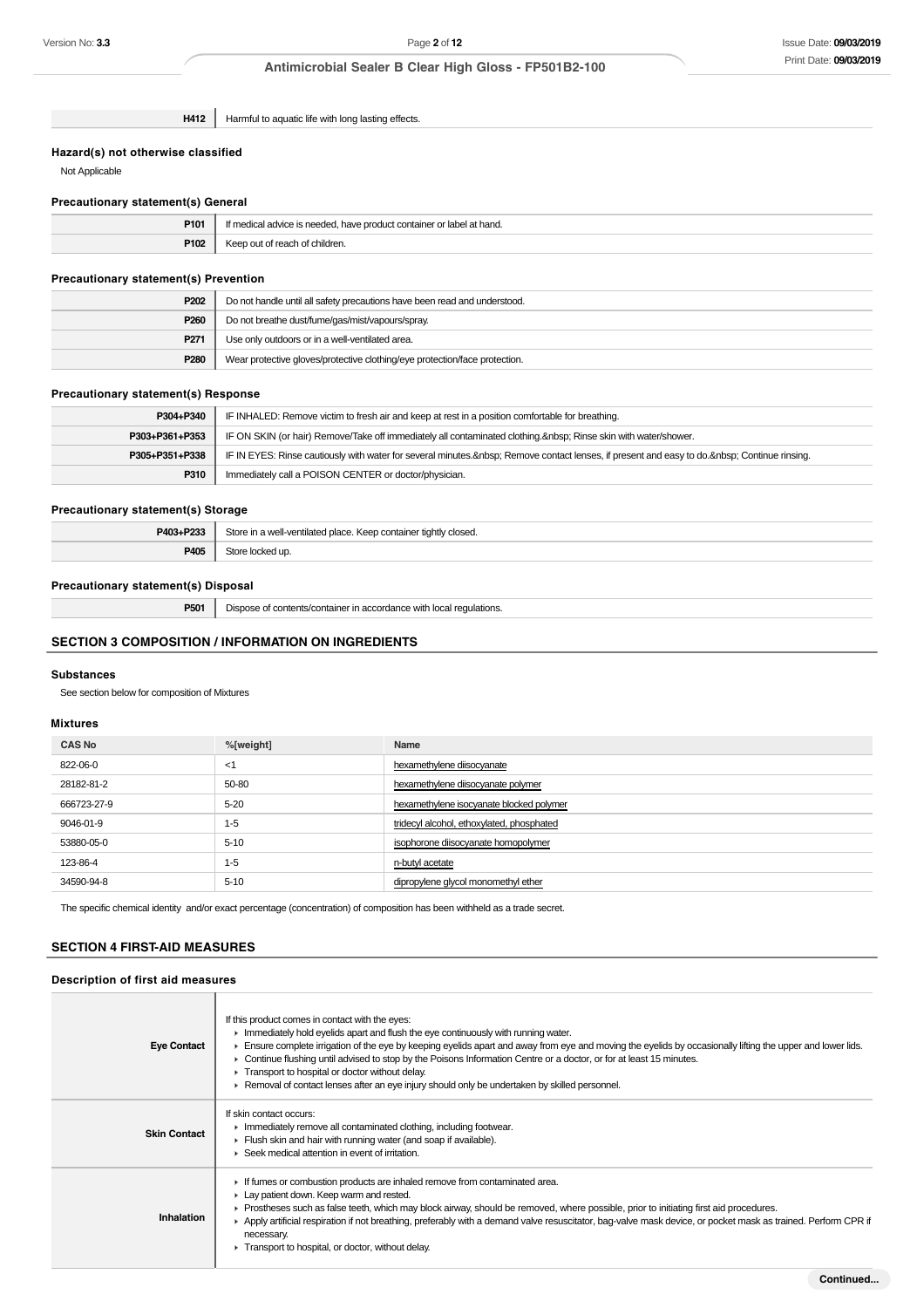|           | Following uptake by inhalation, move person to an area free from risk of further exposure. Oxygen or artificial respiration should be administered as needed.<br>Asthmatic-type symptoms may develop and may be immediate or delayed up to several hours. Treatment is essentially symptomatic. A physician should be<br>consulted.                                                                                                                                                              |
|-----------|--------------------------------------------------------------------------------------------------------------------------------------------------------------------------------------------------------------------------------------------------------------------------------------------------------------------------------------------------------------------------------------------------------------------------------------------------------------------------------------------------|
| Ingestion | <b>If swallowed do NOT induce vomiting.</b><br>If vomiting occurs, lean patient forward or place on left side (head-down position, if possible) to maintain open airway and prevent aspiration.<br>• Observe the patient carefully.<br>► Never give liquid to a person showing signs of being sleepy or with reduced awareness; i.e. becoming unconscious.<br>• Give water to rinse out mouth, then provide liquid slowly and as much as casualty can comfortably drink.<br>Seek medical advice. |

#### **Most important symptoms and effects, both acute and delayed**

See Section 11

#### **Indication of any immediate medical attention and special treatment needed**

For sub-chronic and chronic exposures to isocyanates:

- This material may be a potent pulmonary sensitiser which causes bronchospasm even in patients without prior airway hyperreactivity.
- Clinical symptoms of exposure involve mucosal irritation of respiratory and gastrointestinal tracts.
- Conjunctival irritation, skin inflammation (erythema, pain vesiculation) and gastrointestinal disturbances occur soon after exposure.
- Pulmonary symptoms include cough, burning, substernal pain and dyspnoea.
- Some cross-sensitivity occurs between different isocyanates.
- ▶ Noncardiogenic pulmonary oedema and bronchospasm are the most serious consequences of exposure. Markedly symptomatic patients should receive oxygen, ventilatory support and an intravenous line.
- Treatment for asthma includes inhaled sympathomimetics (epinephrine [adrenalin], terbutaline) and steroids.
- Activated charcoal (1 g/kg) and a cathartic (sorbitol, magnesium citrate) may be useful for ingestion.
- Mydriatics, systemic analgesics and topical antibiotics (Sulamyd) may be used for corneal abrasions.
- **There is no effective therapy for sensitised workers.**

[Ellenhorn and Barceloux; Medical Toxicology]

**NOTE:** Isocyanates cause airway restriction in naive individuals with the degree of response dependant on the concentration and duration of exposure. They induce smooth muscle contraction which leads to bronchoconstrictive episodes. Acute changes in lung function, such as decreased FEV1, may not represent sensitivity.

[Karol & Jin, Frontiers in Molecular Toxicology, pp 56-61, 1992]

Personnel who work with isocyanates, isocyanate prepolymers or polyisocyanates should have a pre-placement medical examination and periodic examinations thereafter, including a pulmonary function test. Anyone with a medical history of chronic respiratory disease, asthmatic or bronchial attacks, indications of allergic responses, recurrent eczema or sensitisation conditions of the skin should not handle or work with isocyanates. Anyone who develops chronic respiratory distress when working with isocyanates should be removed from exposure and examined by a physician. Further exposure must be avoided if a sensitivity to isocyanates or polyisocyanates has developed.

#### **SECTION 5 FIRE-FIGHTING MEASURES**

#### **Extinguishing media**

- Small quantities of water in contact with hot liquid may react violently with generation of a large volume of rapidly expanding hot sticky semi-solid foam.
- Presents additional hazard when fire fighting in a confined space.
- Foam.
- Dry chemical powder.

#### **Special hazards arising from the substrate or mixture**

|  | Avoid contamination with oxidising agents i.e. nitrates, oxidising acids, chlorine bleaches, pool chlorine etc. as ignition may result |
|--|----------------------------------------------------------------------------------------------------------------------------------------|
|--|----------------------------------------------------------------------------------------------------------------------------------------|

#### **Special protective equipment and precautions for fire-fighters**

| <b>Fire Fighting</b>         | Alert Fire Brigade and tell them location and nature of hazard.<br>▶ Wear full body protective clothing with breathing apparatus.                                                                                                                                                                                                                                                                                                                                                                                                                                        |
|------------------------------|--------------------------------------------------------------------------------------------------------------------------------------------------------------------------------------------------------------------------------------------------------------------------------------------------------------------------------------------------------------------------------------------------------------------------------------------------------------------------------------------------------------------------------------------------------------------------|
| <b>Fire/Explosion Hazard</b> | -Combustible.<br>-Moderate fire hazard when exposed to heat or flame.<br>Combustion products include:<br>carbon dioxide (CO2)<br>isocyanates<br>hydrogen cyanide<br>and minor amounts of<br>nitrogen oxides (NOx)<br>sulfur oxides (SOx)<br>other pyrolysis products typical of burning organic material.<br>May emit corrosive fumes.<br>When heated at high temperatures many isocyanates decompose rapidly generating a vapour which pressurises containers, possibly to the point of rupture.<br>Release of toxic and/or flammable isocyanate vapours may then occur |

## **SECTION 6 ACCIDENTAL RELEASE MEASURES**

#### **Personal precautions, protective equipment and emergency procedures**

See section 8

### **Environmental precautions**

See section 12

## **Methods and material for containment and cleaning up**

**Minor Spills Remove all ignition sources.** Clean up all spills immediately.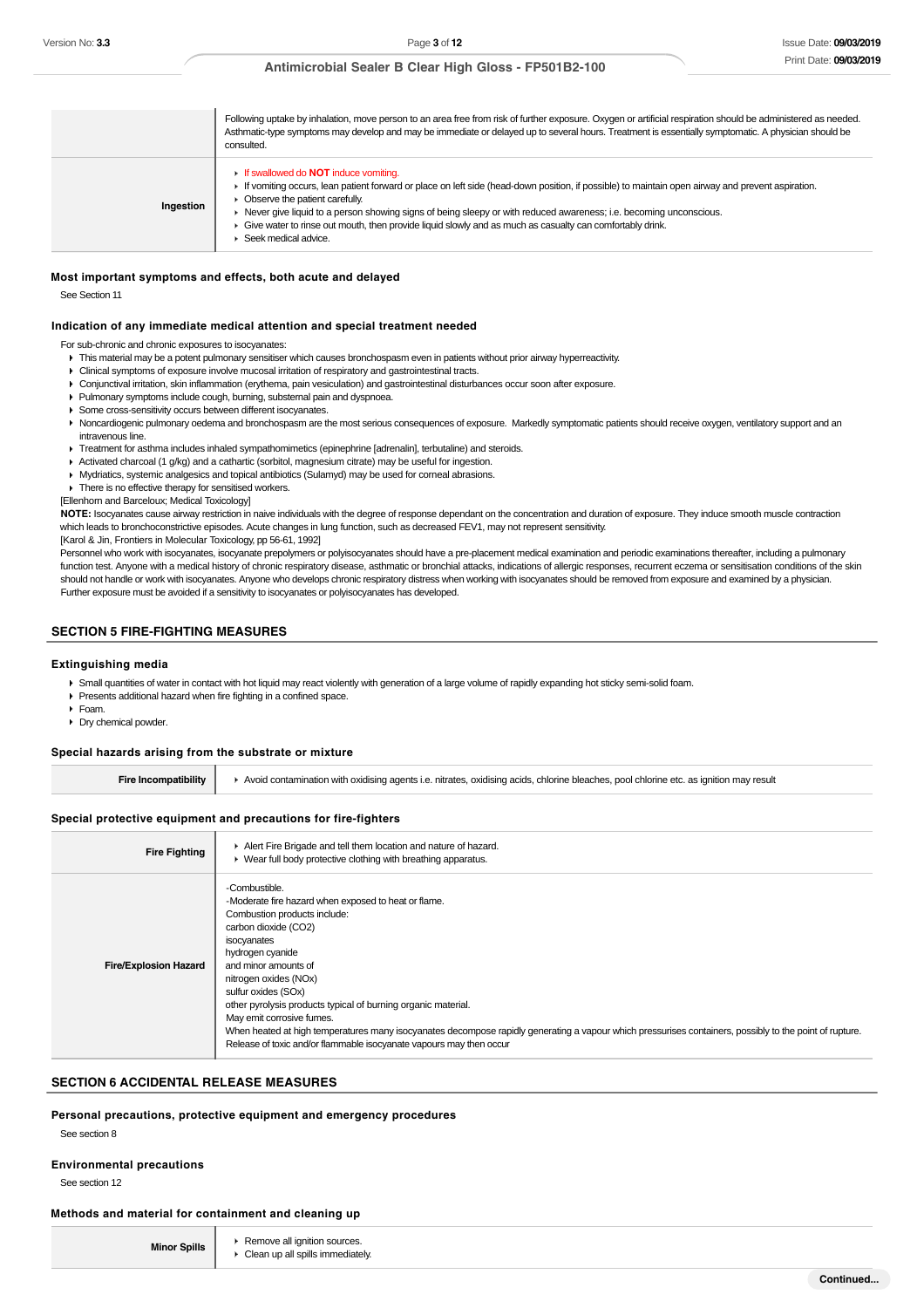Personal Protective Equipment advice is contained in Section 8 of the SDS.

## **SECTION 7 HANDLING AND STORAGE**

| Precautions for safe handling |                                                                                                                                                                                                                                      |  |  |  |  |
|-------------------------------|--------------------------------------------------------------------------------------------------------------------------------------------------------------------------------------------------------------------------------------|--|--|--|--|
| Safe handling                 | Avoid all personal contact, including inhalation.<br>• Wear protective clothing when risk of exposure occurs.<br>DO NOT allow clothing wet with material to stay in contact with skin                                                |  |  |  |  |
| Other information             | for commercial quantities of isocyanates:<br>In Isocyanates should be stored in adequately bunded areas. Nothing else should be kept within the same bunding.<br>Store in original containers.<br>▶ Keep containers securely sealed. |  |  |  |  |

## **Conditions for safe storage, including any incompatibilities**

| Suitable container      | $\triangleright$ Metal can or drum<br>• Packaging as recommended by manufacturer.<br>• Check all containers are clearly labelled and free from leaks.                                                                                                                                                                                                                                                                                                                                                                                                                                                                                                                                                                                                                                                                                                                                                                                                                                                                                                                                                                                                                                                                                             |
|-------------------------|---------------------------------------------------------------------------------------------------------------------------------------------------------------------------------------------------------------------------------------------------------------------------------------------------------------------------------------------------------------------------------------------------------------------------------------------------------------------------------------------------------------------------------------------------------------------------------------------------------------------------------------------------------------------------------------------------------------------------------------------------------------------------------------------------------------------------------------------------------------------------------------------------------------------------------------------------------------------------------------------------------------------------------------------------------------------------------------------------------------------------------------------------------------------------------------------------------------------------------------------------|
| Storage incompatibility | Avoid cross contamination between the two liquid parts of product (kit).<br>If two part products are mixed or allowed to mix in proportions other than manufacturer's recommendation, polymerisation with gelation and evolution of<br>heat (exotherm) may occur.<br>Dipropylene glycol monomethyl ether:<br>may form unstable peroxides on contact with air<br>F reacts violently with strong oxidisers, permanganates, peroxides, ammonium persulfate, bromine dioxide, sulfuric acid, nitric acid, perchloric acid and<br>other strong acids<br>is incompatible with acid halides, aliphatic amines, alkalis, boranes, isocyanates<br>attacks some plastics, rubber and coatings<br>. Avoid reaction with water, alcohols and detergent solutions. Isocyanates are electrophiles, and as such they are reactive toward a variety of nucleophiles<br>including alcohols, amines, and even water.<br>A range of exothermic decomposition energies for isocyanates is given as 20-30 kJ/mol.<br>• The relationship between energy of decomposition and processing hazards has been the subject of discussion; it is suggested that values of energy<br>released per unit of mass, rather than on a molar basis $(J/q)$ be used in the assessment. |

## **SECTION 8 EXPOSURE CONTROLS / PERSONAL PROTECTION**

## **Control parameters**

# **OCCUPATIONAL EXPOSURE LIMITS (OEL)**

**INGREDIENT DATA**

| Source                                                   | Ingredient                             | <b>Material name</b>                                                                                     | <b>TWA</b>                        | <b>STEL</b>                          | Peak                                | <b>Notes</b>                                |
|----------------------------------------------------------|----------------------------------------|----------------------------------------------------------------------------------------------------------|-----------------------------------|--------------------------------------|-------------------------------------|---------------------------------------------|
| US NIOSH Recommended<br>Exposure Limits (RELs)           | hexamethylene<br>diisocyanate          | 1,6-Diisocyanatohexane; HDI; Hexamethylene-<br>1,6-diisocyanate; 1,6-Hexamethylene diisocyanate;<br>HMDI | $0.005$ ppm $/$<br>0.035<br>mg/m3 | Not<br>Available                     | $0.020$ ppm $/$<br>$0.140$ mg/m $3$ | [10-minute]                                 |
| US ACGIH Threshold Limit Values<br>(TLV)                 | hexamethylene<br>diisocyanate          | Hexamethylene diisocyanate                                                                               | $0.005$ ppm                       | Not<br>Available                     | Not Available                       | <b>TLV® Basis: URT</b><br>irr; resp sens    |
| US NIOSH Recommended<br>Exposure Limits (RELs)           | n-butyl acetate                        | Butyl acetate, n-Butyl ester of acetic acid, Butyl<br>ethanoate                                          | 150 ppm /<br>710 mg/m3            | 950 mg/m3 /<br>200 ppm               | Not Available                       | Not Available                               |
| US ACGIH Threshold Limit Values<br>(TLV)                 | n-butyl acetate                        | Butyl acetate, all isomers                                                                               | 50 ppm                            | 150 ppm                              | Not Available                       | TLV® Basis: Eye &<br>URT irr                |
| US OSHA Permissible Exposure<br>Levels (PELs) - Table Z1 | n-butyl acetate                        | n-Butyl-acetate                                                                                          | 150 ppm /<br>710 mg/m3            | Not<br>Available                     | Not Available                       | Not Available                               |
| US NIOSH Recommended<br>Exposure Limits (RELs)           | dipropylene glycol<br>monomethyl ether | Dipropylene glycol monomethyl ether, Dowanol® 50B                                                        | 100 ppm $/$<br>600 mg/m3          | $900 \,\mathrm{mg/m}$ 3 /<br>150 ppm | Not Available                       | [skin]                                      |
| US ACGIH Threshold Limit Values<br>(TLV)                 | dipropylene glycol<br>monomethyl ether | (2-Methoxymethylethoxy)propanol                                                                          | 100 ppm                           | 150 ppm                              | Not Available                       | TLV® Basis: Eye &<br>URT irr; CNS<br>impair |
| US OSHA Permissible Exposure<br>Levels (PELs) - Table Z1 | dipropylene glycol<br>monomethyl ether | Dipropylene glycol methyl ether                                                                          | 100 ppm $/$<br>600 mg/m3          | Not<br>Available                     | Not Available                       | Not Available                               |

**EMERGENCY LIMITS**

| Ingredient                             | <b>Material name</b>                                 | TEEL-1                | TEEL-2             | TEEL-3                |
|----------------------------------------|------------------------------------------------------|-----------------------|--------------------|-----------------------|
| hexamethylene diisocyanate             | Hexamethylene diisocyanate; (1,6-Diisocyanatohexane) | $0.018$ ppm           | $0.2$ ppm          | 3 ppm                 |
| hexamethylene diisocyanate<br>polymer  | Hexamethylene diisocyanate polymer                   | $7.8 \text{ mg/m}$ 3  | 86 mg/m3           | $510 \,\mathrm{mg/m}$ |
| isophorone diisocyanate<br>homopolymer | Isocyanate-bearing waste (as CNs N.O.S.)             | $6 \,\mathrm{mq/m}$ 3 | $8.3 \text{ mg/m}$ | $50 \text{ mg/m}$ 3   |
| n-butyl acetate                        | Butyl acetate, n-                                    | Not Available         | Not Available      | Not Available         |
| dipropylene glycol monomethyl<br>ether | Dipropylene glycol methyl ether                      | 150 ppm               | 1700 ppm           | 9900 ppm              |
|                                        |                                                      |                       |                    |                       |
| Ingredient                             | <b>Original IDLH</b>                                 | <b>Revised IDLH</b>   |                    |                       |
| hexamethylene diisocyanate             | Not Available                                        | Not Available         |                    |                       |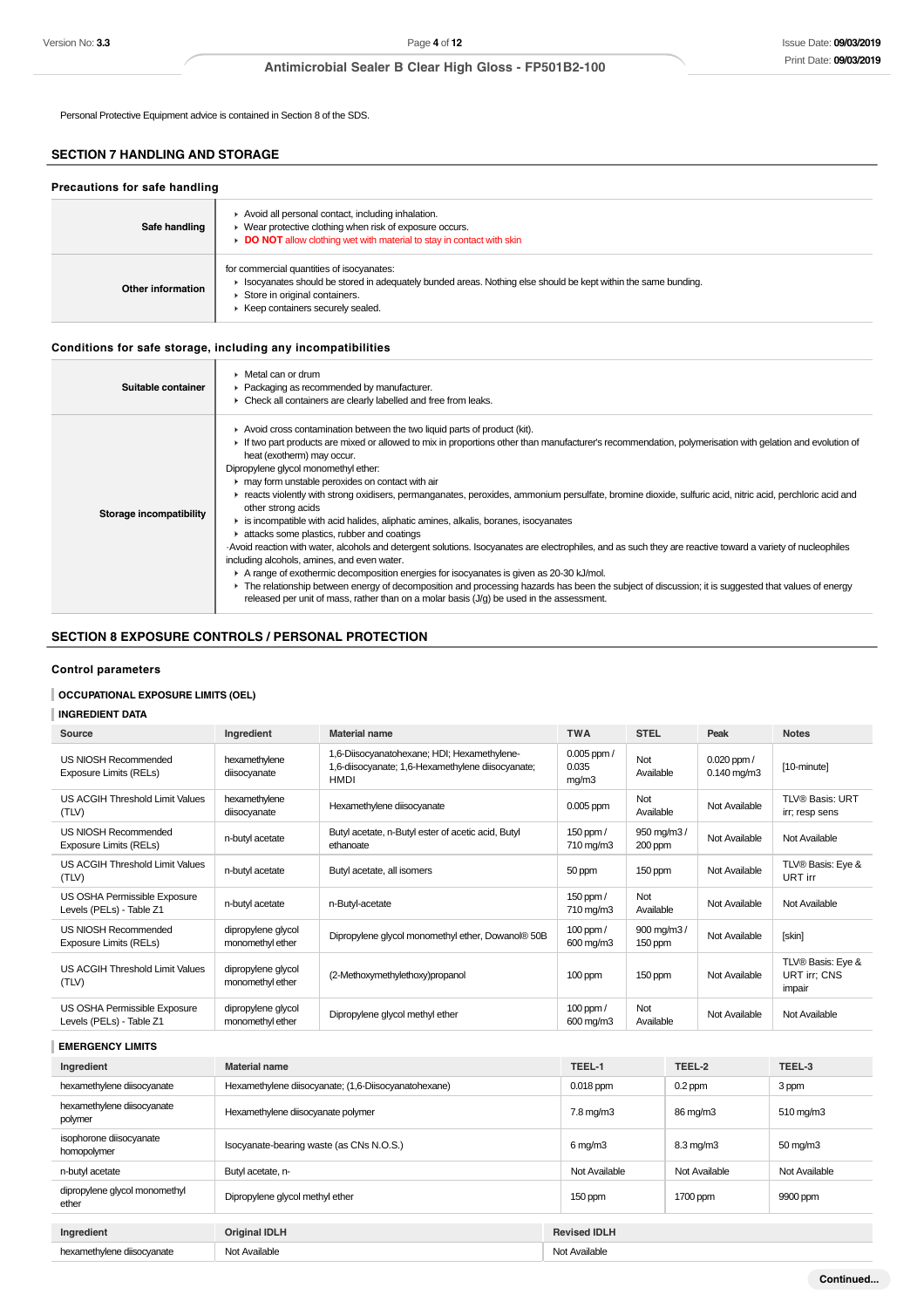| hexamethylene diisocyanate<br>polymer        | Not Available | Not Available |
|----------------------------------------------|---------------|---------------|
| hexamethylene isocyanate blocked<br>polymer  | Not Available | Not Available |
| tridecyl alcohol, ethoxylated,<br>phosphated | Not Available | Not Available |
| isophorone diisocyanate<br>homopolymer       | Not Available | Not Available |
| n-butyl acetate                              | 1,700 ppm     | Not Available |
| dipropylene glycol monomethyl<br>ether       | 600 ppm       | Not Available |

#### **Exposure controls**

| Appropriate engineering<br>controls | All processes in which isocyanates are used should be enclosed wherever possible.<br>Total enclosure, accompanied by good general ventilation, should be used to keep atmospheric concentrations below the relevant exposure standards.<br>Engineering controls are used to remove a hazard or place a barrier between the worker and the hazard. Well-designed engineering controls can be<br>highly effective in protecting workers and will typically be independent of worker interactions to provide this high level of protection.                                                                                                                                                                                                                                                                                                                                                                                                                                          |
|-------------------------------------|-----------------------------------------------------------------------------------------------------------------------------------------------------------------------------------------------------------------------------------------------------------------------------------------------------------------------------------------------------------------------------------------------------------------------------------------------------------------------------------------------------------------------------------------------------------------------------------------------------------------------------------------------------------------------------------------------------------------------------------------------------------------------------------------------------------------------------------------------------------------------------------------------------------------------------------------------------------------------------------|
| <b>Personal protection</b>          |                                                                                                                                                                                                                                                                                                                                                                                                                                                                                                                                                                                                                                                                                                                                                                                                                                                                                                                                                                                   |
| Eye and face protection             | Safety glasses with side shields.<br>Chemical goggles.                                                                                                                                                                                                                                                                                                                                                                                                                                                                                                                                                                                                                                                                                                                                                                                                                                                                                                                            |
| <b>Skin protection</b>              | See Hand protection below                                                                                                                                                                                                                                                                                                                                                                                                                                                                                                                                                                                                                                                                                                                                                                                                                                                                                                                                                         |
| Hands/feet protection               | NOTE:<br>The material may produce skin sensitisation in predisposed individuals. Care must be taken, when removing gloves and other protective equipment, to<br>avoid all possible skin contact.<br>The selection of suitable gloves does not only depend on the material, but also on further marks of quality which vary from manufacturer to manufacturer.<br>Where the chemical is a preparation of several substances, the resistance of the glove material can not be calculated in advance and has therefore to be<br>checked prior to the application.<br>Do NOT wear natural rubber (latex gloves).<br>In Isocyanate resistant materials include Teflon, Viton, nitrile rubber and some PVA gloves.<br>• Protective gloves and overalls should be worn as specified in the appropriate national standard.<br>DO NOT use skin cream unless necessary and then use only minimum amount.<br>In Isocyanate vapour may be absorbed into skin cream and this increases hazard. |
| <b>Body protection</b>              | See Other protection below                                                                                                                                                                                                                                                                                                                                                                                                                                                                                                                                                                                                                                                                                                                                                                                                                                                                                                                                                        |
| Other protection                    | All employees working with isocyanates must be informed of the hazards from exposure to the contaminant and the precautions necessary to prevent<br>damage to their health. They should be made aware of the need to carry out their work so that as little contamination as possible is produced, and of the<br>importance of the proper use of all safequards against exposure to themselves and their fellow workers.<br>• Overalls.<br>$\triangleright$ P.V.C.                                                                                                                                                                                                                                                                                                                                                                                                                                                                                                                |

## **Respiratory protection**

**Full face respirator with supplied air.** 

- **Cartridge respirators should never be used for emergency ingress or in areas of unknown vapour concentrations or oxygen content.**
- **The wearer must be warned to leave the contaminated area immediately on detecting any odours through the respirator. The odour may indicate that the mask is not functioning properly, that the vapour concentration is too high, or that the mask is not properly fitted. Because of these limitations, only restricted use of cartridge respirators is considered appropriate.**
- **Cartridge performance is affected by humidity. Cartridges should be changed after 2 hr of continuous use unless it is determined that the humidity is less than 75%, in which case, cartridges can be used for 4 hr. Used cartridges should be discarded daily, regardless of the length of time used**

For spraying or operations which might generate aerosols:

Full face respirator with supplied air.

- In certain circumstances, personal protection of the individual employee is necessary. Personal protective devices should be regarded as being supplementary to substitution and engineering control and should not be used in preference to them as they do nothing to eliminate the hazard.
- However, in some situations, minimising exposure to isocyanates by enclosure and ventilation is not possible, and occupational exposure standards may be exceeded, particularly during on-site mixing of paints, spray-painting, foaming and maintenance of machine and ventilation systems. In these situations, air-line respirators or self-contained breathing apparatus complying with the appropriate nationals standard must be used.

Organic vapour respirators with particulate pre- filters and powered, air-purifying respirators are NOT suitable.

- Personal protective equipment must be appropriately selected, individually fitted and workers trained in their correct use and maintenance. Personal protective equipment must be regularly checked and maintained to ensure that the worker is being protected.
- Air- line respirators or self-contained breathing apparatus complying with the appropriate national standard should be used during the clean-up of spills and the repair or clean-up of contaminated equipment and similar situations which cause emergency exposures to hazardous atmospheric concentrations of isocyanate.

## **SECTION 9 PHYSICAL AND CHEMICAL PROPERTIES**

#### **Information on basic physical and chemical properties**

| Appearance            | Not Available |                                                               |               |
|-----------------------|---------------|---------------------------------------------------------------|---------------|
| <b>Physical state</b> | Liauid        | <b>Relative density (Water = 1)</b> $\parallel$ Not Available |               |
| Odour                 | Not Available | Partition coefficient n-octanol /<br>water                    | Not Available |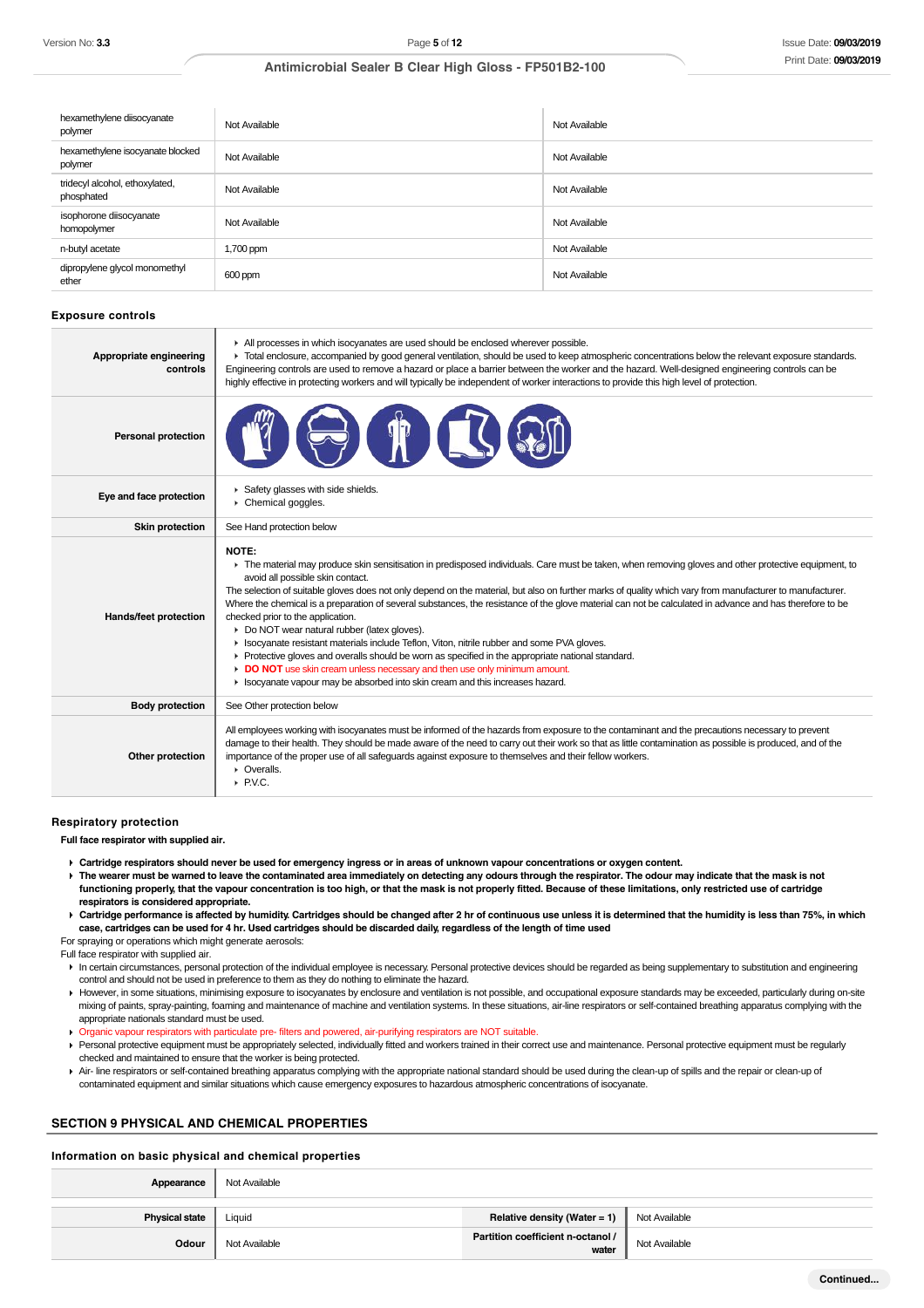| <b>Odour threshold</b>                                     | Not Available | Auto-ignition temperature (°C)      | Not Available |
|------------------------------------------------------------|---------------|-------------------------------------|---------------|
| pH (as supplied)                                           | Not Available | Decomposition temperature           | Not Available |
| Melting point / freezing point<br>(°C)                     | Not Available | <b>Viscosity (cSt)</b>              | Not Available |
| Initial boiling point and boiling<br>range ( $^{\circ}$ C) | Not Available | Molecular weight (g/mol)            | Not Available |
| Flash point $(°C)$                                         | Not Available | <b>Taste</b>                        | Not Available |
| <b>Evaporation rate</b>                                    | Not Available | <b>Explosive properties</b>         | Not Available |
| Flammability                                               | Not Available | <b>Oxidising properties</b>         | Not Available |
| Upper Explosive Limit (%)                                  | Not Available | Surface Tension (dyn/cm or<br>mN/m) | Not Available |
| Lower Explosive Limit (%)                                  | Not Available | <b>Volatile Component (%vol)</b>    | Not Available |
| Vapour pressure (kPa)                                      | Not Available | Gas group                           | Not Available |
| Solubility in water                                        | Immiscible    | pH as a solution (1%)               | Not Available |
| Vapour density $(Air = 1)$                                 | Not Available | VOC g/L                             | Not Available |

## **SECTION 10 STABILITY AND REACTIVITY**

| Reactivity                                 | See section 7                                                                            |
|--------------------------------------------|------------------------------------------------------------------------------------------|
| <b>Chemical stability</b>                  | • Unstable in the presence of incompatible materials.<br>▶ Product is considered stable. |
| Possibility of hazardous<br>reactions      | See section 7                                                                            |
| <b>Conditions to avoid</b>                 | See section 7                                                                            |
| Incompatible materials                     | See section 7                                                                            |
| <b>Hazardous decomposition</b><br>products | See section 5                                                                            |

## **SECTION 11 TOXICOLOGICAL INFORMATION**

## **Information on toxicological effects**

| Inhaled             | Inhalation of vapours or aerosols (mists, fumes), generated by the material during the course of normal handling, may produce severely toxic effects; these<br>may be fatal.<br>The material is not thought to produce respiratory irritation (as classified by EC Directives using animal models). Nevertheless inhalation of vapours,<br>fumes or aerosols, especially for prolonged periods, may produce respiratory discomfort and occasionally, distress.<br>The vapour/mist may be highly irritating to the upper respiratory tract and lungs; the response may be severe enough to produce bronchitis and pulmonary<br>oedema. Possible neurological symptoms arising from isocyanate exposure include headache, insomnia, euphoria, ataxia, anxiety neurosis, depression and<br>paranoia.<br>Dipropylene glycol monomethyl ether (DPME) may cause drowsiness from which rapid recovery occurs, and in few cases brain and nerves impairment.                                                                                               |
|---------------------|----------------------------------------------------------------------------------------------------------------------------------------------------------------------------------------------------------------------------------------------------------------------------------------------------------------------------------------------------------------------------------------------------------------------------------------------------------------------------------------------------------------------------------------------------------------------------------------------------------------------------------------------------------------------------------------------------------------------------------------------------------------------------------------------------------------------------------------------------------------------------------------------------------------------------------------------------------------------------------------------------------------------------------------------------|
| Ingestion           | Dipropylene monomethyl ether (DPME) produces marked central nervous system depression in rats. Lethal doses produced failure of breathing within 48<br>hours.<br>Accidental ingestion of the material may be harmful; animal experiments indicate that ingestion of less than 150 gram may be fatal or may produce serious<br>damage to the health of the individual.                                                                                                                                                                                                                                                                                                                                                                                                                                                                                                                                                                                                                                                                              |
| <b>Skin Contact</b> | The material may accentuate any pre-existing dermatitis condition<br>Skin contact with the material may damage the health of the individual; systemic effects may result following absorption.<br>Continuous skin contact with DPME may cause scaly skin. Testing on animals has shown that absorption through the skin may cause drowsiness, stomach<br>distension and irritation as well as kidney damage, and high doses may be lethal.<br>Open cuts, abraded or irritated skin should not be exposed to this material<br>Entry into the blood-stream, through, for example, cuts, abrasions or lesions, may produce systemic injury with harmful effects. Examine the skin prior to the<br>use of the material and ensure that any external damage is suitably protected.<br>The material may cause moderate inflammation of the skin either following direct contact or after a delay of some time. Repeated exposure can cause<br>contact dermatitis which is characterised by redness, swelling and blistering.                             |
| Eye                 | Undiluted dipropylene glycol monomethyl ether (DPME) may cause eye irritation with redness, pain and sometimes physical injury. These are reversible<br>and there is no permanent damage.<br>This material may produce eye irritation in some persons and produce eye damage 24 hours or more after instillation. Moderate inflammation may be<br>expected with redness; conjunctivitis may occur with prolonged exposure.                                                                                                                                                                                                                                                                                                                                                                                                                                                                                                                                                                                                                         |
| Chronic             | Inhaling this product is more likely to cause a sensitisation reaction in some persons compared to the general population.<br>Skin contact with the material is more likely to cause a sensitisation reaction in some persons compared to the general population.<br>Persons with a history of asthma or other respiratory problems or are known to be sensitised, should not be engaged in any work involving the handling of<br>isocyanates. [CCTRADE-Bayer, APMF]<br>DMPE causes few adverse effects, although it has caused decreased consciousness in animal testing. It has an unpleasant odour.<br>Animal testing shows that polymeric MDI can damage the nasal cavities and lungs, causing inflammation and increased cell growth.<br>This product contains a polymer with a functional group considered to be of high concern. Isothiocyanates may cause hypersensitivity of the skin and<br>airways.<br>CONTAINS free organic isocyanate. Mixing and application requires special precautions and use of personal protective gear [APMF] |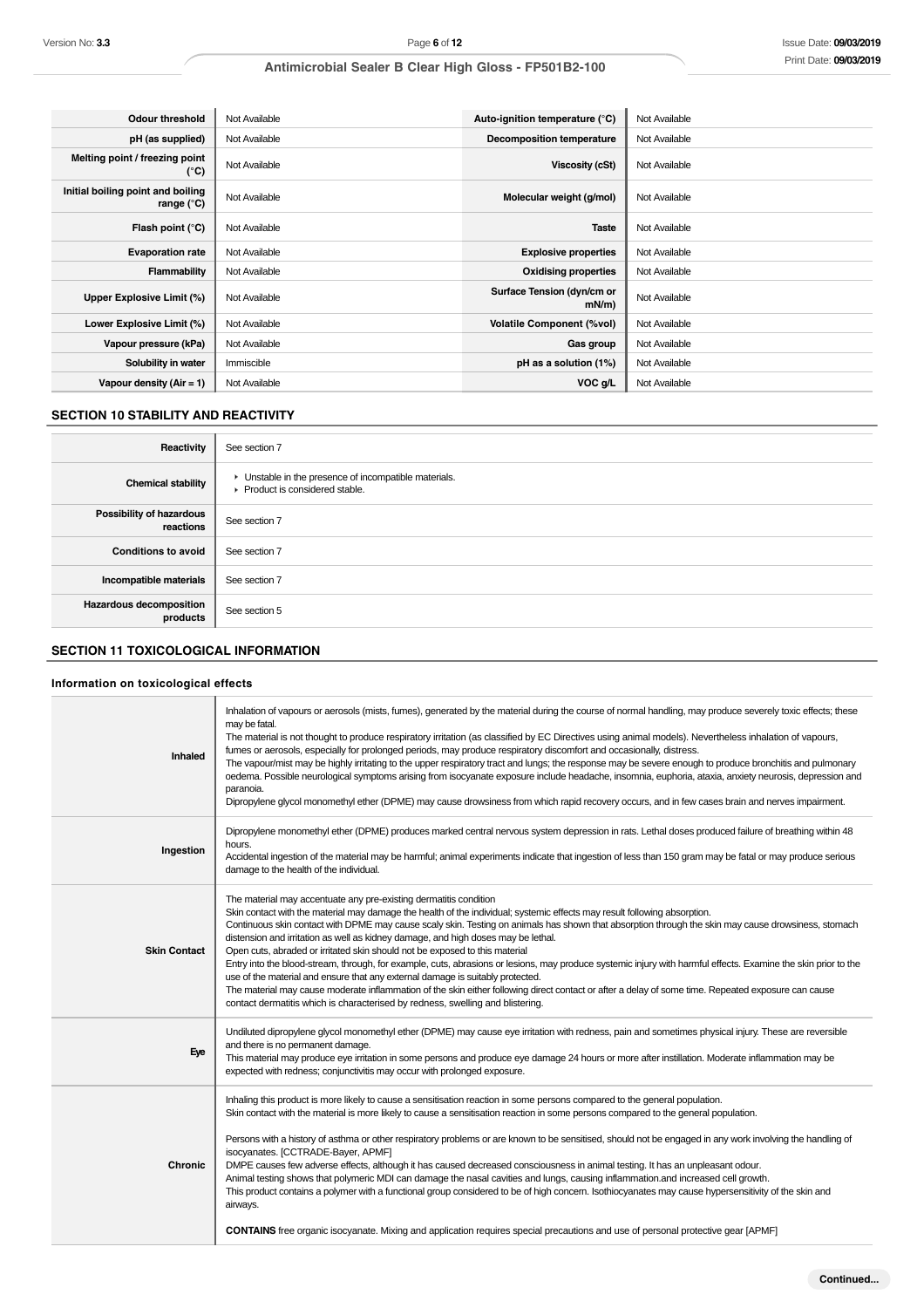| Version No: 3.3                                                     | Page 7 of 12                                                                                                                                                                                                                                                                                                                                                                                                                 |  |                                                                                                        |                                                                 | Issue Date: 09/03/2019<br>Print Date: 09/03/2019 |
|---------------------------------------------------------------------|------------------------------------------------------------------------------------------------------------------------------------------------------------------------------------------------------------------------------------------------------------------------------------------------------------------------------------------------------------------------------------------------------------------------------|--|--------------------------------------------------------------------------------------------------------|-----------------------------------------------------------------|--------------------------------------------------|
|                                                                     | Antimicrobial Sealer B Clear High Gloss - FP501B2-100                                                                                                                                                                                                                                                                                                                                                                        |  |                                                                                                        |                                                                 |                                                  |
| <b>Antimicrobial Sealer B</b>                                       | <b>TOXICITY</b>                                                                                                                                                                                                                                                                                                                                                                                                              |  | <b>IRRITATION</b>                                                                                      |                                                                 |                                                  |
| <b>Clear High Gloss -</b><br>FP501B2-100                            | Not Available                                                                                                                                                                                                                                                                                                                                                                                                                |  | Not Available                                                                                          |                                                                 |                                                  |
|                                                                     | <b>TOXICITY</b>                                                                                                                                                                                                                                                                                                                                                                                                              |  | <b>IRRITATION</b>                                                                                      |                                                                 |                                                  |
| hexamethylene diisocyanate                                          | Dermal (rabbit) LD50: =570 mg/kg <sup>[2]</sup>                                                                                                                                                                                                                                                                                                                                                                              |  | Eye: adverse effect observed (irritating) <sup>[1]</sup>                                               |                                                                 |                                                  |
|                                                                     | Inhalation (rat) LC50: 0.06 mg/l/4h <sup>[2]</sup>                                                                                                                                                                                                                                                                                                                                                                           |  | Skin: adverse effect observed (corrosive) <sup>[1]</sup>                                               |                                                                 |                                                  |
|                                                                     | Oral (rat) LD50: =710 mg/kg <sup>[2]</sup>                                                                                                                                                                                                                                                                                                                                                                                   |  |                                                                                                        | Skin: adverse effect observed (irritating) <sup>[1]</sup>       |                                                  |
|                                                                     | <b>TOXICITY</b>                                                                                                                                                                                                                                                                                                                                                                                                              |  |                                                                                                        | <b>IRRITATION</b>                                               |                                                  |
| hexamethylene diisocyanate                                          | dermal (rat) LD50: >2000 mg/kg <sup>[1]</sup>                                                                                                                                                                                                                                                                                                                                                                                |  |                                                                                                        | Skin (rabbit): 500 mg - moderate                                |                                                  |
| polymer                                                             | Inhalation (rat) LC50: 4.625 mg/l/1he <sup>[2]</sup>                                                                                                                                                                                                                                                                                                                                                                         |  |                                                                                                        |                                                                 |                                                  |
|                                                                     | Oral (rat) LD50: approximately 2000 mg/kg <sup>[1]</sup>                                                                                                                                                                                                                                                                                                                                                                     |  |                                                                                                        |                                                                 |                                                  |
| hexamethylene isocyanate                                            | <b>TOXICITY</b>                                                                                                                                                                                                                                                                                                                                                                                                              |  | <b>IRRITATION</b>                                                                                      |                                                                 |                                                  |
| blocked polymer                                                     | Not Available                                                                                                                                                                                                                                                                                                                                                                                                                |  | Not Available                                                                                          |                                                                 |                                                  |
| tridecyl alcohol, ethoxylated,                                      | <b>TOXICITY</b>                                                                                                                                                                                                                                                                                                                                                                                                              |  | <b>IRRITATION</b>                                                                                      |                                                                 |                                                  |
| phosphated                                                          | Not Available                                                                                                                                                                                                                                                                                                                                                                                                                |  | Not Available                                                                                          |                                                                 |                                                  |
| isophorone diisocyanate                                             | <b>TOXICITY</b>                                                                                                                                                                                                                                                                                                                                                                                                              |  | <b>IRRITATION</b>                                                                                      |                                                                 |                                                  |
| homopolymer                                                         | Not Available                                                                                                                                                                                                                                                                                                                                                                                                                |  | Not Available                                                                                          |                                                                 |                                                  |
|                                                                     | <b>TOXICITY</b><br><b>IRRITATION</b>                                                                                                                                                                                                                                                                                                                                                                                         |  |                                                                                                        |                                                                 |                                                  |
|                                                                     | Dermal (rabbit) LD50: 3200 mg/kg <sup>[2]</sup>                                                                                                                                                                                                                                                                                                                                                                              |  | Eye (human): 300 mg                                                                                    |                                                                 |                                                  |
|                                                                     | Inhalation (rat) LC50: 1.802 mg/l4 h <sup>[1]</sup>                                                                                                                                                                                                                                                                                                                                                                          |  | Eye (rabbit): 20 mg (open)-SEVERE                                                                      |                                                                 |                                                  |
| n-butyl acetate                                                     | Oral (rat) LD50: =10700 mg/kg <sup>[2]</sup>                                                                                                                                                                                                                                                                                                                                                                                 |  |                                                                                                        | Eye (rabbit): 20 mg/24h - moderate                              |                                                  |
|                                                                     |                                                                                                                                                                                                                                                                                                                                                                                                                              |  |                                                                                                        | Eye: no adverse effect observed (not irritating) <sup>[1]</sup> |                                                  |
|                                                                     |                                                                                                                                                                                                                                                                                                                                                                                                                              |  | Skin (rabbit): 500 mg/24h-moderate<br>Skin: no adverse effect observed (not irritating) <sup>[1]</sup> |                                                                 |                                                  |
|                                                                     |                                                                                                                                                                                                                                                                                                                                                                                                                              |  |                                                                                                        |                                                                 |                                                  |
|                                                                     | <b>TOXICITY</b>                                                                                                                                                                                                                                                                                                                                                                                                              |  | <b>IRRITATION</b>                                                                                      |                                                                 |                                                  |
|                                                                     | Dermal (rabbit) LD50: 9500 mg/kg <sup>[2]</sup>                                                                                                                                                                                                                                                                                                                                                                              |  |                                                                                                        | Eye (human): 8 mg - mild                                        |                                                  |
| dipropylene glycol monomethyl<br>ether                              | Oral (rat) LD50: 5130 mg/kg <sup>[2]</sup>                                                                                                                                                                                                                                                                                                                                                                                   |  |                                                                                                        | Eye (rabbit): 500 mg/24hr - mild                                |                                                  |
|                                                                     |                                                                                                                                                                                                                                                                                                                                                                                                                              |  |                                                                                                        | Skin (rabbit): 238 mg - mild                                    |                                                  |
|                                                                     |                                                                                                                                                                                                                                                                                                                                                                                                                              |  |                                                                                                        | Skin (rabbit): 500 mg (open)-mild                               |                                                  |
| Legend:                                                             | 1. Value obtained from Europe ECHA Registered Substances - Acute toxicity 2.* Value obtained from manufacturer's SDS. Unless otherwise specified<br>data extracted from RTECS - Register of Toxic Effect of chemical Substances                                                                                                                                                                                              |  |                                                                                                        |                                                                 |                                                  |
|                                                                     |                                                                                                                                                                                                                                                                                                                                                                                                                              |  |                                                                                                        |                                                                 |                                                  |
| <b>HEXAMETHYLENE</b><br><b>DIISOCYANATE</b>                         | For 1,6-hexamethylene diisocyanate (HDI):<br>Exposures to HDI are often associated with exposures to its prepolymers, one of which is widely used as a hardener in automobile and airplane paints. Both<br>the prepolymers and the native substance may cause asthma.<br>Aromatic and aliphatic diisocyanates may cause airway toxicity and skin sensitization. Monomers and prepolymers exhibit similar respiratory effect. |  |                                                                                                        |                                                                 |                                                  |
| <b>HEXAMETHYLENE</b><br><b>DIISOCYANATE POLYMER</b>                 | * Bayer SDS ** Ardex SDS<br>The material may produce moderate eye irritation leading to inflammation. Repeated or prolonged exposure to irritants may produce conjunctivitis.                                                                                                                                                                                                                                                |  |                                                                                                        |                                                                 |                                                  |
| <b>HEXAMETHYLENE</b><br><b>ISOCYANATE BLOCKED</b><br><b>POLYMER</b> | SDS Ardex 6 P Part B Crosslinker Ardex Engineered Cements                                                                                                                                                                                                                                                                                                                                                                    |  |                                                                                                        |                                                                 |                                                  |
| TRIDECYL ALCOHOL,<br>ETHOXYLATED, PHOSPHATED                        | For alkyl alcohol alkoxylate phosphate (AAAPD) surfactants (alkyl or alcohol ether phosphates):<br>Acute toxicity: This group of surfactants exhibit similar effects to the alcohol ether sulfates (AAASDs, such as sodium lauryl ether sulfate). They are likely to<br>be irritating to the skin and eyes (R36/R38) in their undiluted forms, but not acutely toxic.                                                        |  |                                                                                                        |                                                                 |                                                  |
| <b>N-BUTYL ACETATE</b>                                              | The material may produce severe irritation to the eye causing pronounced inflammation. Repeated or prolonged exposure to irritants may produce<br>conjunctivitis.                                                                                                                                                                                                                                                            |  |                                                                                                        |                                                                 |                                                  |
| <b>DIPROPYLENE GLYCOL</b><br><b>MONOMETHYL ETHER</b>                | The material may be irritating to the eye, with prolonged contact causing inflammation. Repeated or prolonged exposure to irritants may produce<br>conjunctivitis.                                                                                                                                                                                                                                                           |  |                                                                                                        |                                                                 |                                                  |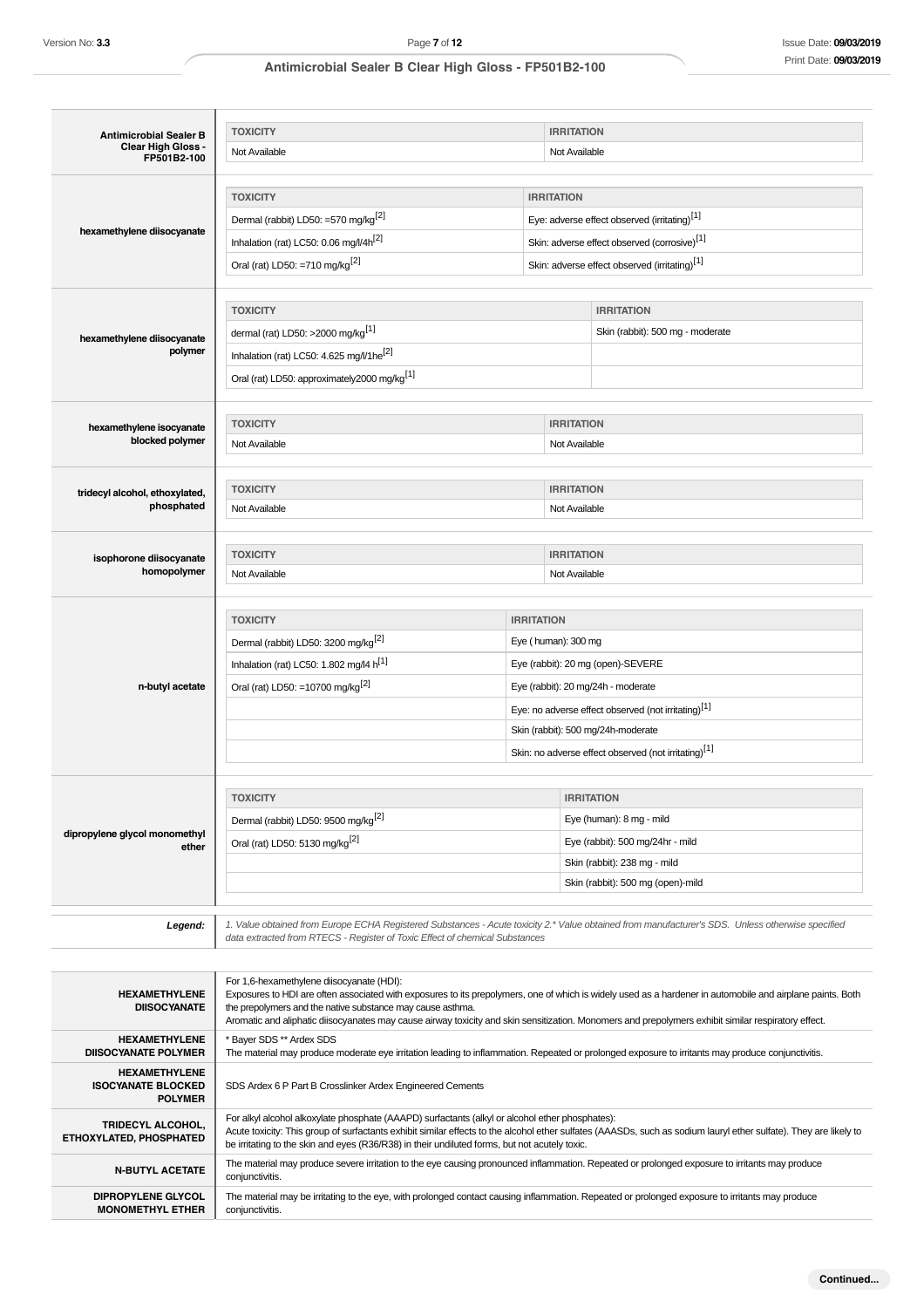| <b>Antimicrobial Sealer B Clear</b><br>High Gloss -FP501B2-100 &<br><b>HEXAMETHYLENE</b><br><b>DIISOCYANATE &amp;</b><br><b>HEXAMETHYLENE</b><br><b>DIISOCYANATE POLYMER</b>                                                                                                                                     | Allergic reactions involving the respiratory tract are usually due to interactions between IgE antibodies and allergens and occur rapidly. Allergic potential of<br>the allergen and period of exposure often determine the severity of symptoms.<br>Attention should be paid to atopic diathesis, characterised by increased susceptibility to nasal inflammation, asthma and eczema.<br>Exogenous allergic alveolitis is induced essentially by allergen specific immune-complexes of the IgG type; cell-mediated reactions (T lymphocytes) may<br>be involved. Such allergy is of the delayed type with onset up to four hours following exposure. |                                 |                                                                                                    |
|------------------------------------------------------------------------------------------------------------------------------------------------------------------------------------------------------------------------------------------------------------------------------------------------------------------|-------------------------------------------------------------------------------------------------------------------------------------------------------------------------------------------------------------------------------------------------------------------------------------------------------------------------------------------------------------------------------------------------------------------------------------------------------------------------------------------------------------------------------------------------------------------------------------------------------------------------------------------------------|---------------------------------|----------------------------------------------------------------------------------------------------|
| Antimicrobial Sealer B Clear<br>High Gloss -FP501B2-100 &<br><b>HEXAMETHYLENE</b><br><b>DIISOCYANATE &amp;</b><br><b>HEXAMETHYLENE</b><br><b>DIISOCYANATE POLYMER &amp;</b><br><b>HEXAMETHYLENE</b><br><b>ISOCYANATE BLOCKED</b><br><b>POLYMER &amp; ISOPHORONE</b><br><b>DIISOCYANATE</b><br><b>HOMOPOLYMER</b> | The following information refers to contact allergens as a group and may not be specific to this product.<br>Contact allergies quickly manifest themselves as contact eczema, more rarely as urticaria or Quincke's oedema.<br>Isocyanate vapours are irritating to the airways and can cause their inflammation, with wheezing, gasping, severe distress, even loss of consciousness and<br>fluid in the lungs. Nervous system symptoms that may occur include headache, sleep disturbance, euphoria, inco-ordination, anxiety, depression and<br>paranoia.                                                                                          |                                 |                                                                                                    |
| <b>Antimicrobial Sealer B Clear</b><br>High Gloss - FP501B2-100 &<br><b>DIPROPYLENE GLYCOL</b><br><b>MONOMETHYL ETHER</b>                                                                                                                                                                                        | For propylene glycol ethers (PGEs):<br>Typical propylene glycol ethers include propylene glycol n-butyl ether (PnB); dipropylene glycol n-butyl ether (DPnB); dipropylene glycol methyl ether<br>acetate (DPMA) and tripropylene glycol methyl ether (TPM).<br>Testing of a wide variety of propylene glycol ethers has shown that propylene glycol-based ethers are less toxic than some ethers of the ethylene series.                                                                                                                                                                                                                              |                                 |                                                                                                    |
| <b>HEXAMETHYLENE</b><br><b>DIISOCYANATE &amp; TRIDECYL</b><br>ALCOHOL, ETHOXYLATED,<br><b>PHOSPHATED &amp;</b><br><b>DIPROPYLENE GLYCOL</b><br><b>MONOMETHYL ETHER</b>                                                                                                                                           | Asthma-like symptoms may continue for months or even years after exposure to the material ends. This may be due to a non-allergic condition known as<br>reactive airways dysfunction syndrome (RADS) which can occur after exposure to high levels of highly irritating compound.                                                                                                                                                                                                                                                                                                                                                                     |                                 |                                                                                                    |
| <b>HEXAMETHYLENE</b><br><b>DIISOCYANATE &amp; TRIDECYL</b><br>ALCOHOL, ETHOXYLATED,<br><b>PHOSPHATED</b>                                                                                                                                                                                                         | No significant acute toxicological data identified in literature search.                                                                                                                                                                                                                                                                                                                                                                                                                                                                                                                                                                              |                                 |                                                                                                    |
| <b>HEXAMETHYLENE</b><br><b>DIISOCYANATE POLYMER &amp;</b><br><b>N-BUTYL ACETATE &amp;</b><br><b>DIPROPYLENE GLYCOL</b><br><b>MONOMETHYL ETHER</b>                                                                                                                                                                | The material may cause skin irritation after prolonged or repeated exposure and may produce on contact skin redness, swelling, the production of vesicles,<br>scaling and thickening of the skin.                                                                                                                                                                                                                                                                                                                                                                                                                                                     |                                 |                                                                                                    |
| <b>Acute Toxicity</b>                                                                                                                                                                                                                                                                                            | ◡                                                                                                                                                                                                                                                                                                                                                                                                                                                                                                                                                                                                                                                     | Carcinogenicity                 | ×                                                                                                  |
| <b>Skin Irritation/Corrosion</b>                                                                                                                                                                                                                                                                                 | ✔                                                                                                                                                                                                                                                                                                                                                                                                                                                                                                                                                                                                                                                     | Reproductivity                  | ×                                                                                                  |
| <b>Serious Eye Damage/Irritation</b>                                                                                                                                                                                                                                                                             | ✔                                                                                                                                                                                                                                                                                                                                                                                                                                                                                                                                                                                                                                                     | <b>STOT - Single Exposure</b>   | ×                                                                                                  |
| <b>Respiratory or Skin</b><br>sensitisation                                                                                                                                                                                                                                                                      | ✔                                                                                                                                                                                                                                                                                                                                                                                                                                                                                                                                                                                                                                                     | <b>STOT - Repeated Exposure</b> | ×                                                                                                  |
| <b>Mutagenicity</b>                                                                                                                                                                                                                                                                                              | ×                                                                                                                                                                                                                                                                                                                                                                                                                                                                                                                                                                                                                                                     | <b>Aspiration Hazard</b>        | ×                                                                                                  |
|                                                                                                                                                                                                                                                                                                                  |                                                                                                                                                                                                                                                                                                                                                                                                                                                                                                                                                                                                                                                       | Legend:                         | $\blacktriangleright$ - Data either not available or does not fill the criteria for classification |

## **SECTION 12 ECOLOGICAL INFORMATION**

**Toxicity Antimicrobial Sealer B Clear High Gloss - FP501B2-100 ENDPOINT TEST DURATION (HR) SPECIES VALUE SOURCE** Not Available Not Available Not Available Not Available Not Available Not Available Not Available **hexamethylene diisocyanate ENDPOINT TEST DURATION (HR) SPECIES VALUE SOURCE**  $\left\lfloor \frac{1}{6} \right\rfloor$   $\left\lfloor \frac{96}{10} \right\rfloor$   $\left\lfloor \frac{1}{10} \right\rfloor$   $\left\lfloor \frac{1}{10} \right\rfloor$   $\left\lfloor \frac{1}{10} \right\rfloor$   $\left\lfloor \frac{1}{10} \right\rfloor$   $\left\lfloor \frac{1}{10} \right\rfloor$   $\left\lfloor \frac{1}{10} \right\rfloor$   $\left\lfloor \frac{1}{10} \right\rfloor$   $\left\lfloor \frac{1}{10} \right\rfloor$   $\left\lfloor \frac{1}{$ EC50 72 Algae or other aquatic plants >77.4mg/L 2 NOEC 72 Algae or other aquatic plants 4.9mg/L 2 **hexamethylene diisocyanate polymer ENDPOINT TEST DURATION (HR) SPECIES VALUE SOURCE**  $\begin{array}{|c|c|c|c|c|}\n \hline\n \text{LCS0} & & \text{96} & \text{Fish} & & \text{2} \\
\hline\n \end{array}$  $EC50$  48 Crustacea  $\qquad$  Crustacea 127mg/L 2 EC50 72 Algae or other aquatic plants >1-mg/L 2  $EC0$  24 24 Crustacea  $=$   $\frac{1}{2}$ **hexamethylene isocyanate blocked polymer ENDPOINT TEST DURATION (HR) SPECIES VALUE SOURCE** Not Available Not Available Not Available Not Available Not Available **tridecyl alcohol, ethoxylated, phosphated ENDPOINT TEST DURATION (HR) SPECIES VALUE SOURCE** Not Available Not Available Not Available Not Available Not Available Not Available Not Available

 $\blacktriangleright$  – Data available to make classification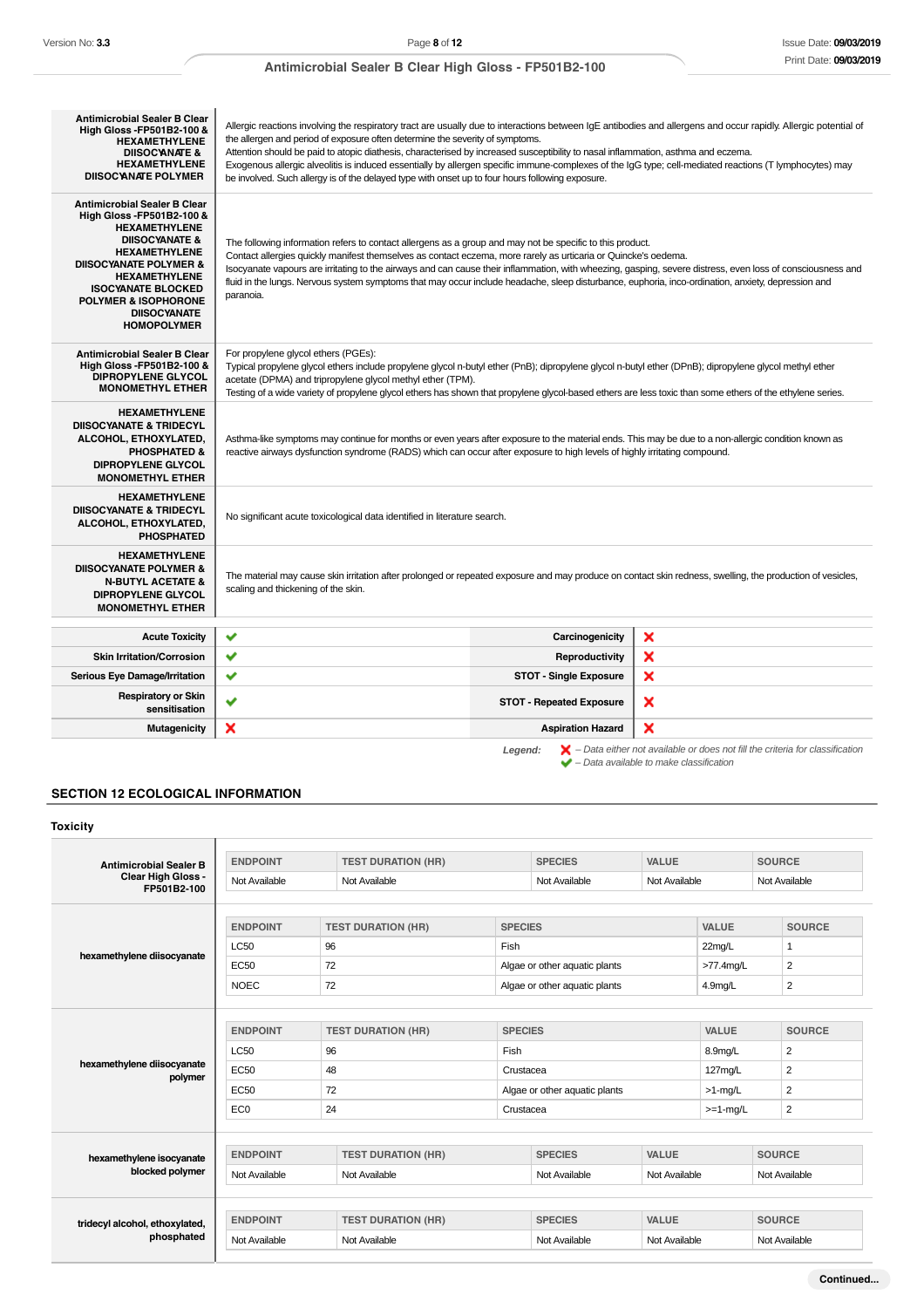| Version No: 3.3                                                                                                          |                                                      | Page 9 of 12                                                                                                                                                                                                                                                                                                                                                               |                               |                  |              | Issue Date: 09/03/2019 |
|--------------------------------------------------------------------------------------------------------------------------|------------------------------------------------------|----------------------------------------------------------------------------------------------------------------------------------------------------------------------------------------------------------------------------------------------------------------------------------------------------------------------------------------------------------------------------|-------------------------------|------------------|--------------|------------------------|
|                                                                                                                          |                                                      | Antimicrobial Sealer B Clear High Gloss - FP501B2-100                                                                                                                                                                                                                                                                                                                      |                               |                  |              | Print Date: 09/03/2019 |
|                                                                                                                          |                                                      |                                                                                                                                                                                                                                                                                                                                                                            |                               |                  |              |                        |
|                                                                                                                          | <b>ENDPOINT</b>                                      | <b>TEST DURATION (HR)</b>                                                                                                                                                                                                                                                                                                                                                  | <b>SPECIES</b>                | <b>VALUE</b>     |              | <b>SOURCE</b>          |
| isophorone diisocyanate<br>homopolymer                                                                                   | Not Available                                        | Not Available                                                                                                                                                                                                                                                                                                                                                              | Not Available                 | Not Available    |              | Not Available          |
|                                                                                                                          |                                                      |                                                                                                                                                                                                                                                                                                                                                                            |                               |                  |              |                        |
|                                                                                                                          | <b>ENDPOINT</b>                                      | <b>TEST DURATION (HR)</b>                                                                                                                                                                                                                                                                                                                                                  | <b>SPECIES</b>                |                  | VALUE        | <b>SOURCE</b>          |
|                                                                                                                          | <b>LC50</b>                                          | 96                                                                                                                                                                                                                                                                                                                                                                         | Fish                          |                  | 18mg/L       | 4                      |
|                                                                                                                          | <b>EC50</b>                                          | 48                                                                                                                                                                                                                                                                                                                                                                         | Crustacea                     |                  | $=32$ mg/L   | 1                      |
| n-butyl acetate                                                                                                          | <b>EC50</b>                                          | 96                                                                                                                                                                                                                                                                                                                                                                         | Algae or other aquatic plants |                  | 1.675mg/L    | 3                      |
|                                                                                                                          | <b>EC90</b>                                          | 72                                                                                                                                                                                                                                                                                                                                                                         | Algae or other aquatic plants |                  | 1-540.7mg/L  | $\overline{2}$         |
|                                                                                                                          | <b>NOEC</b>                                          | 504                                                                                                                                                                                                                                                                                                                                                                        | Crustacea                     |                  | 23.2mg/L     | 2                      |
|                                                                                                                          |                                                      |                                                                                                                                                                                                                                                                                                                                                                            |                               |                  |              |                        |
|                                                                                                                          | <b>ENDPOINT</b>                                      | <b>TEST DURATION (HR)</b>                                                                                                                                                                                                                                                                                                                                                  | <b>SPECIES</b>                |                  | VALUE        | <b>SOURCE</b>          |
| dipropylene glycol monomethyl                                                                                            | <b>LC50</b>                                          | 96                                                                                                                                                                                                                                                                                                                                                                         | Fish                          |                  | >1-930mg/L   | 2                      |
| ether                                                                                                                    | <b>EC50</b>                                          | 48                                                                                                                                                                                                                                                                                                                                                                         | Crustacea                     |                  | 1-930mg/L    | $\overline{c}$         |
|                                                                                                                          | <b>EC50</b>                                          | 72                                                                                                                                                                                                                                                                                                                                                                         | Algae or other aquatic plants |                  | 6-999mg/L    | $\overline{2}$         |
|                                                                                                                          | <b>NOEC</b>                                          | 528                                                                                                                                                                                                                                                                                                                                                                        | Crustacea                     |                  | $>=0.5$ mg/L | $\overline{2}$         |
| For Isocyanate Monomers:<br>manufacture of rigid and flexible foams.<br><b>DO NOT</b> discharge into sewer or waterways. |                                                      | Polyisocyanates are not readily biodegradable. However, due to other elimination mechanisms (hydrolysis, adsorption), long retention times in water are not to be expected.<br>Environmental Fate: Isocyanates, (di- and polyfunctional isocyanates), are commonly used to make various polymers, such as polyurethanes. Polyurethanes find significant application in the |                               |                  |              |                        |
| Persistence and degradability                                                                                            |                                                      |                                                                                                                                                                                                                                                                                                                                                                            |                               |                  |              |                        |
| Ingredient                                                                                                               | Persistence: Water/Soil                              |                                                                                                                                                                                                                                                                                                                                                                            |                               | Persistence: Air |              |                        |
| hexamethylene diisocyanate                                                                                               | <b>LOW</b>                                           |                                                                                                                                                                                                                                                                                                                                                                            |                               | <b>LOW</b>       |              |                        |
| hexamethylene diisocyanate<br>polymer                                                                                    | <b>HIGH</b>                                          |                                                                                                                                                                                                                                                                                                                                                                            |                               | <b>HIGH</b>      |              |                        |
| isophorone diisocyanate<br>homopolymer                                                                                   | <b>HIGH</b>                                          |                                                                                                                                                                                                                                                                                                                                                                            |                               | <b>HIGH</b>      |              |                        |
| n-butyl acetate                                                                                                          | LOW                                                  |                                                                                                                                                                                                                                                                                                                                                                            |                               | LOW              |              |                        |
| dipropylene glycol monomethyl<br>ether                                                                                   | <b>HIGH</b>                                          |                                                                                                                                                                                                                                                                                                                                                                            |                               | <b>HIGH</b>      |              |                        |
|                                                                                                                          |                                                      |                                                                                                                                                                                                                                                                                                                                                                            |                               |                  |              |                        |
| <b>Bioaccumulative potential</b>                                                                                         |                                                      |                                                                                                                                                                                                                                                                                                                                                                            |                               |                  |              |                        |
| Ingredient                                                                                                               | <b>Bioaccumulation</b>                               |                                                                                                                                                                                                                                                                                                                                                                            |                               |                  |              |                        |
| hexamethylene diisocyanate<br>hexamethylene diisocyanate                                                                 | LOW (LogKOW = $3.1956$ )<br>LOW (LogKOW = $7.5795$ ) |                                                                                                                                                                                                                                                                                                                                                                            |                               |                  |              |                        |
| polymer<br>isophorone diisocyanate                                                                                       |                                                      |                                                                                                                                                                                                                                                                                                                                                                            |                               |                  |              |                        |
| homopolymer                                                                                                              | $MEDIUM (LogKOW = 4.2608)$                           |                                                                                                                                                                                                                                                                                                                                                                            |                               |                  |              |                        |
| n-butyl acetate<br>dipropylene glycol monomethyl                                                                         | $LOW (BCF = 14)$                                     |                                                                                                                                                                                                                                                                                                                                                                            |                               |                  |              |                        |
| ether                                                                                                                    | $LOW (BCF = 100)$                                    |                                                                                                                                                                                                                                                                                                                                                                            |                               |                  |              |                        |
| Mobility in soil                                                                                                         |                                                      |                                                                                                                                                                                                                                                                                                                                                                            |                               |                  |              |                        |
| Ingredient                                                                                                               |                                                      |                                                                                                                                                                                                                                                                                                                                                                            |                               |                  |              |                        |
| hexamethylene diisocyanate                                                                                               | <b>Mobility</b>                                      |                                                                                                                                                                                                                                                                                                                                                                            |                               |                  |              |                        |
| hexamethylene diisocyanate<br>polymer                                                                                    | LOW ( $KOC = 5864$ )                                 |                                                                                                                                                                                                                                                                                                                                                                            |                               |                  |              |                        |
|                                                                                                                          | $LOW (KOC = 18560000)$                               |                                                                                                                                                                                                                                                                                                                                                                            |                               |                  |              |                        |
|                                                                                                                          | LOW ( $KOC = 19770$ )                                |                                                                                                                                                                                                                                                                                                                                                                            |                               |                  |              |                        |
|                                                                                                                          |                                                      |                                                                                                                                                                                                                                                                                                                                                                            |                               |                  |              |                        |
| isophorone diisocyanate<br>homopolymer<br>n-butyl acetate<br>dipropylene glycol monomethyl<br>ether                      | LOW ( $KOC = 20.86$ )<br>$LOW (KOC = 10)$            |                                                                                                                                                                                                                                                                                                                                                                            |                               |                  |              |                        |

## **Persistence and degradability**

| Ingredient                             | Persistence: Water/Soil | Persistence: Air |
|----------------------------------------|-------------------------|------------------|
| hexamethylene diisocyanate             | <b>LOW</b>              | <b>LOW</b>       |
| hexamethylene diisocyanate<br>polymer  | <b>HIGH</b>             | <b>HIGH</b>      |
| isophorone diisocyanate<br>homopolymer | <b>HIGH</b>             | <b>HIGH</b>      |
| n-butyl acetate                        | <b>LOW</b>              | <b>LOW</b>       |
| dipropylene glycol monomethyl<br>ether | <b>HIGH</b>             | <b>HIGH</b>      |

#### **Bioaccumulative potential**

| Ingredient                             | <b>Bioaccumulation</b>      |
|----------------------------------------|-----------------------------|
| hexamethylene diisocyanate             | $LOW (LogKOW = 3.1956)$     |
| hexamethylene diisocyanate<br>polymer  | LOW (LogKOW = $7.5795$ )    |
| isophorone diisocyanate<br>homopolymer | MEDIUM (LogKOW = $4.2608$ ) |
| n-butyl acetate                        | $LOW (BCF = 14)$            |
| dipropylene glycol monomethyl<br>ether | $LOW (BCF = 100)$           |

## **Mobility in soil**

| Ingredient                             | <b>Mobility</b>        |
|----------------------------------------|------------------------|
| hexamethylene diisocyanate             | LOW ( $KOC = 5864$ )   |
| hexamethylene diisocyanate<br>polymer  | $LOW (KOC = 18560000)$ |
| isophorone diisocyanate<br>homopolymer | LOW ( $KOC = 19770$ )  |
| n-butyl acetate                        | LOW ( $KOC = 20.86$ )  |
| dipropylene glycol monomethyl<br>ether | $LOW (KOC = 10)$       |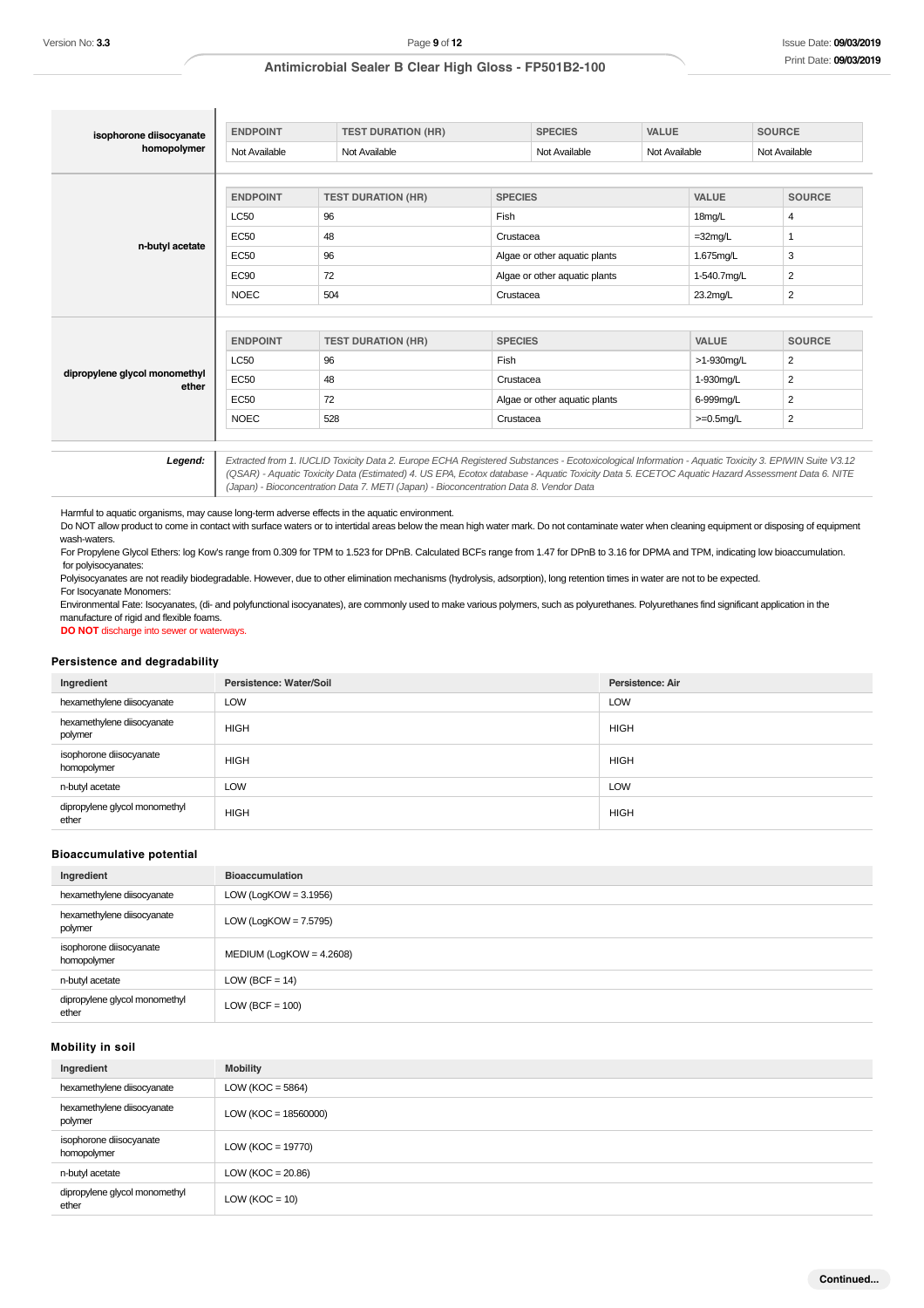## **SECTION 13 DISPOSAL CONSIDERATIONS**

#### **Waste treatment methods**

| Product / Packaging disposal | Containers may still present a chemical hazard/ danger when empty.<br>Return to supplier for reuse/ recycling if possible.<br>Legislation addressing waste disposal requirements may differ by country, state and/ or territory. Each user must refer to laws operating in their area.<br>DO NOT allow wash water from cleaning or process equipment to enter drains.<br>It may be necessary to collect all wash water for treatment before disposal.<br><b>DO NOT</b> recycle spilled material.<br>Consult State Land Waste Management Authority for disposal. |
|------------------------------|-----------------------------------------------------------------------------------------------------------------------------------------------------------------------------------------------------------------------------------------------------------------------------------------------------------------------------------------------------------------------------------------------------------------------------------------------------------------------------------------------------------------------------------------------------------------|
|------------------------------|-----------------------------------------------------------------------------------------------------------------------------------------------------------------------------------------------------------------------------------------------------------------------------------------------------------------------------------------------------------------------------------------------------------------------------------------------------------------------------------------------------------------------------------------------------------------|

## **SECTION 14 TRANSPORT INFORMATION**

## **Labels Required**

## **Land transport (DOT): NOT REGULATED FOR TRANSPORT OF DANGEROUS GOODS**

## **Air transport (ICAO-IATA / DGR): NOT REGULATED FOR TRANSPORT OF DANGEROUS GOODS**

## **Sea transport (IMDG-Code / GGVSee): NOT REGULATED FOR TRANSPORT OF DANGEROUS GOODS**

## **SECTION 15 REGULATORY INFORMATION**

## **Safety, health and environmental regulations / legislation specific for the substance or mixture**

## **HEXAMETHYLENE DIISOCYANATE IS FOUND ON THE FOLLOWING REGULATORY LISTS**

| Version No: <b>3.3</b>                                                                                                                                  | Page 10 of 12                                                                                                                                                                                                                                                                                                                                                                                                                                                                                                           | Issue Date: 09/03/2019 |  |
|---------------------------------------------------------------------------------------------------------------------------------------------------------|-------------------------------------------------------------------------------------------------------------------------------------------------------------------------------------------------------------------------------------------------------------------------------------------------------------------------------------------------------------------------------------------------------------------------------------------------------------------------------------------------------------------------|------------------------|--|
|                                                                                                                                                         | Antimicrobial Sealer B Clear High Gloss - FP501B2-100                                                                                                                                                                                                                                                                                                                                                                                                                                                                   | Print Date: 09/03/2019 |  |
|                                                                                                                                                         |                                                                                                                                                                                                                                                                                                                                                                                                                                                                                                                         |                        |  |
| <b>SECTION 13 DISPOSAL CONSIDERATIONS</b>                                                                                                               |                                                                                                                                                                                                                                                                                                                                                                                                                                                                                                                         |                        |  |
| Waste treatment methods                                                                                                                                 |                                                                                                                                                                                                                                                                                                                                                                                                                                                                                                                         |                        |  |
| <b>Product / Packaging disposal</b><br>DO NOT recycle spilled material.                                                                                 | • Containers may still present a chemical hazard/danger when empty.<br>Return to supplier for reuse/ recycling if possible.<br>Legislation addressing waste disposal requirements may differ by country, state and/ or territory. Each user must refer to laws operating in their area.<br>• DO NOT allow wash water from cleaning or process equipment to enter drains.<br>It may be necessary to collect all wash water for treatment before disposal.<br>Consult State Land Waste Management Authority for disposal. |                        |  |
| <b>SECTION 14 TRANSPORT INFORMATION</b>                                                                                                                 |                                                                                                                                                                                                                                                                                                                                                                                                                                                                                                                         |                        |  |
| <b>Labels Required</b>                                                                                                                                  |                                                                                                                                                                                                                                                                                                                                                                                                                                                                                                                         |                        |  |
| <b>Marine Pollutant</b><br>NO.                                                                                                                          |                                                                                                                                                                                                                                                                                                                                                                                                                                                                                                                         |                        |  |
|                                                                                                                                                         |                                                                                                                                                                                                                                                                                                                                                                                                                                                                                                                         |                        |  |
| Land transport (DOT): NOT REGULATED FOR TRANSPORT OF DANGEROUS GOODS                                                                                    |                                                                                                                                                                                                                                                                                                                                                                                                                                                                                                                         |                        |  |
| Air transport (ICAO-IATA / DGR): NOT REGULATED FOR TRANSPORT OF DANGEROUS GOODS                                                                         |                                                                                                                                                                                                                                                                                                                                                                                                                                                                                                                         |                        |  |
| Sea transport (IMDG-Code / GGVSee): NOT REGULATED FOR TRANSPORT OF DANGEROUS GOODS                                                                      |                                                                                                                                                                                                                                                                                                                                                                                                                                                                                                                         |                        |  |
| Transport in bulk according to Annex II of MARPOL and the IBC code                                                                                      |                                                                                                                                                                                                                                                                                                                                                                                                                                                                                                                         |                        |  |
| Not Applicable                                                                                                                                          |                                                                                                                                                                                                                                                                                                                                                                                                                                                                                                                         |                        |  |
| <b>SECTION 15 REGULATORY INFORMATION</b>                                                                                                                |                                                                                                                                                                                                                                                                                                                                                                                                                                                                                                                         |                        |  |
| Safety, health and environmental regulations / legislation specific for the substance or mixture                                                        |                                                                                                                                                                                                                                                                                                                                                                                                                                                                                                                         |                        |  |
| HEXAMETHYLENE DIISOCYANATE IS FOUND ON THE FOLLOWING REGULATORY LISTS                                                                                   |                                                                                                                                                                                                                                                                                                                                                                                                                                                                                                                         |                        |  |
| GESAMP/EHS Composite List - GESAMP Hazard Profiles                                                                                                      | US Clean Air Act - Hazardous Air Pollutants                                                                                                                                                                                                                                                                                                                                                                                                                                                                             |                        |  |
| IMO IBC Code Chapter 17: Summary of minimum requirements                                                                                                | US Coast Guard, Department of Homeland Security Part 153: Ships Carrying Bulk Liquid,                                                                                                                                                                                                                                                                                                                                                                                                                                   |                        |  |
| IMO MARPOL (Annex II) - List of Noxious Liquid Substances Carried in Bulk                                                                               | Liquefied gas or compressed gas hazardous materials. Table 1 to Part 153 -- Summary of<br>Minimum Requirements                                                                                                                                                                                                                                                                                                                                                                                                          |                        |  |
| International Air Transport Association (IATA) Dangerous Goods Regulations<br>International Maritime Dangerous Goods Requirements (IMDG Code)           | US Department of Transportation (DOT), Hazardous Material Table                                                                                                                                                                                                                                                                                                                                                                                                                                                         |                        |  |
| United Nations Recommendations on the Transport of Dangerous Goods Model Regulations                                                                    | US DOE Temporary Emergency Exposure Limits (TEELs)                                                                                                                                                                                                                                                                                                                                                                                                                                                                      |                        |  |
| US - California Permissible Exposure Limits for Chemical Contaminants                                                                                   | US EPCRA Section 313 Chemical List                                                                                                                                                                                                                                                                                                                                                                                                                                                                                      |                        |  |
| US - Idaho Toxic Air Pollutants Non- Carcinogenic Increments - Occupational Exposure Limits                                                             | US NIOSH Recommended Exposure Limits (RELs)                                                                                                                                                                                                                                                                                                                                                                                                                                                                             |                        |  |
| US - Oregon Permissible Exposure Limits (Z-1)                                                                                                           | US Postal Service (USPS) Hazardous Materials Table: Postal Service Mailability Guide<br>US Postal Service (USPS) Numerical Listing of Proper Shipping Names by Identification (ID)                                                                                                                                                                                                                                                                                                                                      |                        |  |
| US - Oregon Permissible Exposure Limits (Z-2)                                                                                                           | Number                                                                                                                                                                                                                                                                                                                                                                                                                                                                                                                  |                        |  |
| US ACGIH Threshold Limit Values (TLV)<br>US AIHA Workplace Environmental Exposure Levels (WEELs)                                                        | US Toxic Substances Control Act (TSCA) - Chemical Substance Inventory                                                                                                                                                                                                                                                                                                                                                                                                                                                   |                        |  |
| US ATSDR Minimal Risk Levels for Hazardous Substances (MRLs)                                                                                            | US TSCA Chemical Substance Inventory - Interim List of Active Substances                                                                                                                                                                                                                                                                                                                                                                                                                                                |                        |  |
|                                                                                                                                                         | US TSCA New Chemical Exposure Limits (NCEL)                                                                                                                                                                                                                                                                                                                                                                                                                                                                             |                        |  |
|                                                                                                                                                         | US TSCA Section 12(b) - List of Chemical Substances Subject to Export Notification<br>Requirements                                                                                                                                                                                                                                                                                                                                                                                                                      |                        |  |
|                                                                                                                                                         | US TSCA Section 4/12 (b) - Sunset Dates/Status                                                                                                                                                                                                                                                                                                                                                                                                                                                                          |                        |  |
| HEXAMETHYLENE DIISOCYANATE POLYMER IS FOUND ON THE FOLLOWING REGULATORY LISTS                                                                           |                                                                                                                                                                                                                                                                                                                                                                                                                                                                                                                         |                        |  |
| US DOE Temporary Emergency Exposure Limits (TEELs)                                                                                                      | US TSCA Chemical Substance Inventory - Interim List of Active Substances                                                                                                                                                                                                                                                                                                                                                                                                                                                |                        |  |
| US EPCRA Section 313 Chemical List                                                                                                                      | US TSCA New Chemical Exposure Limits (NCEL)                                                                                                                                                                                                                                                                                                                                                                                                                                                                             |                        |  |
| US Toxic Substances Control Act (TSCA) - Chemical Substance Inventory                                                                                   | US TSCA Section 12(b) - List of Chemical Substances Subject to Export Notification<br>Requirements                                                                                                                                                                                                                                                                                                                                                                                                                      |                        |  |
| HEXAMETHYLENE ISOCYANATE BLOCKED POLYMER IS FOUND ON THE FOLLOWING REGULATORY LISTS                                                                     |                                                                                                                                                                                                                                                                                                                                                                                                                                                                                                                         |                        |  |
| International Air Transport Association (IATA) Dangerous Goods Regulations                                                                              | US List of Active Substances Exempt from the TSCA Inventory Notifications (Active-Inactive)                                                                                                                                                                                                                                                                                                                                                                                                                             |                        |  |
| International Maritime Dangerous Goods Requirements (IMDG Code)<br>United Nations Recommendations on the Transport of Dangerous Goods Model Regulations | Rule<br>US Postal Service (USPS) Hazardous Materials Table: Postal Service Mailability Guide                                                                                                                                                                                                                                                                                                                                                                                                                            |                        |  |
| US Department of Transportation (DOT), Hazardous Material Table                                                                                         | US Postal Service (USPS) Numerical Listing of Proper Shipping Names by Identification (ID)<br>Number<br>US Toxic Substances Control Act (TSCA) - Chemical Substance Inventory                                                                                                                                                                                                                                                                                                                                           |                        |  |
|                                                                                                                                                         |                                                                                                                                                                                                                                                                                                                                                                                                                                                                                                                         |                        |  |
| TRIDECYL ALCOHOL, ETHOXYLATED, PHOSPHATED IS FOUND ON THE FOLLOWING REGULATORY LISTS                                                                    |                                                                                                                                                                                                                                                                                                                                                                                                                                                                                                                         |                        |  |
| US - Idaho Toxic Air Pollutants Non- Carcinogenic Increments - Occupational Exposure Limits                                                             | US List of Active Substances Exempt from the TSCA Inventory Notifications (Active-Inactive)                                                                                                                                                                                                                                                                                                                                                                                                                             |                        |  |
| US - Vermont Permissible Exposure Limits Table Z-1-A Transitional Limits for Air<br>Contaminants                                                        | Rule<br>US Toxic Substances Control Act (TSCA) - Chemical Substance Inventory                                                                                                                                                                                                                                                                                                                                                                                                                                           |                        |  |
| ISOPHORONE DIISOCYANATE HOMOPOLYMER IS FOUND ON THE FOLLOWING REGULATORY LISTS                                                                          |                                                                                                                                                                                                                                                                                                                                                                                                                                                                                                                         |                        |  |
| US DOE Temporary Emergency Exposure Limits (TEELs)                                                                                                      | US List of Active Substances Exempt from the TSCA Inventory Notifications (Active-Inactive)                                                                                                                                                                                                                                                                                                                                                                                                                             |                        |  |
| US EPCRA Section 313 Chemical List                                                                                                                      | Rule<br>US Toxic Substances Control Act (TSCA) - Chemical Substance Inventory                                                                                                                                                                                                                                                                                                                                                                                                                                           |                        |  |

| US DOE Temporary Emergency Exposure Limits (TEELs) | US List of Active Substances Exempt from the TSCA Inventory Notifications (Active-Inactive) |  |
|----------------------------------------------------|---------------------------------------------------------------------------------------------|--|
| US EPCRA Section 313 Chemical List                 | Rule                                                                                        |  |
|                                                    | US Toxic Substances Control Act (TSCA) - Chemical Substance Inventory                       |  |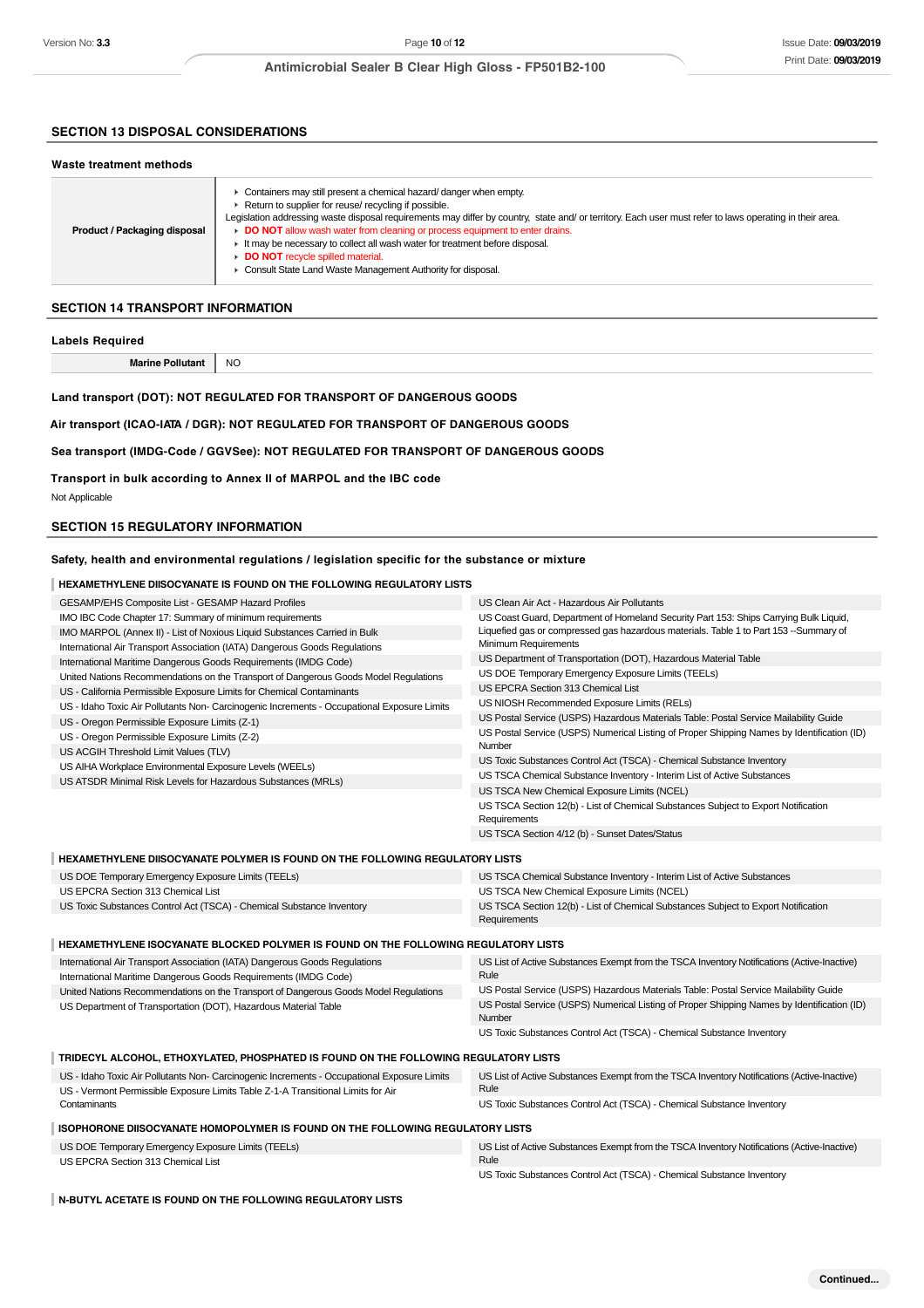| GESAMP/EHS Composite List - GESAMP Hazard Profiles                                          | US ACGIH Threshold Limit Values (Spanish)                                                                                                                                          |  |
|---------------------------------------------------------------------------------------------|------------------------------------------------------------------------------------------------------------------------------------------------------------------------------------|--|
| IMO IBC Code Chapter 17: Summary of minimum requirements                                    | US ACGIH Threshold Limit Values (TLV)                                                                                                                                              |  |
| IMO MARPOL (Annex II) - List of Noxious Liquid Substances Carried in Bulk                   | US AIHA Workplace Environmental Exposure Levels (WEELs)                                                                                                                            |  |
| International Air Transport Association (IATA) Dangerous Goods Regulations                  | US Coast Guard, Department of Homeland Security Part 153: Ships Carrying Bulk Liquid,                                                                                              |  |
| International Maritime Dangerous Goods Requirements (IMDG Code)                             | Liquefied gas or compressed gas hazardous materials. Table 1 to Part 153 --Summary of                                                                                              |  |
| United Nations Recommendations on the Transport of Dangerous Goods Model Regulations        | Minimum Requirements                                                                                                                                                               |  |
| US - Alaska Limits for Air Contaminants                                                     | US CWA (Clean Water Act) - List of Hazardous Substances                                                                                                                            |  |
| US - California Permissible Exposure Limits for Chemical Contaminants                       | US Department of Transportation (DOT) List of Hazardous Substances and Reportable                                                                                                  |  |
| US - Hawaii Air Contaminant Limits                                                          | Quantities - Hazardous Substances Other Than Radionuclides                                                                                                                         |  |
| US - Idaho - Limits for Air Contaminants                                                    | US Department of Transportation (DOT), Hazardous Material Table                                                                                                                    |  |
| US - Idaho Toxic Air Pollutants Non- Carcinogenic Increments - Occupational Exposure Limits | US DOE Temporary Emergency Exposure Limits (TEELs)                                                                                                                                 |  |
| US - Michigan Exposure Limits for Air Contaminants                                          | US DOT Coast Guard Bulk Hazardous Materials - List of Flammable and Combustible Bulk                                                                                               |  |
| US - Minnesota Permissible Exposure Limits (PELs)                                           | <b>Liquid Cargoes</b>                                                                                                                                                              |  |
| US - Oregon Permissible Exposure Limits (Z-1)                                               | US NIOSH Recommended Exposure Limits (RELs)                                                                                                                                        |  |
| US - Tennessee Occupational Exposure Limits - Limits For Air Contaminants                   | US NIOSH Recommended Exposure Limits (RELs) (Spanish)                                                                                                                              |  |
| US - Vermont Permissible Exposure Limits Table Z-1-A Final Rule Limits for Air Contaminants | US OSHA Permissible Exposure Levels (PELs) - Table Z1                                                                                                                              |  |
| US - Vermont Permissible Exposure Limits Table Z-1-A Transitional Limits for Air            | US OSHA Permissible Exposure Limits - Annotated Table Z-1 (Spanish)                                                                                                                |  |
| Contaminants                                                                                | US Postal Service (USPS) Hazardous Materials Table: Postal Service Mailability Guide<br>US Postal Service (USPS) Numerical Listing of Proper Shipping Names by Identification (ID) |  |
| US - Washington Permissible exposure limits of air contaminants                             | Number                                                                                                                                                                             |  |
| US - Wyoming Toxic and Hazardous Substances Table Z1 Limits for Air Contaminants            | US Toxic Substances Control Act (TSCA) - Chemical Substance Inventory                                                                                                              |  |
|                                                                                             | US TSCA Chemical Substance Inventory - Interim List of Active Substances                                                                                                           |  |
|                                                                                             | US TSCA Section 4/12 (b) - Sunset Dates/Status                                                                                                                                     |  |
|                                                                                             |                                                                                                                                                                                    |  |
| DIPROPYLENE GLYCOL MONOMETHYL ETHER IS FOUND ON THE FOLLOWING REGULATORY LISTS              |                                                                                                                                                                                    |  |
| GESAMP/EHS Composite List - GESAMP Hazard Profiles                                          | US - Wyoming Toxic and Hazardous Substances Table Z1 Limits for Air Contaminants                                                                                                   |  |
| IMO IBC Code Chapter 17: Summary of minimum requirements                                    | US ACGIH Threshold Limit Values (Spanish)                                                                                                                                          |  |
| IMO MARPOL (Annex II) - List of Noxious Liquid Substances Carried in Bulk                   | US ACGIH Threshold Limit Values (TLV)                                                                                                                                              |  |
| IMO Provisional Categorization of Liquid Substances - List 2: Pollutant only mixtures       | US AIHA Workplace Environmental Exposure Levels (WEELs)                                                                                                                            |  |
| containing at least 99% by weight of components already assessed by IMO                     | US Chemical Footprint Project - Chemicals of High Concern List                                                                                                                     |  |
| US - Alaska Limits for Air Contaminants                                                     | US Clean Air Act - Hazardous Air Pollutants                                                                                                                                        |  |
| US - California OEHHA/ARB - Acute Reference Exposure Levels and Target Organs (RELs)        | US DOE Temporary Emergency Exposure Limits (TEELs)                                                                                                                                 |  |
| US - California OEHHA/ARB - Chronic Reference Exposure Levels and Target Organs             | US DOT Coast Guard Bulk Hazardous Materials - List of Flammable and Combustible Bulk                                                                                               |  |
| (CRELs)                                                                                     | <b>Liquid Cargoes</b>                                                                                                                                                              |  |
| US - California Permissible Exposure Limits for Chemical Contaminants                       | US EPCRA Section 313 Chemical List                                                                                                                                                 |  |
| US - Hawaii Air Contaminant Limits                                                          | US List of Active Substances Exempt from the TSCA Inventory Notifications (Active-Inactive)                                                                                        |  |
| US - Idaho - Limits for Air Contaminants                                                    | Rule                                                                                                                                                                               |  |
| US - Idaho Toxic Air Pollutants Non- Carcinogenic Increments - Occupational Exposure Limits | US NIOSH Recommended Exposure Limits (RELs)                                                                                                                                        |  |
| US - Michigan Exposure Limits for Air Contaminants                                          | US NIOSH Recommended Exposure Limits (RELs) (Spanish)                                                                                                                              |  |
| US - Minnesota Permissible Exposure Limits (PELs)                                           | US OSHA Permissible Exposure Levels (PELs) - Table Z1                                                                                                                              |  |
| US - Oregon Permissible Exposure Limits (Z-1)                                               | US OSHA Permissible Exposure Limits - Annotated Table Z-1 (Spanish)                                                                                                                |  |
| US - Tennessee Occupational Exposure Limits - Limits For Air Contaminants                   | US Toxic Substances Control Act (TSCA) - Chemical Substance Inventory                                                                                                              |  |

US TSCA Chemical Substance Inventory - Interim List of Active Substances

US TSCA Section 4/12 (b) - Sunset Dates/Status

US - Vermont Permissible Exposure Limits Table Z-1-A Final Rule Limits for Air Contaminants

US - Vermont Permissible Exposure Limits Table Z-1-A Transitional Limits for Air Contaminants

US - Washington Permissible exposure limits of air contaminants

## **Federal Regulations**

## **Superfund Amendments and Reauthorization Act of 1986 (SARA)**

#### **SECTION 311/312 HAZARD CATEGORIES**

| Flammable (Gases, Aerosols, Liquids, or Solids)              |           |
|--------------------------------------------------------------|-----------|
| Gas under pressure                                           | No        |
| Explosive                                                    | No        |
| Self-heating                                                 | No        |
| Pyrophoric (Liquid or Solid)                                 | No        |
| Pyrophoric Gas                                               | No        |
| Corrosive to metal                                           | No        |
| Oxidizer (Liquid, Solid or Gas)                              | <b>No</b> |
| Organic Peroxide                                             | <b>No</b> |
| Self-reactive                                                | No        |
| In contact with water emits flammable gas                    | No        |
| Combustible Dust                                             | <b>No</b> |
| Carcinogenicity                                              | No        |
| Acute toxicity (any route of exposure)                       | Yes       |
| Reproductive toxicity                                        | No        |
| Skin Corrosion or Irritation                                 | Yes       |
| Respiratory or Skin Sensitization                            | Yes       |
| Serious eye damage or eye irritation                         | Yes       |
| Specific target organ toxicity (single or repeated exposure) | <b>No</b> |
| Aspiration Hazard                                            | <b>No</b> |